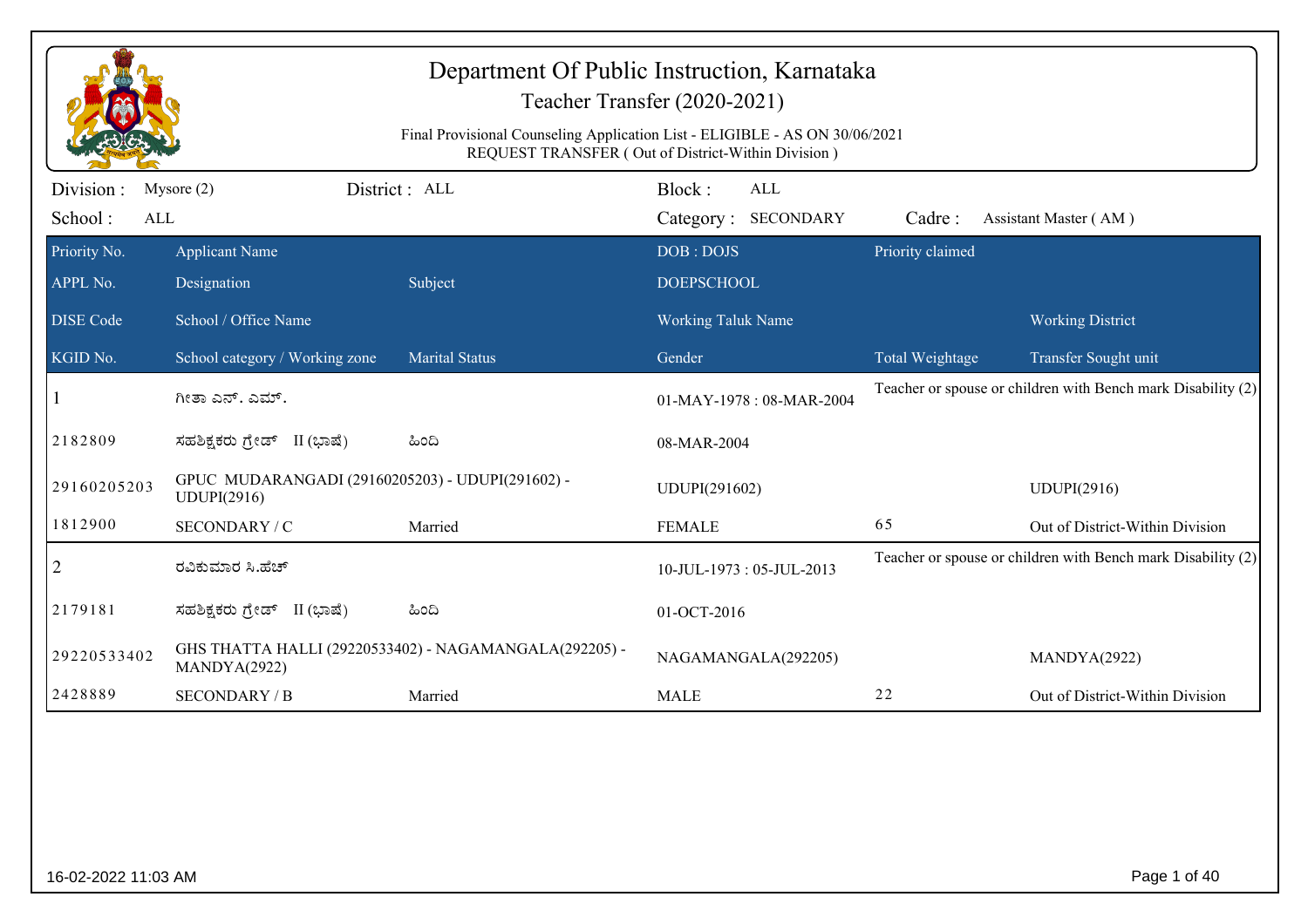|                  |                                                                      |                                                                             | Department Of Public Instruction, Karnataka<br>Teacher Transfer (2020-2021) |                  |                                                                                                          |
|------------------|----------------------------------------------------------------------|-----------------------------------------------------------------------------|-----------------------------------------------------------------------------|------------------|----------------------------------------------------------------------------------------------------------|
|                  |                                                                      | Final Provisional Counseling Application List - ELIGIBLE - AS ON 30/06/2021 | REQUEST TRANSFER (Out of District-Within Division)                          |                  |                                                                                                          |
| Division:        | Mysore $(2)$                                                         | District: ALL                                                               | Block:<br><b>ALL</b>                                                        |                  |                                                                                                          |
| School:<br>ALL   |                                                                      |                                                                             | Category: SECONDARY                                                         | Cadre:           | Assistant Master (AM)                                                                                    |
| Priority No.     | <b>Applicant Name</b>                                                |                                                                             | DOB: DOJS                                                                   | Priority claimed |                                                                                                          |
| APPL No.         | Designation                                                          | Subject                                                                     | <b>DOEPSCHOOL</b>                                                           |                  |                                                                                                          |
| <b>DISE Code</b> | School / Office Name                                                 |                                                                             | Working Taluk Name                                                          |                  | <b>Working District</b>                                                                                  |
| KGID No.         | School category / Working zone                                       | <b>Marital Status</b>                                                       | Gender                                                                      | Total Weightage  | Transfer Sought unit                                                                                     |
| 3                | ಗೀತಾ ಬಿ.ಎಸ್                                                          |                                                                             | 19-NOV-1973: 02-DEC-1996                                                    |                  | Teacher with spouse working with the State or Central<br>Government or aided educational institution (5) |
| 2179868          | ಸಹಶಿಕ್ಷಕರು ಗ್ರೇಡ್ II (ಭಾಷೆ)                                          | ಕನ್ನಡ                                                                       | 13-SEP-2010                                                                 |                  |                                                                                                          |
| 29261119604      | GHS ATTAHALLI (29261119604) - T.N.PURA(292611) -<br>MYSURU(2926)     |                                                                             | T.N.PURA(292611)                                                            |                  | MYSURU(2926)                                                                                             |
| 1422499          | <b>SECONDARY / B</b>                                                 | Married                                                                     | <b>FEMALE</b>                                                               | 72               | Out of District-Within Division                                                                          |
| 4                | ಲೋಕೇಶ್ ಆರ್.ಡಿ.                                                       |                                                                             | 01-JUN-1976: 02-JUN-2004                                                    |                  | Teacher with spouse working with the State or Central<br>Government or aided educational institution (5) |
| 2184715          | ಸಹಶಿಕ್ಷಕರು ಗ್ರೇಡ್ II (ಭಾಷೆ)                                          | ಹಿಂದಿ                                                                       | 10-JUL-2009                                                                 |                  |                                                                                                          |
| 29250210405      | G P U SIRANGALA (29250210405) - SOMAVARPET(292502) -<br>KODAGU(2925) |                                                                             | SOMAVARPET(292502)                                                          |                  | KODAGU(2925)                                                                                             |
| 1958768          | SECONDARY / C                                                        | Married                                                                     | <b>MALE</b>                                                                 | 60               | Out of District-Within Division                                                                          |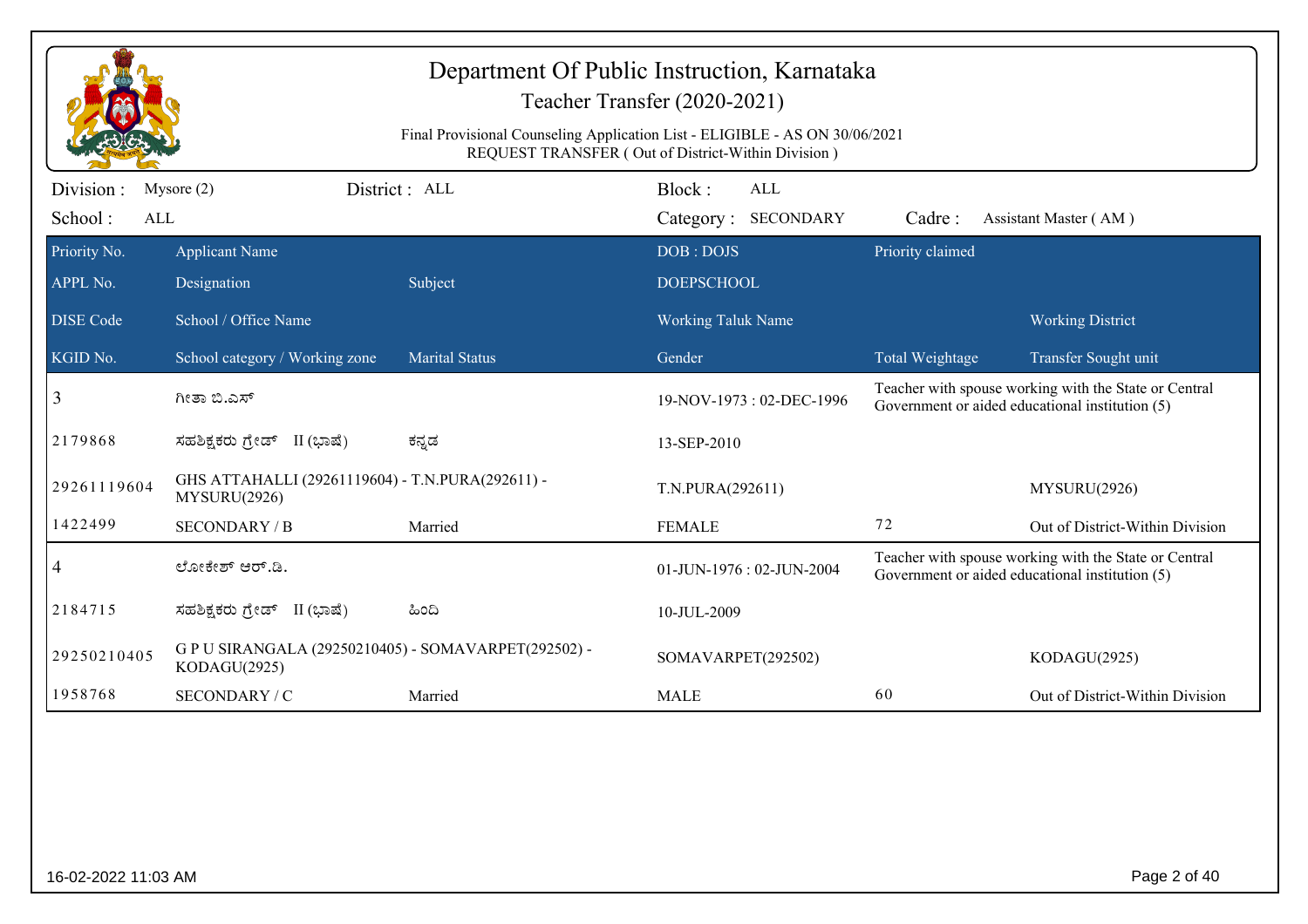|                                    | Department Of Public Instruction, Karnataka<br>Teacher Transfer (2020-2021)<br>Final Provisional Counseling Application List - ELIGIBLE - AS ON 30/06/2021<br>REQUEST TRANSFER (Out of District-Within Division) |                       |                                             |                  |                                                                                                          |  |  |  |
|------------------------------------|------------------------------------------------------------------------------------------------------------------------------------------------------------------------------------------------------------------|-----------------------|---------------------------------------------|------------------|----------------------------------------------------------------------------------------------------------|--|--|--|
| Division:<br>School:<br><b>ALL</b> | Mysore $(2)$                                                                                                                                                                                                     | District: ALL         | Block:<br><b>ALL</b><br>Category: SECONDARY | Cadre:           | Assistant Master (AM)                                                                                    |  |  |  |
| Priority No.                       | <b>Applicant Name</b>                                                                                                                                                                                            |                       | DOB: DOJS                                   | Priority claimed |                                                                                                          |  |  |  |
| APPL No.                           | Designation                                                                                                                                                                                                      | Subject               | <b>DOEPSCHOOL</b>                           |                  |                                                                                                          |  |  |  |
| <b>DISE Code</b>                   | School / Office Name                                                                                                                                                                                             |                       | <b>Working Taluk Name</b>                   |                  | <b>Working District</b>                                                                                  |  |  |  |
| KGID No.                           | School category / Working zone                                                                                                                                                                                   | <b>Marital Status</b> | Gender                                      | Total Weightage  | Transfer Sought unit                                                                                     |  |  |  |
| 5                                  | ತೇಜಸ್ವಿನಿ ಎನ್                                                                                                                                                                                                    |                       | 25-FEB-1982: 17-JUN-2003                    |                  | Teacher with spouse working with the State or Central<br>Government or aided educational institution (5) |  |  |  |
| 2181746                            | ಸಹಶಿಕ್ಷಕರು ಗ್ರೇಡ್ II (ಭಾಷೆ)                                                                                                                                                                                      | ಇಂಗ್ಲೀಷ್              | 26-SEP-2012                                 |                  |                                                                                                          |  |  |  |
| 29220314102                        | GHS RAVANI (29220314102) - MALAVALLY(292203) -<br>MANDYA(2922)                                                                                                                                                   |                       | MALAVALLY(292203)                           |                  | MANDYA(2922)                                                                                             |  |  |  |
| 1887711                            | SECONDARY / C                                                                                                                                                                                                    | Married               | <b>FEMALE</b>                               | 60               | Out of District-Within Division                                                                          |  |  |  |
| 6                                  | ಶಿವಣ್ಣ ಕೆ ಸಿ                                                                                                                                                                                                     |                       | 01-JUN-1976: 19-FEB-1997                    |                  | Teacher with spouse working with the State or Central<br>Government or aided educational institution (5) |  |  |  |
| 2180320                            | ಸಹಶಿಕ್ಷಕರು ಗ್ರೇಡ್ II (ಭಾಷೆ)                                                                                                                                                                                      | ಕನ್ನಡ                 | 02-AUG-2010                                 |                  |                                                                                                          |  |  |  |
| 29250218804                        | GHS GIRLS KUSHALANAGAR (29250218804) -<br>SOMAVARPET(292502) - KODAGU(2925)                                                                                                                                      |                       | SOMAVARPET(292502)                          |                  | KODAGU(2925)                                                                                             |  |  |  |
| 1338931                            | <b>SECONDARY / A</b>                                                                                                                                                                                             | Married               | <b>MALE</b>                                 | 58               | Out of District-Within Division                                                                          |  |  |  |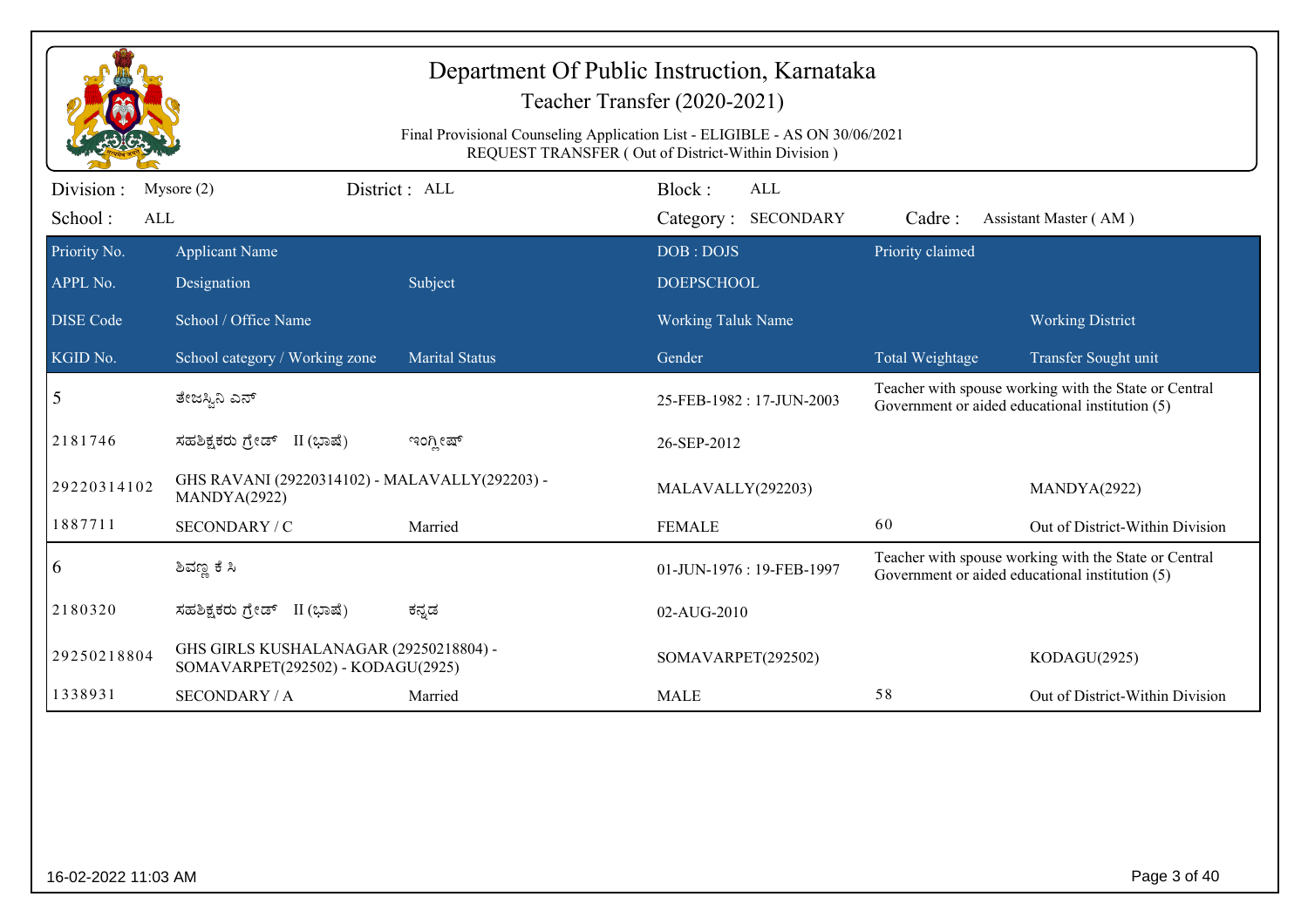|                                     | Department Of Public Instruction, Karnataka<br>Teacher Transfer (2020-2021)<br>Final Provisional Counseling Application List - ELIGIBLE - AS ON 30/06/2021<br>REQUEST TRANSFER (Out of District-Within Division) |                       |                           |                                   |                  |                                                                                                          |  |  |
|-------------------------------------|------------------------------------------------------------------------------------------------------------------------------------------------------------------------------------------------------------------|-----------------------|---------------------------|-----------------------------------|------------------|----------------------------------------------------------------------------------------------------------|--|--|
| Division :<br>School:<br><b>ALL</b> | Mysore $(2)$                                                                                                                                                                                                     | District: ALL         | Block:                    | <b>ALL</b><br>Category: SECONDARY | Cadre:           | Assistant Master (AM)                                                                                    |  |  |
| Priority No.                        | <b>Applicant Name</b>                                                                                                                                                                                            |                       | DOB: DOJS                 |                                   | Priority claimed |                                                                                                          |  |  |
| APPL No.                            | Designation                                                                                                                                                                                                      | Subject               | <b>DOEPSCHOOL</b>         |                                   |                  |                                                                                                          |  |  |
| <b>DISE Code</b>                    | School / Office Name                                                                                                                                                                                             |                       | <b>Working Taluk Name</b> |                                   |                  | <b>Working District</b>                                                                                  |  |  |
| KGID No.                            | School category / Working zone                                                                                                                                                                                   | <b>Marital Status</b> | Gender                    |                                   | Total Weightage  | Transfer Sought unit                                                                                     |  |  |
| $\tau$                              | ಅಸ್ಮತ್ ಉನ್ನೀಸ                                                                                                                                                                                                    |                       |                           | 05-FEB-1980: 01-AUG-2002          |                  | Teacher with spouse working with the State or Central<br>Government or aided educational institution (5) |  |  |
| 2177213                             | ಸಹಶಿಕ್ಷಕರು ಗ್ರೇಡ್ II (ಭಾಷೆ)                                                                                                                                                                                      | ಇಂಗ್ಲೀಷ್              | 08-JUN-2013               |                                   |                  |                                                                                                          |  |  |
| 29260623013                         | ADARSHA VIDYALAYA RMSA K R NAGARA (29260623013) -<br>K.R.NAGARA(292606) - MYSURU(2926)                                                                                                                           |                       | K.R.NAGARA(292606)        |                                   |                  | MYSURU(2926)                                                                                             |  |  |
| 1948792                             | <b>SECONDARY / B</b>                                                                                                                                                                                             | Married               | <b>FEMALE</b>             |                                   | 54               | Out of District-Within Division                                                                          |  |  |
| 8                                   | ಮಹದೇವಸ್ವಾಮಿ ಪಿ                                                                                                                                                                                                   |                       |                           | 12-MAR-1984: 09-APR-2008          |                  | Teacher with spouse working with the State or Central<br>Government or aided educational institution (5) |  |  |
| 2182481                             | ಸಹಶಿಕ್ಷಕರು ಗ್ರೇಡ್<br>II (ಭೌತವಿಜ್ಞಾನ)                                                                                                                                                                             | ಪಿಸಿಎಂ ಕನ್ನಡ          | 23-JUL-2015               |                                   |                  |                                                                                                          |  |  |
| 29230219004                         | GOVT HIGH SCHOOL HULIKAL (29230219004) -<br>ARAKALAGUDU(292302) - HASSAN(2923)                                                                                                                                   |                       |                           | ARAKALAGUDU(292302)               |                  | HASSAN(2923)                                                                                             |  |  |
| 2206097                             | SECONDARY / C                                                                                                                                                                                                    | Married               | <b>MALE</b>               |                                   | 42               | Out of District-Within Division                                                                          |  |  |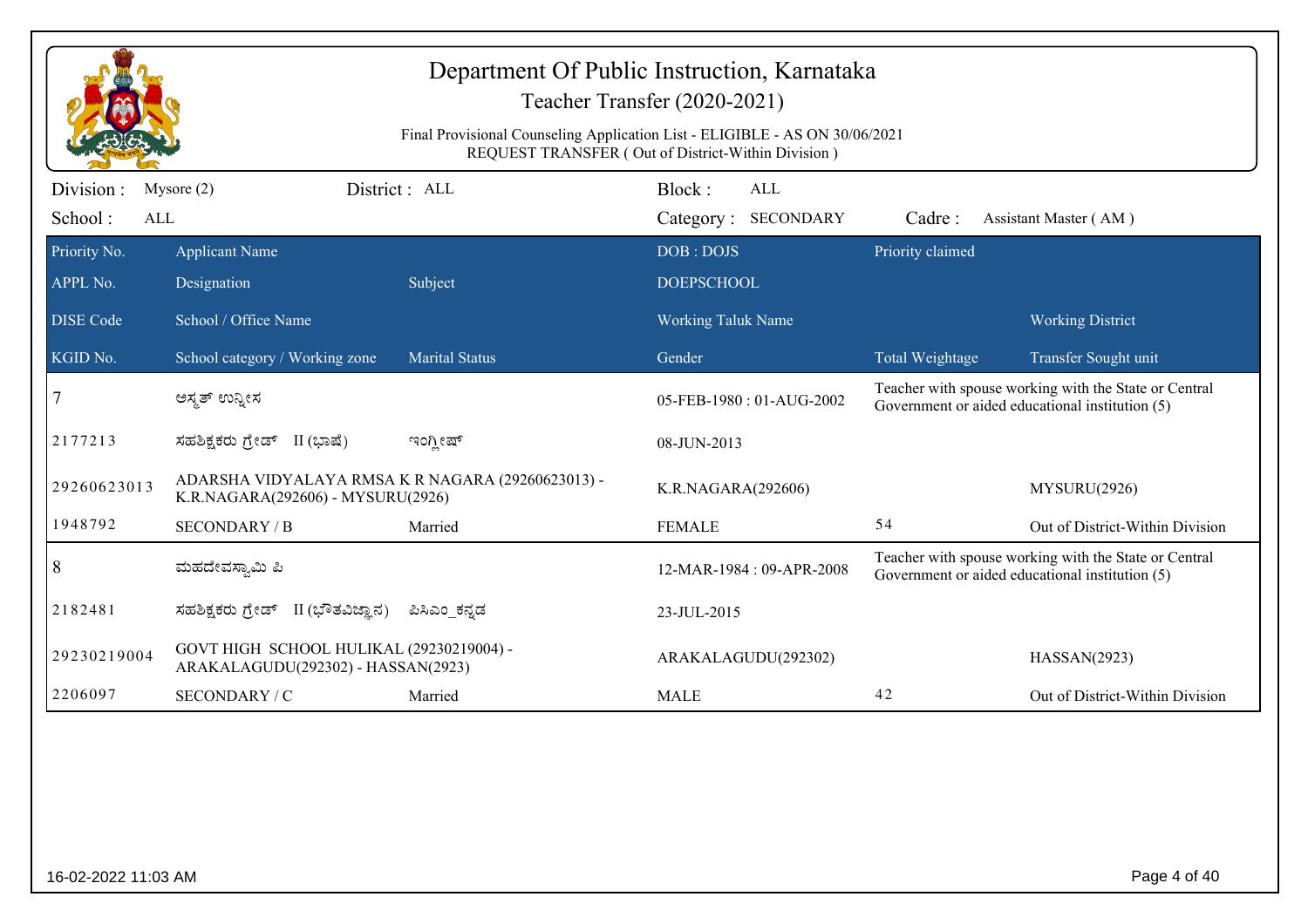| Department Of Public Instruction, Karnataka<br>Teacher Transfer (2020-2021) |                                                                                                                                   |                                                        |                                      |                  |                                                                                                          |  |  |  |
|-----------------------------------------------------------------------------|-----------------------------------------------------------------------------------------------------------------------------------|--------------------------------------------------------|--------------------------------------|------------------|----------------------------------------------------------------------------------------------------------|--|--|--|
|                                                                             | Final Provisional Counseling Application List - ELIGIBLE - AS ON 30/06/2021<br>REQUEST TRANSFER (Out of District-Within Division) |                                                        |                                      |                  |                                                                                                          |  |  |  |
| Division :<br>School:                                                       | Mysore $(2)$<br>ALL                                                                                                               | District : ALL                                         | Block:<br>ALL<br>Category: SECONDARY | Cadre:           | Assistant Master (AM)                                                                                    |  |  |  |
| Priority No.<br>APPL No.                                                    | <b>Applicant Name</b>                                                                                                             |                                                        | DOB: DOJS<br><b>DOEPSCHOOL</b>       | Priority claimed |                                                                                                          |  |  |  |
| <b>DISE Code</b>                                                            | Designation<br>School / Office Name                                                                                               | Subject                                                | <b>Working Taluk Name</b>            |                  | <b>Working District</b>                                                                                  |  |  |  |
| KGID No.                                                                    | School category / Working zone                                                                                                    | <b>Marital Status</b>                                  | Gender                               | Total Weightage  | Transfer Sought unit                                                                                     |  |  |  |
| 9                                                                           | ಸವಿತ ಎನ್.ಕೆ                                                                                                                       |                                                        | 28-JUN-1984 : 14-JUN-2007            |                  | Teacher with spouse working with the State or Central<br>Government or aided educational institution (5) |  |  |  |
| 2178364                                                                     | ಸಹಶಿಕ್ಷಕರು ಗ್ರೇಡ್ II (ಭಾಷೆ)                                                                                                       | ಕನ್ನಡ                                                  | 17-JUN-2017                          |                  |                                                                                                          |  |  |  |
| 29220121004                                                                 | MANDYA(2922)                                                                                                                      | GHS MADAPURA (29220121004) - KRISHNARAJA PET(292201) - | KRISHNARAJA PET(292201)              |                  | MANDYA(2922)                                                                                             |  |  |  |
| 2232270                                                                     | SECONDARY / C                                                                                                                     | Married                                                | <b>FEMALE</b>                        | 42               | Out of District-Within Division                                                                          |  |  |  |
| 10                                                                          | ರೋಹಿತ್. ಎಂ                                                                                                                        |                                                        | 11-FEB-1985: 18-JUN-2010             |                  | Teacher with spouse working with the State or Central<br>Government or aided educational institution (5) |  |  |  |
| 2177766                                                                     | ಸಹಶಿಕ್ಷಕರು ಗ್ರೇಡ್ II (ಕಲಾ)                                                                                                        | ಕಲ್_ಕನ್ನಡ                                              | 18-JUN-2010                          |                  |                                                                                                          |  |  |  |
| 29270116905                                                                 | CHAMARAJANAGARA(2927)                                                                                                             | GPUC KUDERU (29270116905) - CHAMARAJA NAGAR(292701) -  | CHAMARAJA NAGAR(292701)              |                  | CHAMARAJANAGARA(2927)                                                                                    |  |  |  |
| 2244840                                                                     | SECONDARY / C                                                                                                                     | Married                                                | <b>MALE</b>                          | 41               | Out of District-Within Division                                                                          |  |  |  |
|                                                                             |                                                                                                                                   |                                                        |                                      |                  |                                                                                                          |  |  |  |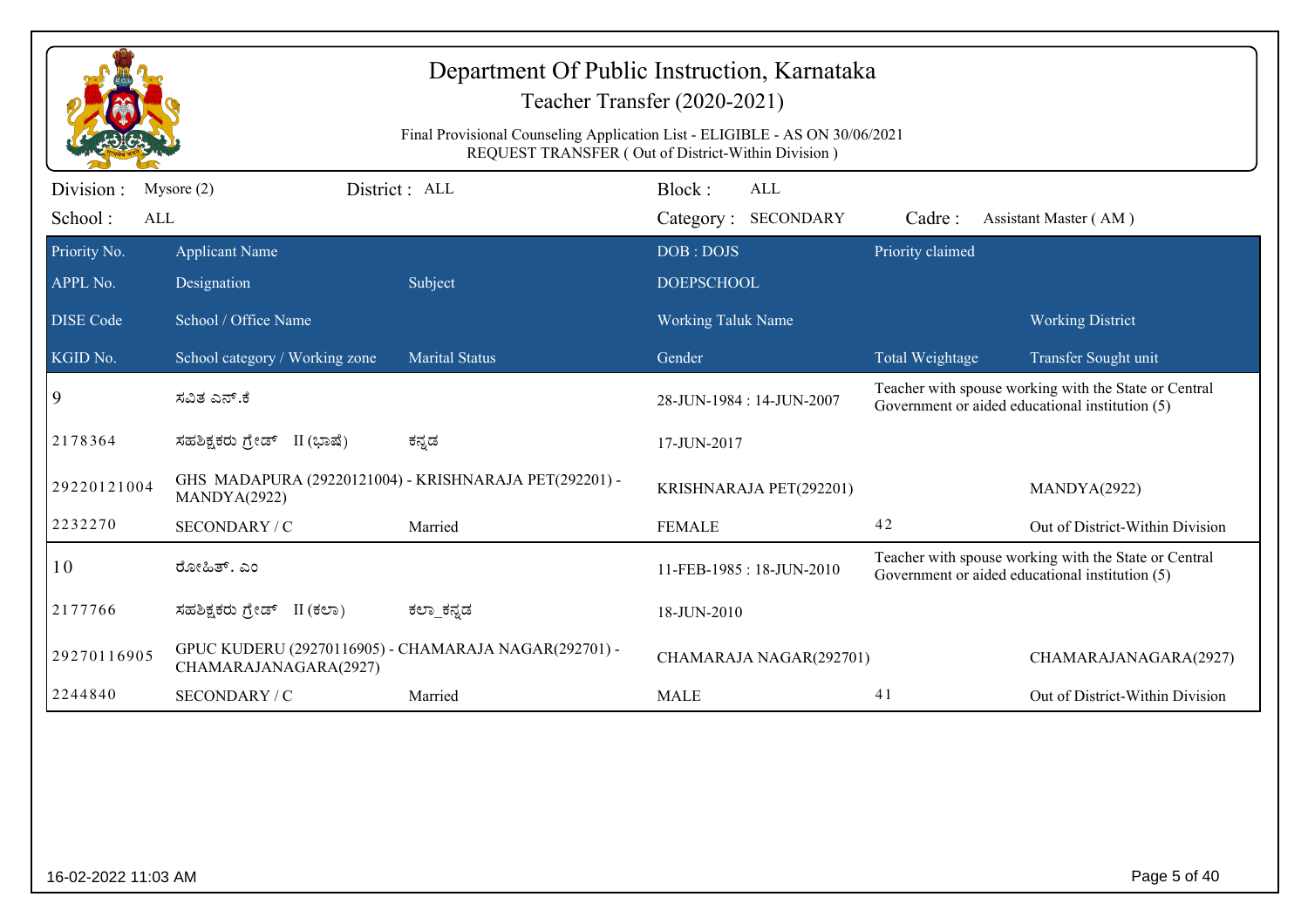|                  | Department Of Public Instruction, Karnataka<br>Teacher Transfer (2020-2021)<br>Final Provisional Counseling Application List - ELIGIBLE - AS ON 30/06/2021 |                       |                                                                     |                  |                                                                                                          |  |  |  |
|------------------|------------------------------------------------------------------------------------------------------------------------------------------------------------|-----------------------|---------------------------------------------------------------------|------------------|----------------------------------------------------------------------------------------------------------|--|--|--|
| Division :       | Mysore $(2)$                                                                                                                                               | District: ALL         | REQUEST TRANSFER (Out of District-Within Division)<br>Block:<br>ALL |                  |                                                                                                          |  |  |  |
| School:<br>ALL   |                                                                                                                                                            |                       | Category: SECONDARY                                                 | Cadre:           | Assistant Master (AM)                                                                                    |  |  |  |
| Priority No.     | <b>Applicant Name</b>                                                                                                                                      |                       | DOB: DOJS                                                           | Priority claimed |                                                                                                          |  |  |  |
| APPL No.         | Designation                                                                                                                                                | Subject               | <b>DOEPSCHOOL</b>                                                   |                  |                                                                                                          |  |  |  |
| <b>DISE Code</b> | School / Office Name                                                                                                                                       |                       | <b>Working Taluk Name</b>                                           |                  | <b>Working District</b>                                                                                  |  |  |  |
| KGID No.         | School category / Working zone                                                                                                                             | <b>Marital Status</b> | Gender                                                              | Total Weightage  | Transfer Sought unit                                                                                     |  |  |  |
| 11               | ವಿನುತ ಎಂ ಎಸ್                                                                                                                                               |                       | 25-FEB-1977: 06-JUL-2005                                            |                  | Teacher with spouse working with the State or Central<br>Government or aided educational institution (5) |  |  |  |
| 2179554          | ಪ್ರೌಢಶಾಲಾ ಸಹ ಶಿಕ್ಷಕರು ಗ್ರೇಡ್ 2                                                                                                                             | ವಿಜ್ಞಾನ ಕನ್ನಡ         | 15-MAY-2007                                                         |                  |                                                                                                          |  |  |  |
| 29270529001      | GHPSDEVANGAPET (29270529001) - KOLLEGAL(292705) -<br>CHAMARAJANAGARA(2927)                                                                                 |                       | KOLLEGAL(292705)                                                    |                  | CHAMARAJANAGARA(2927)                                                                                    |  |  |  |
| 1909086          | <b>SECONDARY / A</b>                                                                                                                                       | Married               | <b>FEMALE</b>                                                       | 31               | Out of District-Within Division                                                                          |  |  |  |
| 12               | ನಾಗೇಶ ಬಿ.ಎನ್                                                                                                                                               |                       | $01-MAY-1989:09-FEB-2018$                                           |                  | Teacher with spouse working with the State or Central<br>Government or aided educational institution (5) |  |  |  |
| 2178867          | ಸಹಶಿಕ್ಷಕರು ಗ್ರೇಡ್ II (ಭಾಷೆ)                                                                                                                                | ಇಂಗ್ಲೀಷ್              | 09-FEB-2018                                                         |                  |                                                                                                          |  |  |  |
| 29170702110      | GHS, GABGAL (29170702110) - MOODIGERE(291707) -<br>CHIKKAMANGALURU(2917)                                                                                   |                       | MOODIGERE(291707)                                                   |                  | CHIKKAMANGALURU(2917)                                                                                    |  |  |  |
| 2617864          | SECONDARY / C                                                                                                                                              | Married               | <b>MALE</b>                                                         | 9                | Out of District-Within Division                                                                          |  |  |  |
|                  |                                                                                                                                                            |                       |                                                                     |                  |                                                                                                          |  |  |  |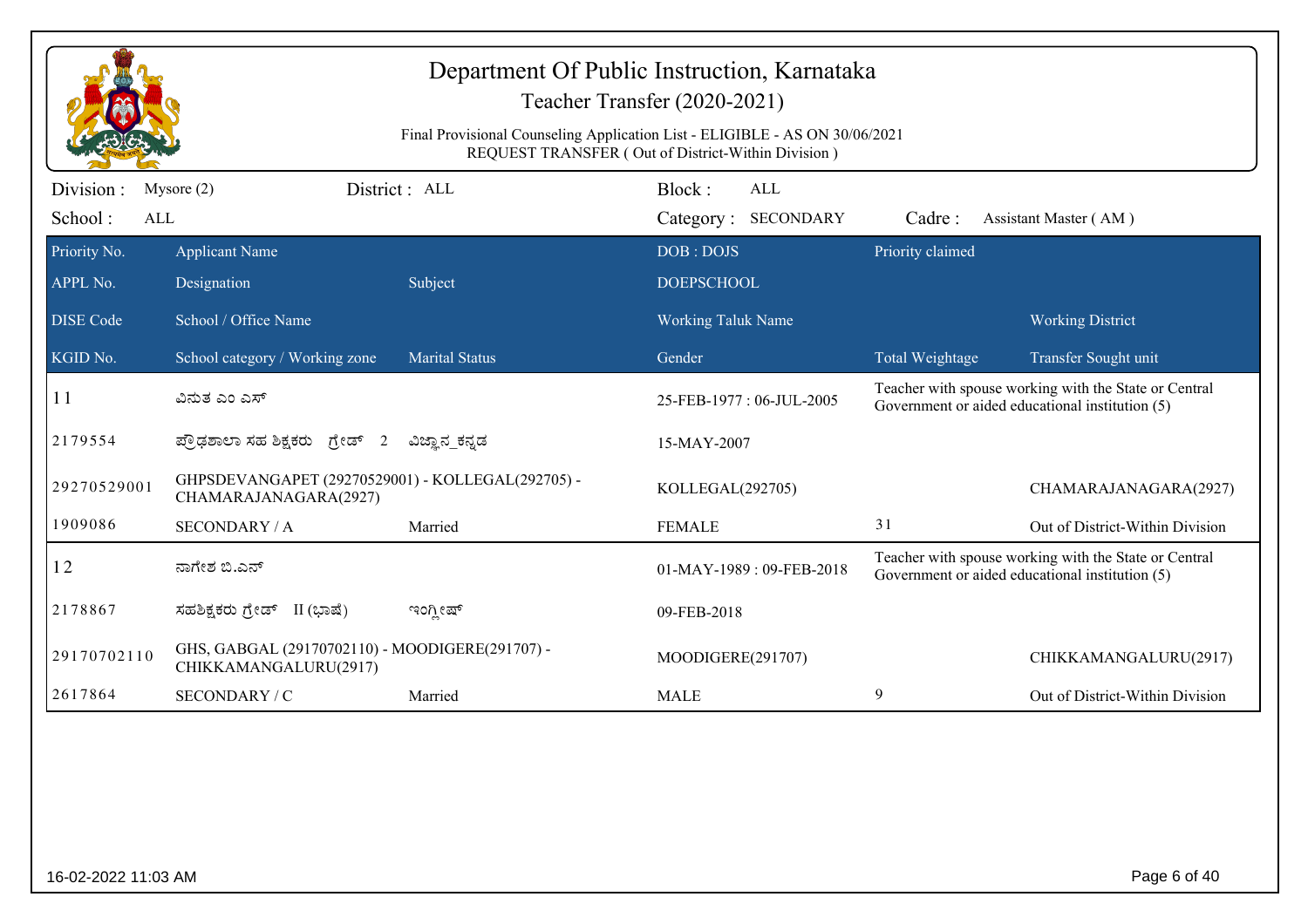|                              | Department Of Public Instruction, Karnataka<br>Teacher Transfer (2020-2021)<br>Final Provisional Counseling Application List - ELIGIBLE - AS ON 30/06/2021<br>REQUEST TRANSFER (Out of District-Within Division) |                                                         |                                |                         |                  |                                 |  |  |
|------------------------------|------------------------------------------------------------------------------------------------------------------------------------------------------------------------------------------------------------------|---------------------------------------------------------|--------------------------------|-------------------------|------------------|---------------------------------|--|--|
| Division :<br>School:<br>ALL | District: ALL<br>Mysore $(2)$                                                                                                                                                                                    |                                                         | Block:<br>Category: SECONDARY  | ALL                     | Cadre:           | Assistant Master (AM)           |  |  |
| Priority No.<br>APPL No.     | <b>Applicant Name</b><br>Designation                                                                                                                                                                             | Subject                                                 | DOB: DOJS<br><b>DOEPSCHOOL</b> |                         | Priority claimed |                                 |  |  |
| <b>DISE Code</b>             | School / Office Name                                                                                                                                                                                             |                                                         | <b>Working Taluk Name</b>      |                         |                  | <b>Working District</b>         |  |  |
| KGID No.                     | School category / Working zone                                                                                                                                                                                   | <b>Marital Status</b>                                   | Gender                         |                         | Total Weightage  | Transfer Sought unit            |  |  |
| 13                           | ಉಷಾಕಿರಣ್                                                                                                                                                                                                         |                                                         | 20-MAY-1971: 15-SEP-1994       |                         | General (6)      |                                 |  |  |
| 2179523                      | ಸಹಶಿಕ್ಷಕರು ಗ್ರೇಡ್ II (ಭೌತವಿಜ್ಞಾನ)                                                                                                                                                                                | ಪಿಸಿಎಂ_ಕನ್ನಡ                                            | 15-SEP-1994                    |                         |                  |                                 |  |  |
| 29160202013                  | - UDUPI(291602) - UDUPI(2916)                                                                                                                                                                                    | KARNATAKA PUBLIC SCHOOLS GPUC HIRIYADKA (29160202013)   | UDUPI(291602)                  |                         |                  | UDUPI(2916)                     |  |  |
| 1296000                      | SECONDARY / C                                                                                                                                                                                                    | Married                                                 | <b>FEMALE</b>                  |                         | 105              | Out of District-Within Division |  |  |
| 14                           | ರಾಘವೇಂದ್ರ ಸ್ವಾಮಿ.ಎಂ.                                                                                                                                                                                             |                                                         | 16-APR-1975: 05-NOV-1996       |                         | General (6)      |                                 |  |  |
| 2176032                      | ಸಹಶಿಕ್ಷಕರು ಗ್ರೇಡ್ II (ಭಾಷೆ)                                                                                                                                                                                      | ಇಂಗ್ಲೀಷ್                                                | 28-AUG-2009                    |                         |                  |                                 |  |  |
| 29230502506                  | HASSAN(2923)                                                                                                                                                                                                     | GJC UDAYAPURA (29230502506) - CHANNARAYAPATNA(292305) - |                                | CHANNARAYAPATNA(292305) |                  | HASSAN(2923)                    |  |  |
| 1345351                      | SECONDARY / C                                                                                                                                                                                                    | Married                                                 | <b>MALE</b>                    |                         | 84               | Out of District-Within Division |  |  |
|                              |                                                                                                                                                                                                                  |                                                         |                                |                         |                  |                                 |  |  |
| 16-02-2022 11:03 AM          |                                                                                                                                                                                                                  |                                                         |                                |                         |                  | Page 7 of 40                    |  |  |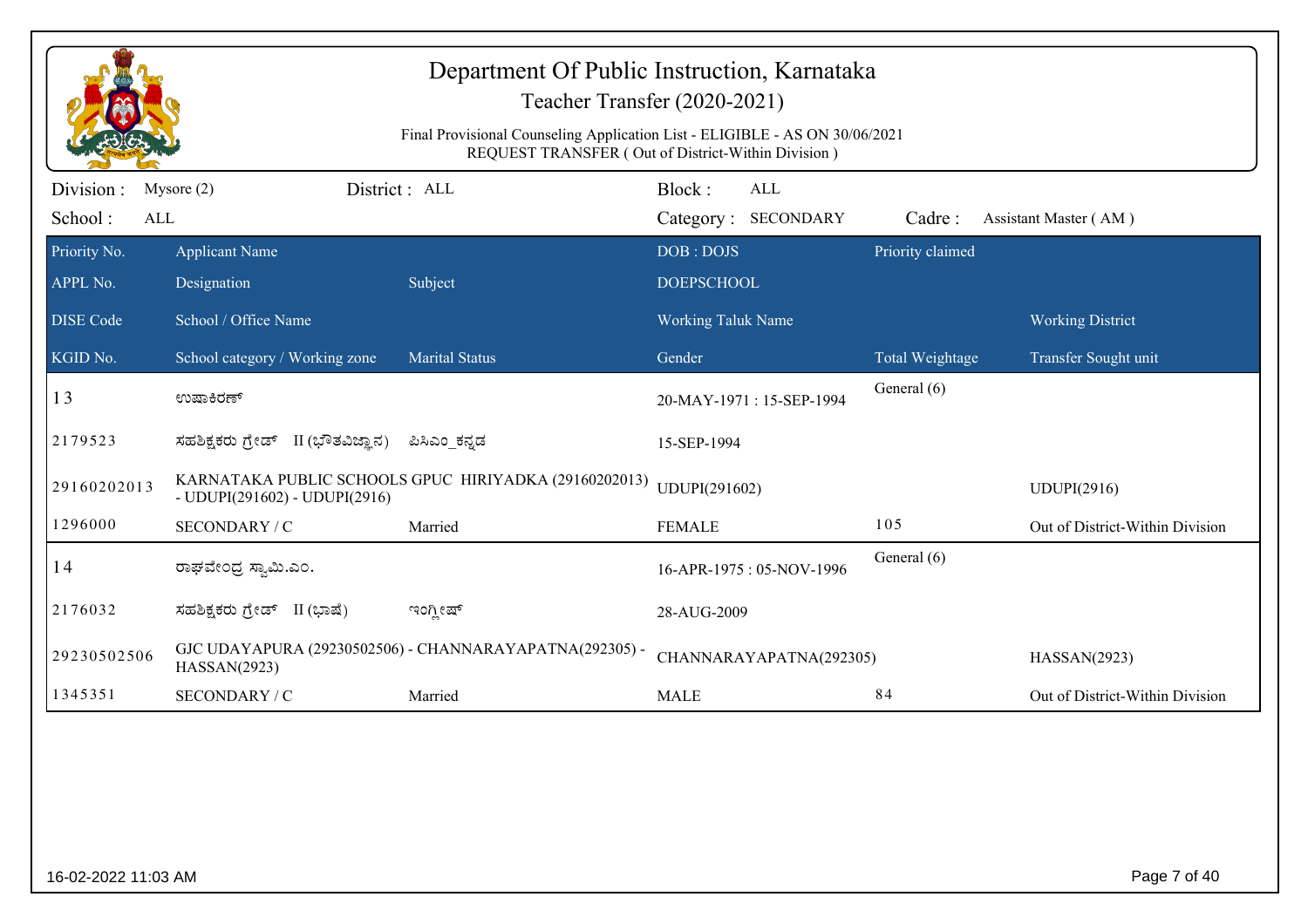|                              | Department Of Public Instruction, Karnataka<br>Teacher Transfer (2020-2021)<br>Final Provisional Counseling Application List - ELIGIBLE - AS ON 30/06/2021<br>REQUEST TRANSFER (Out of District-Within Division) |                       |                                             |                  |                                 |  |  |  |
|------------------------------|------------------------------------------------------------------------------------------------------------------------------------------------------------------------------------------------------------------|-----------------------|---------------------------------------------|------------------|---------------------------------|--|--|--|
| Division :<br>School:<br>ALL | Mysore $(2)$                                                                                                                                                                                                     | District: ALL         | Block:<br><b>ALL</b><br>Category: SECONDARY | Cadre:           | Assistant Master (AM)           |  |  |  |
| Priority No.<br>APPL No.     | <b>Applicant Name</b><br>Designation                                                                                                                                                                             | Subject               | DOB: DOJS<br><b>DOEPSCHOOL</b>              | Priority claimed |                                 |  |  |  |
| <b>DISE Code</b>             | School / Office Name                                                                                                                                                                                             |                       | <b>Working Taluk Name</b>                   |                  | <b>Working District</b>         |  |  |  |
| KGID No.                     | School category / Working zone                                                                                                                                                                                   | <b>Marital Status</b> | Gender                                      | Total Weightage  | Transfer Sought unit            |  |  |  |
| 15                           | ವೀಣಾ ಸಿ. ಎಸ್.                                                                                                                                                                                                    |                       | 15-MAY-1972: 02-DEC-1996                    | General (6)      |                                 |  |  |  |
| 2182639                      | ಸಹಶಿಕ್ಷಕರು ಗ್ರೇಡ್ II (ಭಾಷೆ)                                                                                                                                                                                      | ಕನ್ನಡ                 | 27-SEP-2012                                 |                  |                                 |  |  |  |
| 29220607904                  | GHS KATTERI (29220607904) - PANDAVAPURA(292206) -<br>MANDYA(2922)                                                                                                                                                |                       | PANDAVAPURA(292206)                         |                  | MANDYA(2922)                    |  |  |  |
| 1410693                      | SECONDARY / C                                                                                                                                                                                                    | Married               | <b>FEMALE</b>                               | 81               | Out of District-Within Division |  |  |  |
| 16                           | ಗಂಗಾಂಬಿಕೆ ಬಿ.ಆರ್.                                                                                                                                                                                                |                       | 10-OCT-1976: 01-AUG-1998                    | General (6)      |                                 |  |  |  |
| 2177768                      | ಸಹಶಿಕ್ಷಕರು ಗ್ರೇಡ್ II (ಭಾಷೆ)                                                                                                                                                                                      | ಕನ್ನಡ                 | 27-AUG-2008                                 |                  |                                 |  |  |  |
| 29220601804                  | GJC BANNANGADI (29220601804) - PANDAVAPURA(292206) -<br>MANDYA(2922)                                                                                                                                             |                       | PANDAVAPURA(292206)                         |                  | MANDYA(2922)                    |  |  |  |
| 1881884                      | SECONDARY / C                                                                                                                                                                                                    | Married               | <b>FEMALE</b>                               | 79               | Out of District-Within Division |  |  |  |
|                              |                                                                                                                                                                                                                  |                       |                                             |                  |                                 |  |  |  |
| 16-02-2022 11:03 AM          |                                                                                                                                                                                                                  |                       |                                             |                  | Page 8 of 40                    |  |  |  |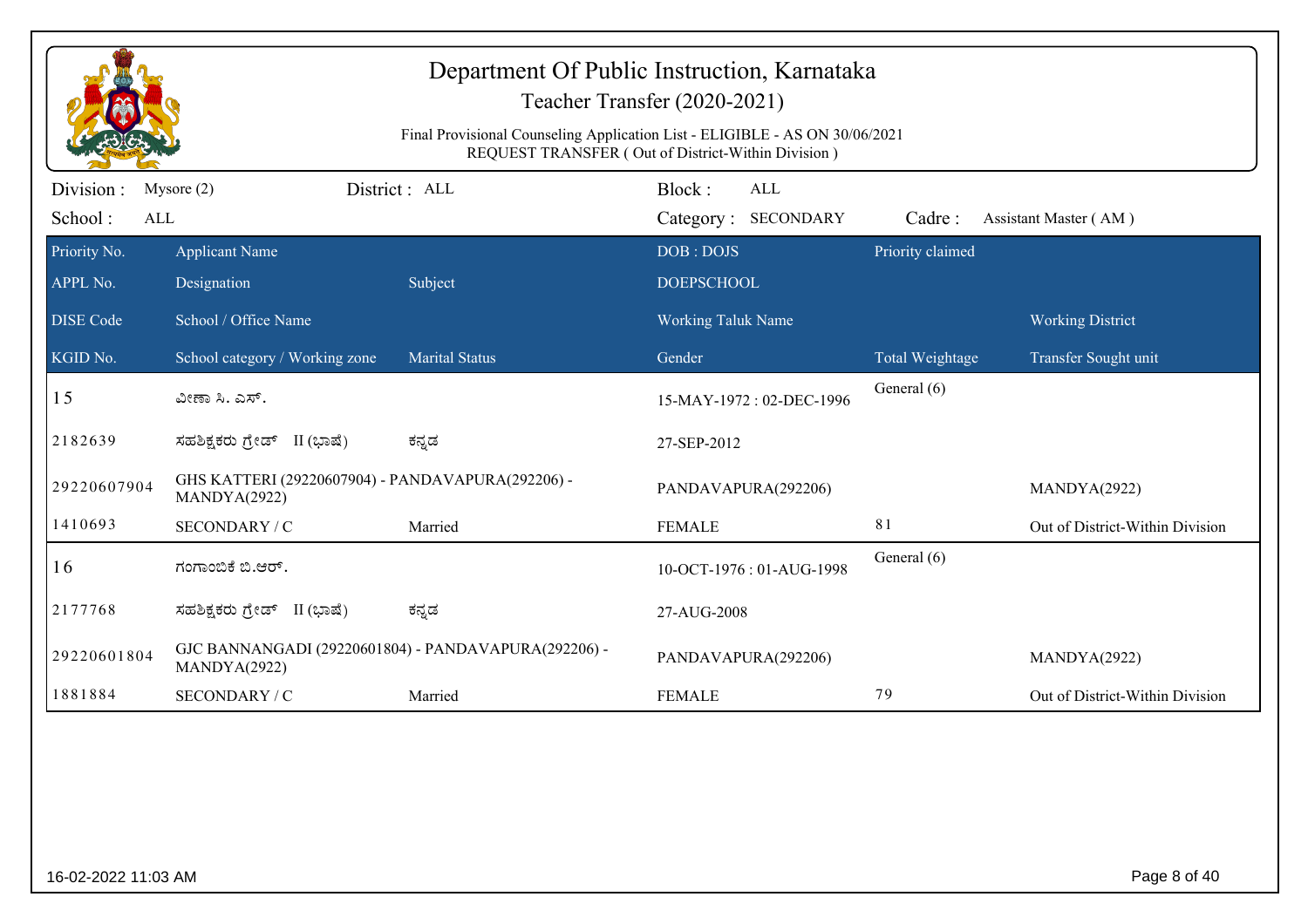|                             | Department Of Public Instruction, Karnataka<br>Teacher Transfer (2020-2021)<br>Final Provisional Counseling Application List - ELIGIBLE - AS ON 30/06/2021<br>REQUEST TRANSFER (Out of District-Within Division) |                       |                                      |                  |                                 |  |  |  |  |
|-----------------------------|------------------------------------------------------------------------------------------------------------------------------------------------------------------------------------------------------------------|-----------------------|--------------------------------------|------------------|---------------------------------|--|--|--|--|
| Division:<br>School:<br>ALL | Mysore $(2)$                                                                                                                                                                                                     | District: ALL         | Block:<br>ALL<br>Category: SECONDARY | Cadre:           | Assistant Master (AM)           |  |  |  |  |
| Priority No.<br>APPL No.    | <b>Applicant Name</b><br>Designation                                                                                                                                                                             | Subject               | DOB: DOJS<br><b>DOEPSCHOOL</b>       | Priority claimed |                                 |  |  |  |  |
| <b>DISE Code</b>            | School / Office Name                                                                                                                                                                                             |                       | Working Taluk Name                   |                  | <b>Working District</b>         |  |  |  |  |
| KGID No.                    | School category / Working zone                                                                                                                                                                                   | <b>Marital Status</b> | Gender                               | Total Weightage  | Transfer Sought unit            |  |  |  |  |
| 17                          | ಗಾಯತ್ರಿ ಎನ್                                                                                                                                                                                                      |                       | 15-MAR-1975: 26-DEC-2003             | General (6)      |                                 |  |  |  |  |
| 2180936                     | ಸಹಶಿಕ್ಷಕರು ಗ್ರೇಡ್ II (ಭಾಷೆ)                                                                                                                                                                                      | ಹಿಂದಿ                 | 26-DEC-2003                          |                  |                                 |  |  |  |  |
| 29170207506                 | GHS HERUR (29170207506) - KOPPA(291702) -<br>CHIKKAMANGALURU(2917)                                                                                                                                               |                       | KOPPA(291702)                        |                  | CHIKKAMANGALURU(2917)           |  |  |  |  |
| 1873499                     | SECONDARY / C                                                                                                                                                                                                    | Widow                 | <b>FEMALE</b>                        | 69               | Out of District-Within Division |  |  |  |  |
| 18                          | ನಾಗರಾಜನಾಯ್ಕ ಎಂ                                                                                                                                                                                                   |                       | 03-MAR-1977: 13-FEB-2004             | General (6)      |                                 |  |  |  |  |
| 2181758                     | ಸಹಶಿಕ್ಷಕರು ಗ್ರೇಡ್ II (ಭಾಷೆ)                                                                                                                                                                                      | ಹಿಂದಿ                 | 13-FEB-2004                          |                  |                                 |  |  |  |  |
| 29240202004                 | DKZP GOVT. HIGH SCHOOL KAYARTHADKA (29240202004) -<br>BELTHANGADY(292402) - DAKSHINA KANNADA(2924)                                                                                                               |                       | BELTHANGADY(292402)                  |                  | DAKSHINA KANNADA(2924)          |  |  |  |  |
| 1938823                     | SECONDARY / C                                                                                                                                                                                                    | Married               | <b>MALE</b>                          | 65               | Out of District-Within Division |  |  |  |  |
|                             |                                                                                                                                                                                                                  |                       |                                      |                  |                                 |  |  |  |  |
| 16-02-2022 11:03 AM         |                                                                                                                                                                                                                  |                       |                                      |                  | Page 9 of 40                    |  |  |  |  |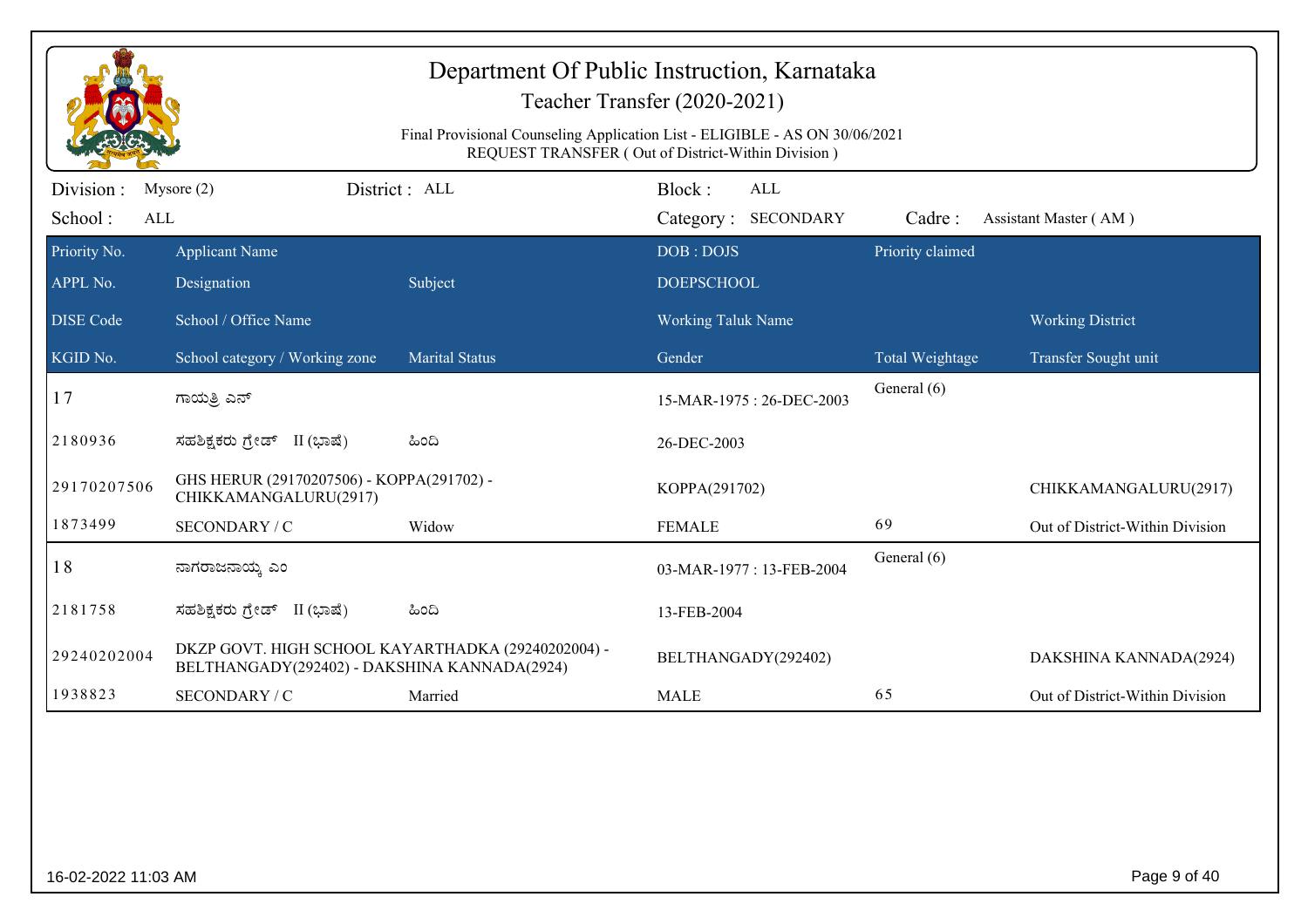|                                     |                                                                                                 | Final Provisional Counseling Application List - ELIGIBLE - AS ON 30/06/2021 | Teacher Transfer (2020-2021)<br>REQUEST TRANSFER (Out of District-Within Division) |                  |                                 |
|-------------------------------------|-------------------------------------------------------------------------------------------------|-----------------------------------------------------------------------------|------------------------------------------------------------------------------------|------------------|---------------------------------|
| Division :<br>School:<br><b>ALL</b> | Mysore $(2)$                                                                                    | District: ALL                                                               | Block:<br>ALL<br>Category: SECONDARY                                               | Cadre:           | Assistant Master (AM)           |
| Priority No.<br>APPL No.            | <b>Applicant Name</b><br>Designation                                                            | Subject                                                                     | DOB: DOJS<br><b>DOEPSCHOOL</b>                                                     | Priority claimed |                                 |
| <b>DISE Code</b>                    | School / Office Name                                                                            |                                                                             | <b>Working Taluk Name</b>                                                          |                  | <b>Working District</b>         |
| KGID No.                            | School category / Working zone                                                                  | <b>Marital Status</b>                                                       | Gender                                                                             | Total Weightage  | Transfer Sought unit            |
| 19                                  | ಗುರುಮೂರ್ತಿ ಜಿ ಟಿ                                                                                |                                                                             | 15-JUL-1974 : 06-NOV-1998                                                          | General (6)      |                                 |
| 2180475                             | ಸಹಶಿಕ್ಷಕರು ಗ್ರೇಡ್ II (ಕಲಾ)                                                                      | ಕಲ್_ಕನ್ನಡ                                                                   | 10-APR-2015                                                                        |                  |                                 |
| 29230620202                         | GOVT JUNIOR COLLEGE DEVARAMUDDANAHALLY<br>(29230620202) - HOLENARASIPURA(292306) - HASSAN(2923) |                                                                             | HOLENARASIPURA(292306)                                                             |                  | HASSAN(2923)                    |
| 1701753                             | SECONDARY / C                                                                                   | Married                                                                     | <b>MALE</b>                                                                        | 64               | Out of District-Within Division |
| 20                                  | ಚಂದ್ರಶೇಖರ ಟಿ                                                                                    |                                                                             | 01-JAN-1973: 28-NOV-2003                                                           | General (6)      |                                 |
| 2180346                             | ಸಹಶಿಕ್ಷಕರು ಗ್ರೇಡ್ II (ಜೀವ ವಿಜ್ಞಾನ) ಸಿಬಿಜಡ್ ಕನ್ನಡ                                                |                                                                             | 25-JUN-2009                                                                        |                  |                                 |
| 29260925602                         | GOVERNMENT HIGH SCHOOL DASANURU, DASANURU<br>(29260925602) - NANJANAGUD(292609) - MYSURU(2926)  |                                                                             | NANJANAGUD(292609)                                                                 |                  | MYSURU(2926)                    |
| 1691935                             | SECONDARY / C                                                                                   | Married                                                                     | <b>MALE</b>                                                                        | 63               | Out of District-Within Division |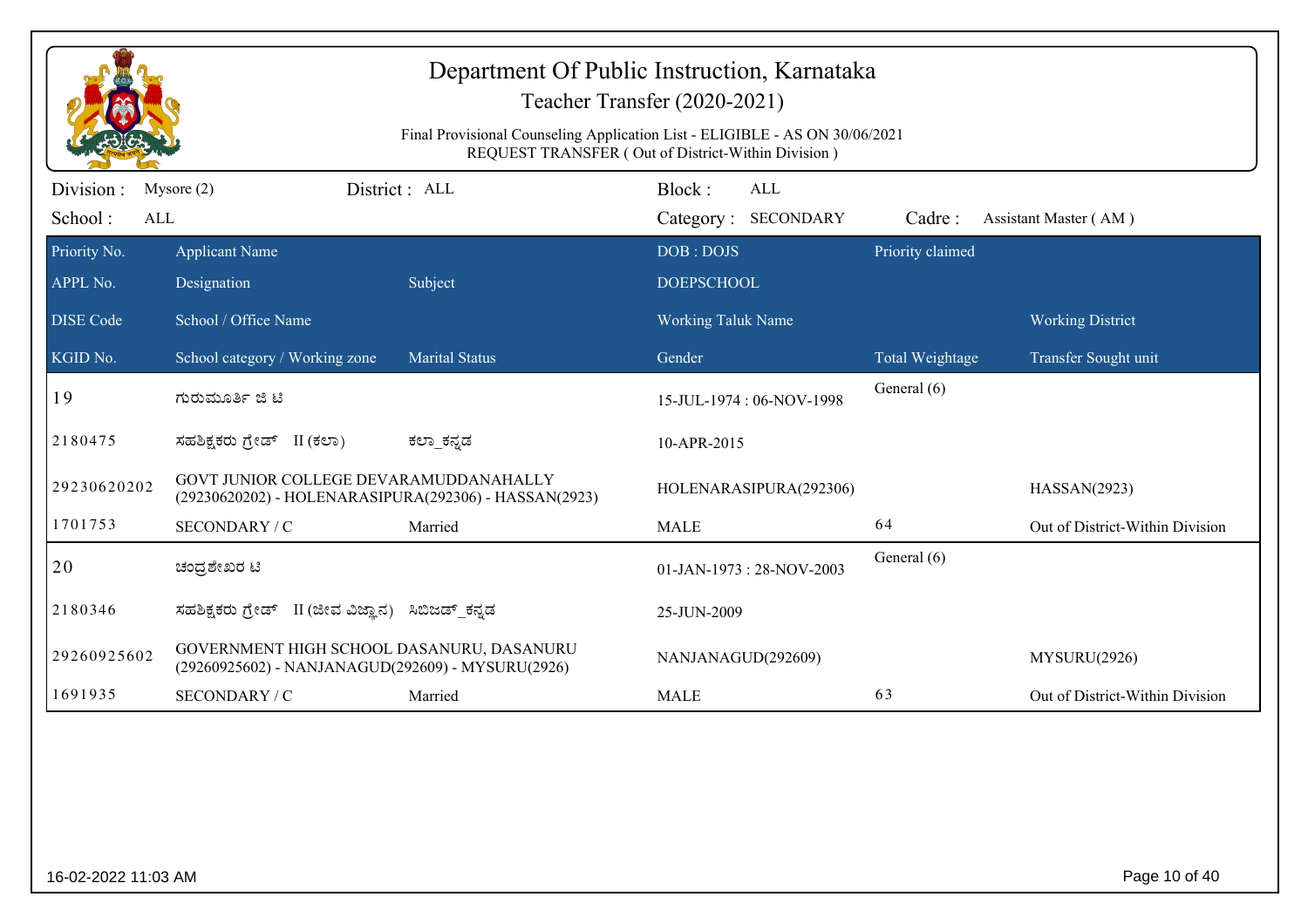|                              | Department Of Public Instruction, Karnataka<br>Teacher Transfer (2020-2021)<br>Final Provisional Counseling Application List - ELIGIBLE - AS ON 30/06/2021<br>REQUEST TRANSFER (Out of District-Within Division) |                       |                                      |                        |                                 |  |  |  |  |
|------------------------------|------------------------------------------------------------------------------------------------------------------------------------------------------------------------------------------------------------------|-----------------------|--------------------------------------|------------------------|---------------------------------|--|--|--|--|
| Division :<br>School:<br>ALL | Mysore $(2)$                                                                                                                                                                                                     | District: ALL         | Block:<br>ALL<br>Category: SECONDARY | Cadre:                 | Assistant Master (AM)           |  |  |  |  |
| Priority No.<br>APPL No.     | <b>Applicant Name</b><br>Designation                                                                                                                                                                             | Subject               | DOB: DOJS<br><b>DOEPSCHOOL</b>       | Priority claimed       |                                 |  |  |  |  |
| <b>DISE</b> Code             | School / Office Name                                                                                                                                                                                             |                       | <b>Working Taluk Name</b>            |                        | <b>Working District</b>         |  |  |  |  |
| KGID No.                     | School category / Working zone                                                                                                                                                                                   | <b>Marital Status</b> | Gender                               | <b>Total Weightage</b> | Transfer Sought unit            |  |  |  |  |
| 21                           | ಶಿವಪ್ರಕಾಶ್ ಎಸ್                                                                                                                                                                                                   |                       | 20-JUL-1972: 27-SEP-2001             | General (6)            |                                 |  |  |  |  |
| 2182621                      | ಸಹಶಿಕ್ಷಕರು ಗ್ರೇಡ್ II (ಭಾಷೆ)                                                                                                                                                                                      | ಇಂಗ್ಲೀಷ್              | 10-FEB-2017                          |                        |                                 |  |  |  |  |
| 29220300202                  | GHS ALADA HALLY (29220300202) - MALAVALLY(292203) -<br>MANDYA(2922)                                                                                                                                              |                       | MALAVALLY(292203)                    |                        | MANDYA(2922)                    |  |  |  |  |
| 1883840                      | SECONDARY / C                                                                                                                                                                                                    | Married               | <b>MALE</b>                          | 61                     | Out of District-Within Division |  |  |  |  |
| 22                           | ಸುರೇಶ್ ಕುಮಾರ್                                                                                                                                                                                                    |                       | 01-JUN-1982: 02-MAR-2006             | General (6)            |                                 |  |  |  |  |
| 2184854                      | ಸಹಶಿಕ್ಷಕರು ಗ್ರೇಡ್ II (ಕಲಾ)                                                                                                                                                                                       | ಕಲ್_ಕನ್ನಡ             | 02-MAR-2006                          |                        |                                 |  |  |  |  |
| 29240308403                  | DKZP GOVT. HIGH SCHOOL SOORINJE (29240308403) -<br>MANGALURU NORTH(292403) - DAKSHINA KANNADA(2924)                                                                                                              |                       | MANGALURU NORTH(292403)              |                        | DAKSHINA KANNADA(2924)          |  |  |  |  |
| 1940603                      | SECONDARY / C                                                                                                                                                                                                    | Unmarried             | <b>MALE</b>                          | 57                     | Out of District-Within Division |  |  |  |  |
|                              |                                                                                                                                                                                                                  |                       |                                      |                        |                                 |  |  |  |  |
| 16-02-2022 11:03 AM          |                                                                                                                                                                                                                  |                       |                                      |                        | Page 11 of 40                   |  |  |  |  |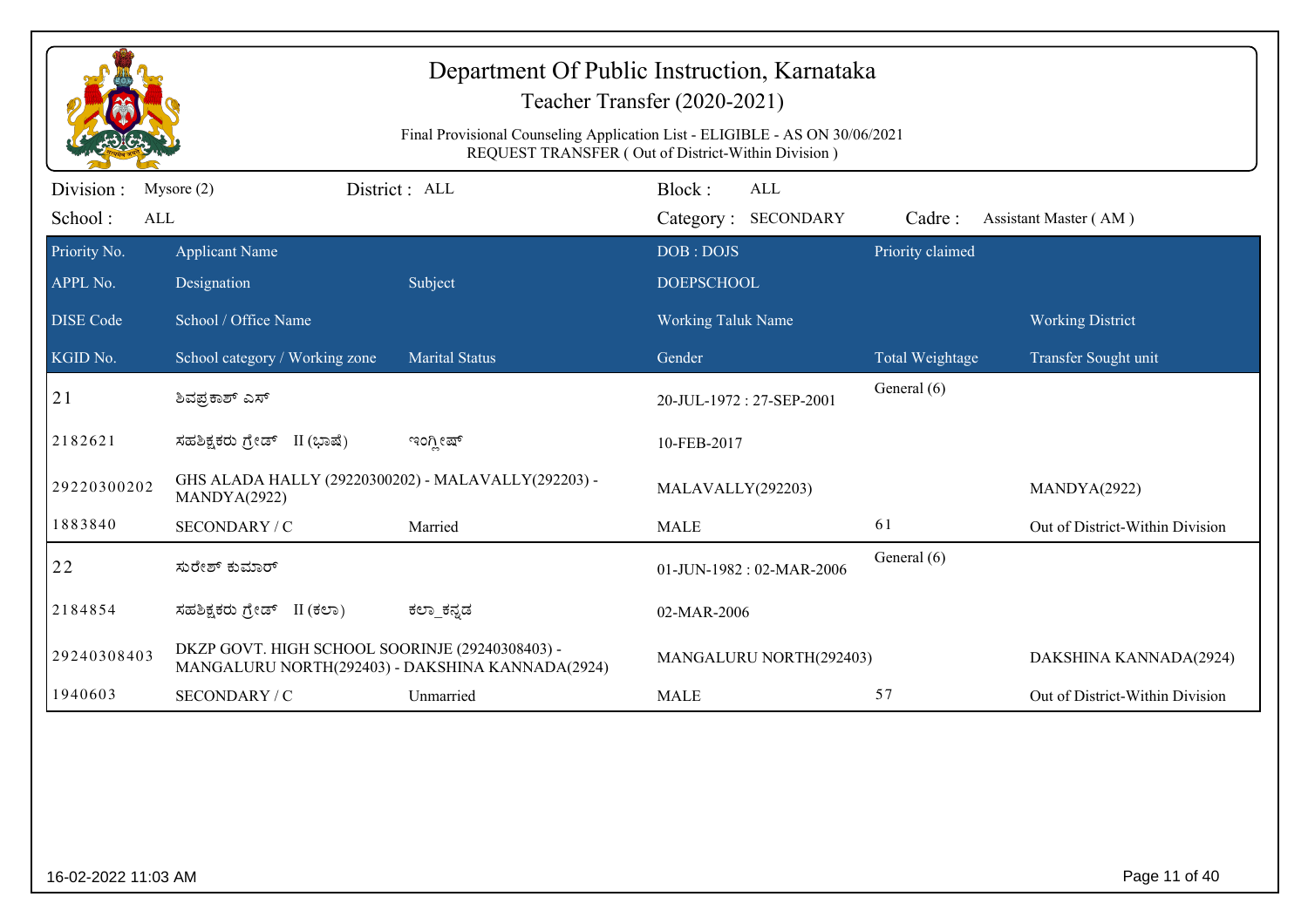|                              | Department Of Public Instruction, Karnataka<br>Teacher Transfer (2020-2021)<br>Final Provisional Counseling Application List - ELIGIBLE - AS ON 30/06/2021<br>REQUEST TRANSFER (Out of District-Within Division) |                       |                                                |                  |                                 |  |  |  |  |
|------------------------------|------------------------------------------------------------------------------------------------------------------------------------------------------------------------------------------------------------------|-----------------------|------------------------------------------------|------------------|---------------------------------|--|--|--|--|
| Division :<br>School:<br>ALL | Mysore $(2)$                                                                                                                                                                                                     | District : ALL        | Block:<br>ALL<br>Category: SECONDARY           | Cadre:           | Assistant Master (AM)           |  |  |  |  |
| Priority No.                 | <b>Applicant Name</b>                                                                                                                                                                                            |                       | DOB: DOJS                                      | Priority claimed |                                 |  |  |  |  |
| APPL No.<br><b>DISE</b> Code | Designation<br>School / Office Name                                                                                                                                                                              | Subject               | <b>DOEPSCHOOL</b><br><b>Working Taluk Name</b> |                  | <b>Working District</b>         |  |  |  |  |
| KGID No.                     | School category / Working zone                                                                                                                                                                                   | <b>Marital Status</b> | Gender                                         | Total Weightage  | Transfer Sought unit            |  |  |  |  |
| 23                           | <b>KAJABI K</b>                                                                                                                                                                                                  |                       | 01-OCT-1973: 09-JUN-2007                       | General (6)      |                                 |  |  |  |  |
| 2181112                      | ಪ್ರೌಢಶಾಲಾ ಸಹ ಶಿಕ್ಷಕರು ಗ್ರೇಡ್ 2                                                                                                                                                                                   | ವಿಜ್ಞಾನ_ಕನ್ನಡ         | 09-JUN-2007                                    |                  |                                 |  |  |  |  |
| 29270519301                  | GHPS UTHAMBALLI (29270519301) - KOLLEGAL(292705) -<br>CHAMARAJANAGARA(2927)                                                                                                                                      |                       | KOLLEGAL(292705)                               |                  | CHAMARAJANAGARA(2927)           |  |  |  |  |
| 2241083                      | SECONDARY / C                                                                                                                                                                                                    | Married               | <b>FEMALE</b>                                  | 53               | Out of District-Within Division |  |  |  |  |
| 24                           | ಪ್ರಮೋದ                                                                                                                                                                                                           |                       | 20-JUL-1975: 18-JUN-2007                       | General (6)      |                                 |  |  |  |  |
| 2177853                      | ಸಹಶಿಕ್ಷಕರು ಗ್ರೇಡ್ II (ಜೀವ ವಿಜ್ಞಾನ)                                                                                                                                                                               | ಸಿಬಿಜಡ್ ಕನ್ನಡ         | 18-JUN-2007                                    |                  |                                 |  |  |  |  |
| 29170200905                  | GHS NILUVAGILU (29170200905) - KOPPA(291702) -<br>CHIKKAMANGALURU(2917)                                                                                                                                          |                       | KOPPA(291702)                                  |                  | CHIKKAMANGALURU(2917)           |  |  |  |  |
| 2230695                      | SECONDARY / C                                                                                                                                                                                                    | Married               | <b>FEMALE</b>                                  | 53               | Out of District-Within Division |  |  |  |  |
|                              |                                                                                                                                                                                                                  |                       |                                                |                  |                                 |  |  |  |  |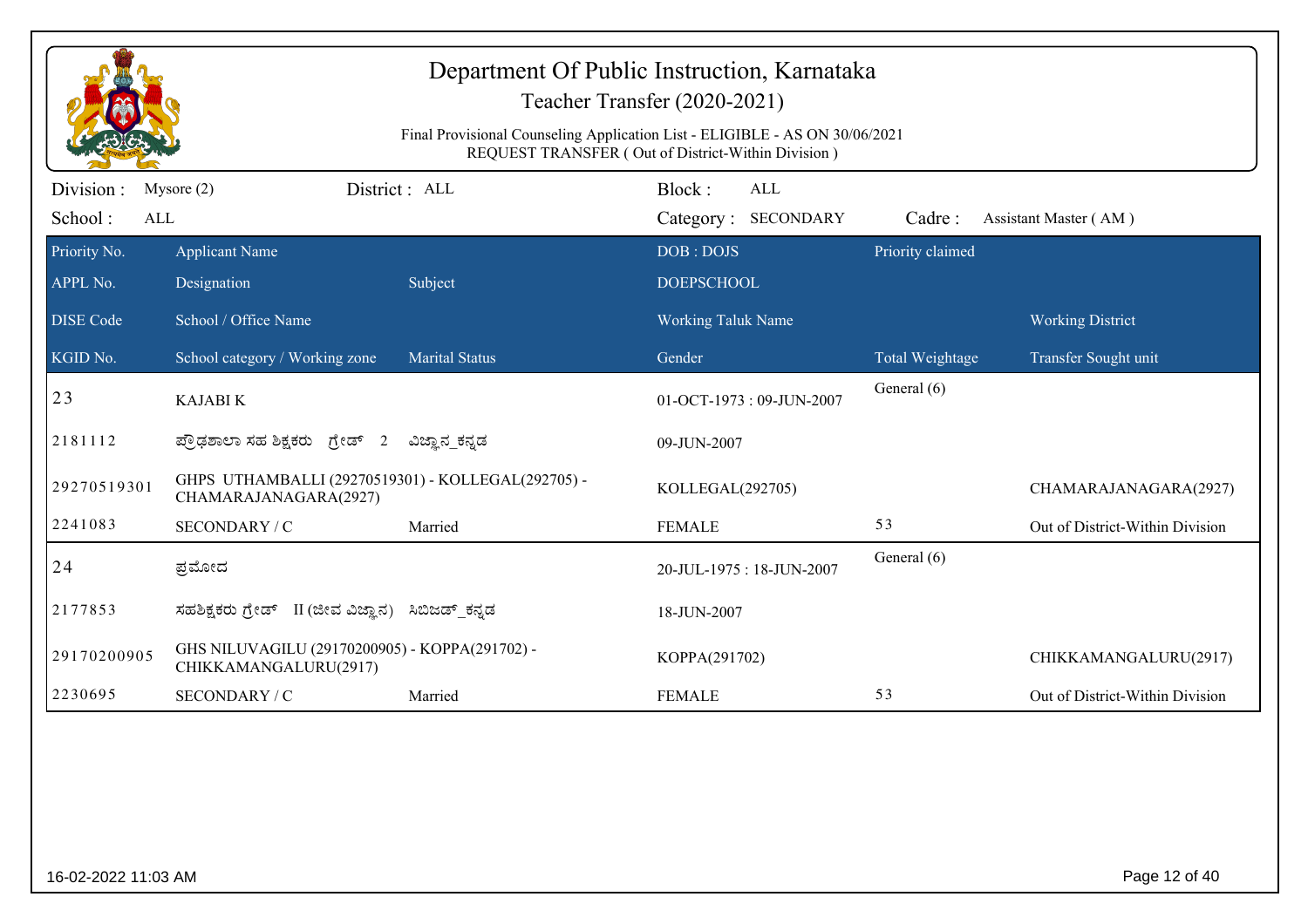|                       | Department Of Public Instruction, Karnataka<br>Teacher Transfer (2020-2021)                                                       |                       |                           |                  |                                 |  |  |  |
|-----------------------|-----------------------------------------------------------------------------------------------------------------------------------|-----------------------|---------------------------|------------------|---------------------------------|--|--|--|
|                       | Final Provisional Counseling Application List - ELIGIBLE - AS ON 30/06/2021<br>REQUEST TRANSFER (Out of District-Within Division) |                       |                           |                  |                                 |  |  |  |
| Division:             | District: ALL<br>Mysore $(2)$                                                                                                     |                       | Block:<br><b>ALL</b>      |                  |                                 |  |  |  |
| School:<br><b>ALL</b> |                                                                                                                                   |                       | Category: SECONDARY       | Cadre:           | Assistant Master (AM)           |  |  |  |
| Priority No.          | <b>Applicant Name</b>                                                                                                             |                       | DOB: DOJS                 | Priority claimed |                                 |  |  |  |
| APPL No.              | Designation                                                                                                                       | Subject               | <b>DOEPSCHOOL</b>         |                  |                                 |  |  |  |
| <b>DISE Code</b>      | School / Office Name                                                                                                              |                       | <b>Working Taluk Name</b> |                  | <b>Working District</b>         |  |  |  |
| KGID No.              | School category / Working zone                                                                                                    | <b>Marital Status</b> | Gender                    | Total Weightage  | Transfer Sought unit            |  |  |  |
| 25                    | ಜಯಪ್ರಕಾಶ್ ಕೆ ಆರ್                                                                                                                  |                       | 22-SEP-1977: 14-JUL-2007  | General (6)      |                                 |  |  |  |
| 2181010               | ಸಹಶಿಕ್ಷಕರು ಗ್ರೇಡ್ II (ಜೀವ ವಿಜ್ಞಾನ) ಸಿಬಿಜಡ್_ಕನ್ನಡ                                                                                  |                       | 14-JUL-2007               |                  |                                 |  |  |  |
| 29230514402           | GOVT.HIGH SCHOOL HEBBALALU (29230514402) -<br>CHANNARAYAPATNA(292305) - HASSAN(2923)                                              |                       | CHANNARAYAPATNA(292305)   |                  | HASSAN(2923)                    |  |  |  |
| 2201676               | SECONDARY / C                                                                                                                     | Married               | <b>MALE</b>               | 53               | Out of District-Within Division |  |  |  |
| 26                    | ವಾಣಿ ಬಿ.ವಿ                                                                                                                        |                       | 23-MAR-1979 : 26-APR-2007 | General (6)      |                                 |  |  |  |
| 2178450               | ಸಹಶಿಕ್ಷಕರು ಗ್ರೇಡ್   II (ಭೌತವಿಜ್ಞಾನ)                                                                                               | ಪಿಸಿಎಂ ಕನ್ನಡ          | 26-APR-2007               |                  |                                 |  |  |  |
| 29230414203           | GHS ADAGUR (29230414203) - BELUR(292304) - HASSAN(2923)                                                                           |                       | BELUR(292304)             |                  | HASSAN(2923)                    |  |  |  |
| 2201644               | SECONDARY / C                                                                                                                     | Widow                 | <b>FEMALE</b>             | 53               | Out of District-Within Division |  |  |  |

16-02-2022 11:03 AM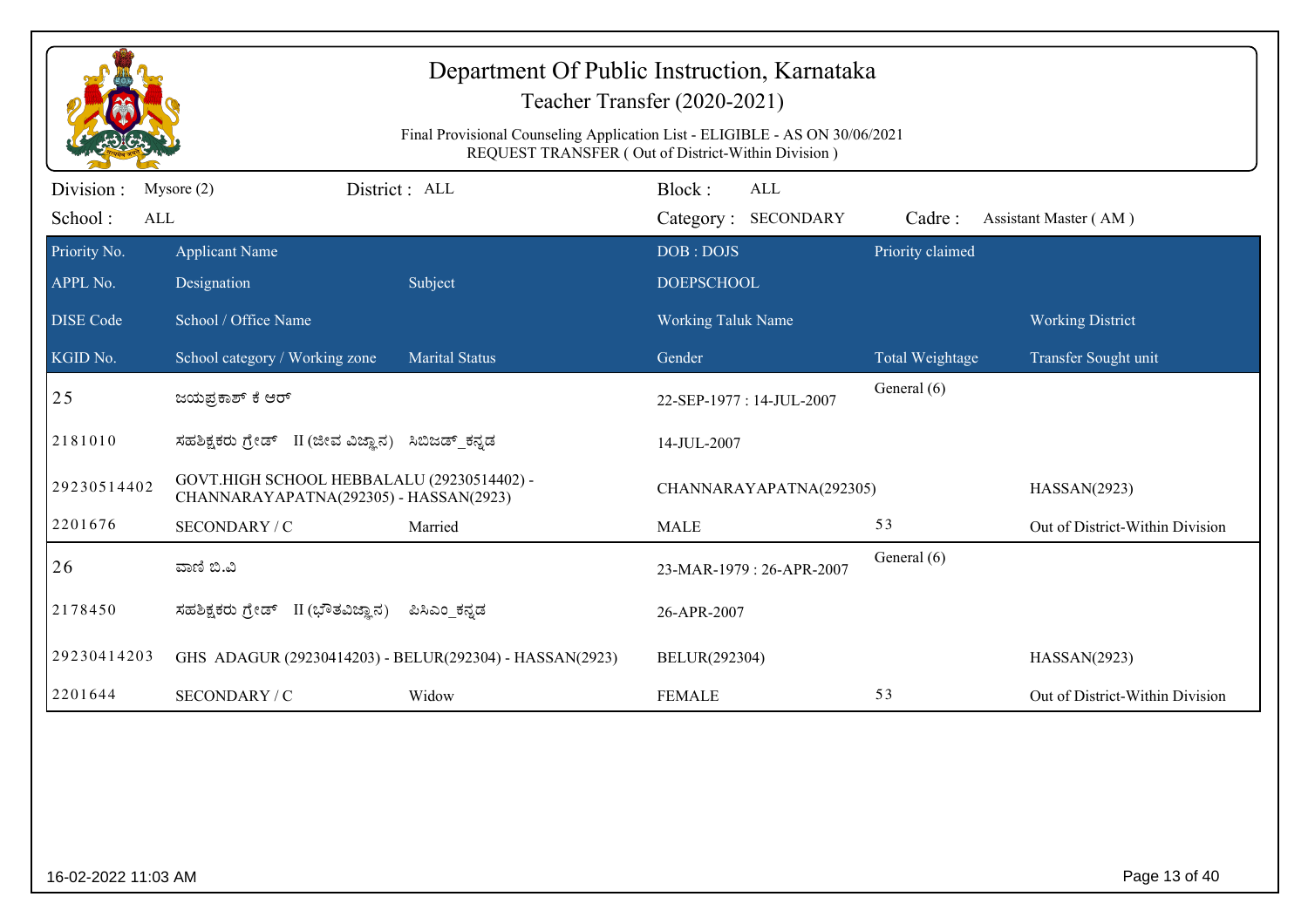|                              | Department Of Public Instruction, Karnataka<br>Teacher Transfer (2020-2021)<br>Final Provisional Counseling Application List - ELIGIBLE - AS ON 30/06/2021<br>REQUEST TRANSFER (Out of District-Within Division) |                       |                                      |                  |                                 |  |  |  |
|------------------------------|------------------------------------------------------------------------------------------------------------------------------------------------------------------------------------------------------------------|-----------------------|--------------------------------------|------------------|---------------------------------|--|--|--|
| Division :<br>School:<br>ALL | Mysore $(2)$                                                                                                                                                                                                     | District: ALL         | Block:<br>ALL<br>Category: SECONDARY | Cadre:           | Assistant Master (AM)           |  |  |  |
| Priority No.<br>APPL No.     | <b>Applicant Name</b><br>Designation                                                                                                                                                                             | Subject               | DOB: DOJS<br><b>DOEPSCHOOL</b>       | Priority claimed |                                 |  |  |  |
| <b>DISE Code</b>             | School / Office Name                                                                                                                                                                                             |                       | <b>Working Taluk Name</b>            |                  | <b>Working District</b>         |  |  |  |
| KGID No.                     | School category / Working zone                                                                                                                                                                                   | <b>Marital Status</b> | Gender                               | Total Weightage  | Transfer Sought unit            |  |  |  |
| 27                           | ಹರೀಶ                                                                                                                                                                                                             |                       | 03-MAR-1982: 25-JUL-2007             | General (6)      |                                 |  |  |  |
| 2180121                      | ಸಹಶಿಕ್ಷಕರು ಗ್ರೇಡ್ II (ಭಾಷೆ)                                                                                                                                                                                      | ಕನ್ನಡ                 | 25-JUL-2007                          |                  |                                 |  |  |  |
| 29170204506                  | GHS BAPPUNJI (29170204506) - KOPPA(291702) -<br>CHIKKAMANGALURU(2917)                                                                                                                                            |                       | KOPPA(291702)                        |                  | CHIKKAMANGALURU(2917)           |  |  |  |
| 2231864                      | SECONDARY / C                                                                                                                                                                                                    | Married               | <b>MALE</b>                          | 53               | Out of District-Within Division |  |  |  |
| 28                           | ವ್ಯೆ.ವಿ.ಆಶಾ                                                                                                                                                                                                      |                       | 21-JUL-1979: 29-JUN-2007             | General (6)      |                                 |  |  |  |
| 2176031                      | ಪ್ರೌಢಶಾಲಾ ಸಹ ಶಿಕ್ಷಕರು ಗ್ರೇಡ್ 2                                                                                                                                                                                   | ವಿಜ್ಞಾನ_ಕನ್ನಡ         | 21-JUL-2010                          |                  |                                 |  |  |  |
| 29170513402                  | GHPS MALLIDEVI HALLI (29170513402) - KADUR(291705) -<br>CHIKKAMANGALURU(2917)                                                                                                                                    |                       | KADUR(291705)                        |                  | CHIKKAMANGALURU(2917)           |  |  |  |
| 2241918                      | SECONDARY / C                                                                                                                                                                                                    | Married               | <b>FEMALE</b>                        | 50               | Out of District-Within Division |  |  |  |
|                              |                                                                                                                                                                                                                  |                       |                                      |                  |                                 |  |  |  |
| 16-02-2022 11:03 AM          |                                                                                                                                                                                                                  |                       |                                      |                  | Page 14 of 40                   |  |  |  |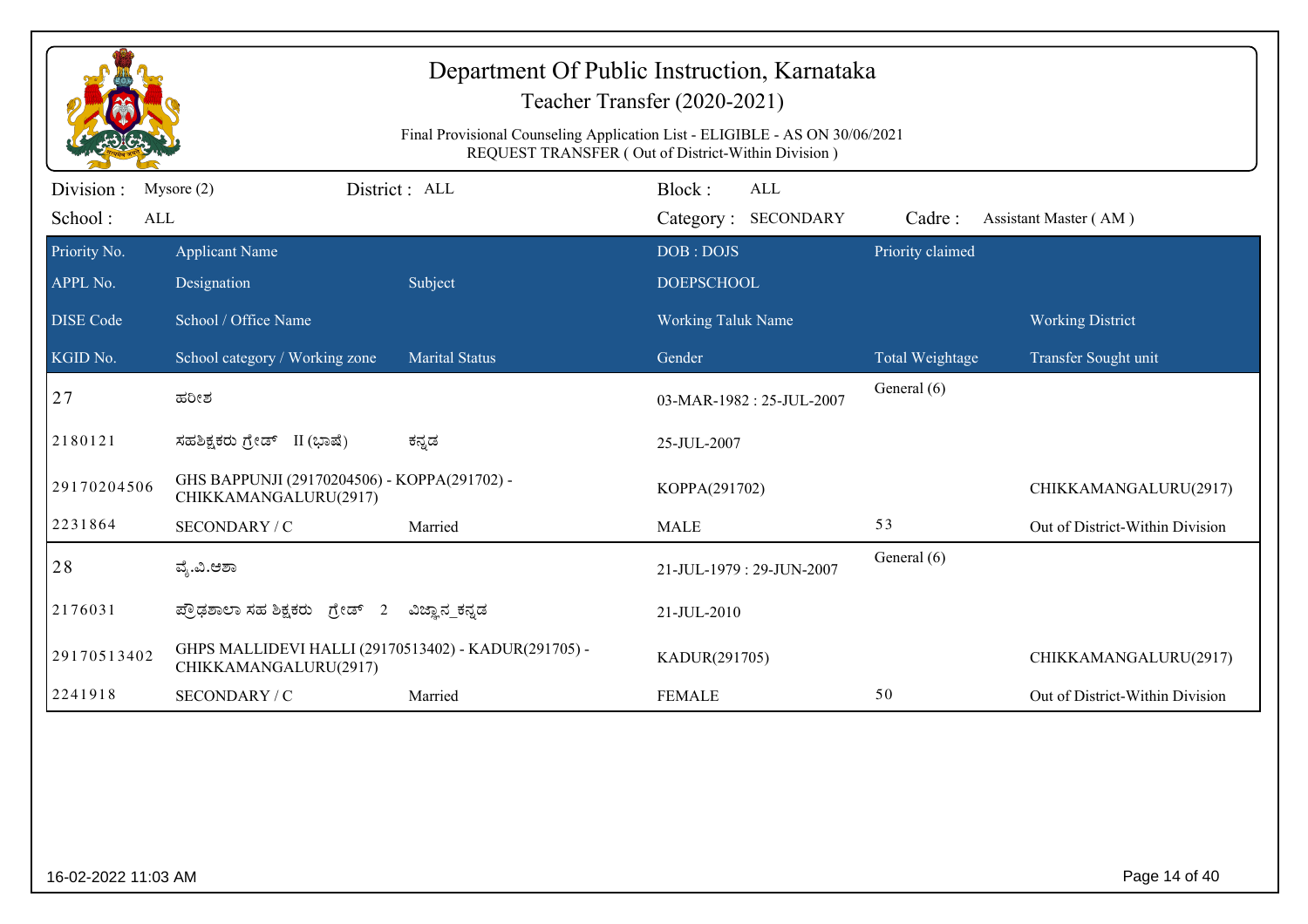|                              |                                                                                           | Final Provisional Counseling Application List - ELIGIBLE - AS ON 30/06/2021 | Department Of Public Instruction, Karnataka<br>Teacher Transfer (2020-2021)                |                  |                                 |
|------------------------------|-------------------------------------------------------------------------------------------|-----------------------------------------------------------------------------|--------------------------------------------------------------------------------------------|------------------|---------------------------------|
| Division :<br>School:<br>ALL | District : ALL<br>Mysore $(2)$                                                            |                                                                             | REQUEST TRANSFER (Out of District-Within Division)<br>Block:<br>ALL<br>Category: SECONDARY | Cadre:           | Assistant Master (AM)           |
| Priority No.<br>APPL No.     | <b>Applicant Name</b><br>Designation                                                      | Subject                                                                     | DOB: DOJS<br><b>DOEPSCHOOL</b>                                                             | Priority claimed |                                 |
| <b>DISE</b> Code             | School / Office Name                                                                      |                                                                             | <b>Working Taluk Name</b>                                                                  |                  | <b>Working District</b>         |
| KGID No.                     | School category / Working zone                                                            | <b>Marital Status</b>                                                       | Gender                                                                                     | Total Weightage  | Transfer Sought unit            |
| 29                           | ಇಭ್ರಾಹಿಂ ಎಸ್.ಎಂ.                                                                          |                                                                             | 17-OCT-1973: 10-SEP-2008                                                                   | General (6)      |                                 |
| 2185200                      | ಸಹಶಿಕ್ಷಕರು ಗ್ರೇಡ್ II (ಜೀವ ವಿಜ್ಞಾನ) ಸಿಬಿಜಡ್ ಕನ್ನಡ                                          |                                                                             | 10-SEP-2008                                                                                |                  |                                 |
| 29250200803                  | GHS NERUGALALE (29250200803) - SOMAVARPET(292502) -<br>KODAGU(2925)                       |                                                                             | SOMAVARPET(292502)                                                                         |                  | KODAGU(2925)                    |
| 1720421                      | SECONDARY / C                                                                             | Married                                                                     | <b>MALE</b>                                                                                | 49               | Out of District-Within Division |
| 30                           | ಮಹಾಲಕ್ಷ್ಮಿ                                                                                |                                                                             | 15-JUN-1977: 30-AUG-2008                                                                   | General (6)      |                                 |
| 2183907                      | ಸಹಶಿಕ್ಷಕರು ಗ್ರೇಡ್ II (ಜೀವ ವಿಜ್ಞಾನ) ಸಿಬಿಜಡ್_ಕನ್ನಡ                                          |                                                                             | 30-AUG-2008                                                                                |                  |                                 |
| 29270113302                  | GHS JYOTHIGOWADANAPURA (29270113302) - CHAMARAJA<br>NAGAR(292701) - CHAMARAJANAGARA(2927) |                                                                             | CHAMARAJA NAGAR(292701)                                                                    |                  | CHAMARAJANAGARA(2927)           |
| 2243389                      | SECONDARY / C                                                                             | Married                                                                     | <b>FEMALE</b>                                                                              | 49               | Out of District-Within Division |
|                              |                                                                                           |                                                                             |                                                                                            |                  |                                 |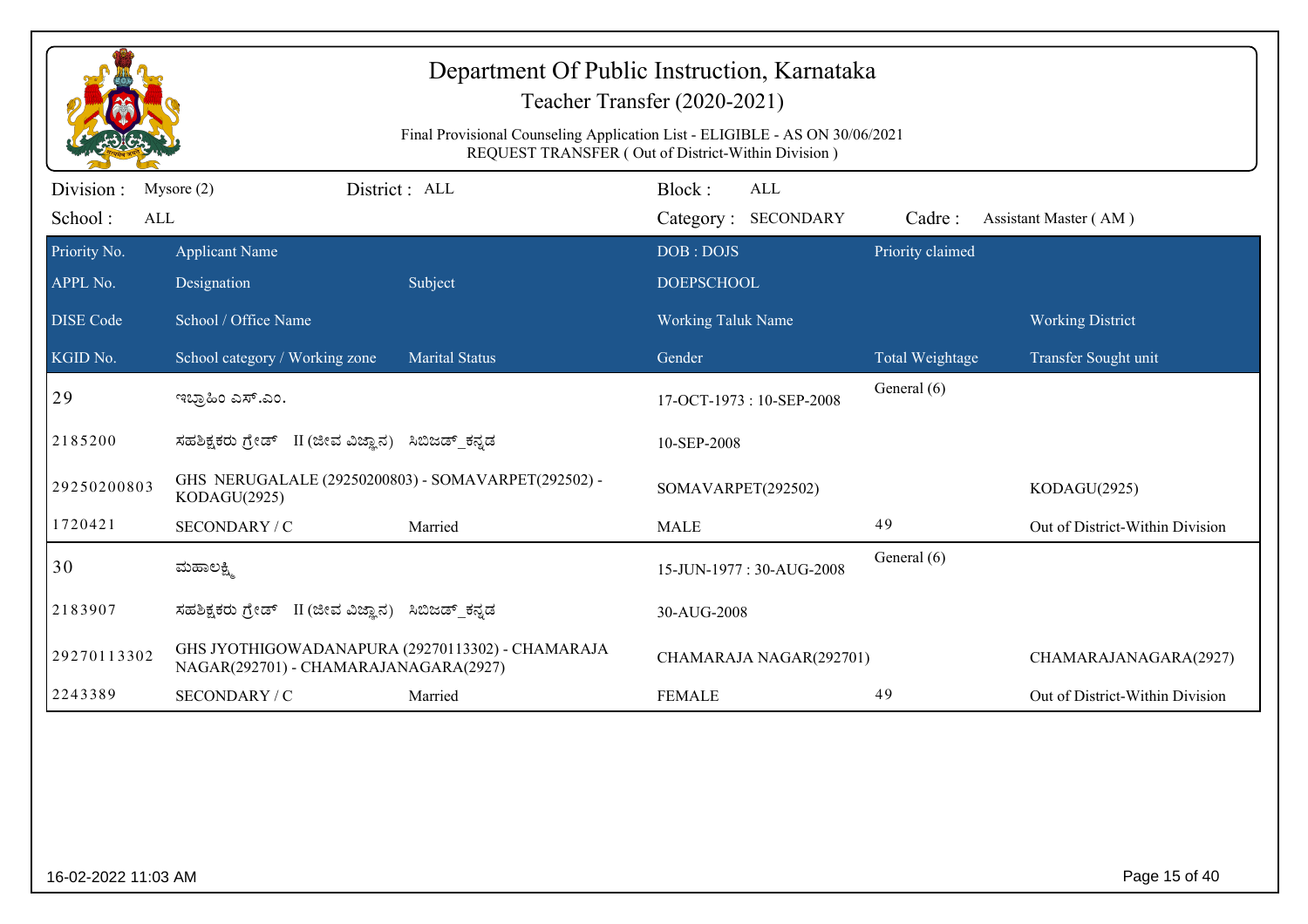|                          | Department Of Public Instruction, Karnataka<br>Teacher Transfer (2020-2021)<br>Final Provisional Counseling Application List - ELIGIBLE - AS ON 30/06/2021<br>REQUEST TRANSFER (Out of District-Within Division) |                       |                                |                  |                                 |  |  |  |
|--------------------------|------------------------------------------------------------------------------------------------------------------------------------------------------------------------------------------------------------------|-----------------------|--------------------------------|------------------|---------------------------------|--|--|--|
| Division :               | Mysore $(2)$                                                                                                                                                                                                     | District: ALL         | Block:<br>ALL                  |                  |                                 |  |  |  |
| School:<br>ALL           |                                                                                                                                                                                                                  |                       | Category: SECONDARY            | Cadre:           | Assistant Master (AM)           |  |  |  |
| Priority No.<br>APPL No. | <b>Applicant Name</b><br>Designation                                                                                                                                                                             | Subject               | DOB: DOJS<br><b>DOEPSCHOOL</b> | Priority claimed |                                 |  |  |  |
| <b>DISE Code</b>         | School / Office Name                                                                                                                                                                                             |                       | <b>Working Taluk Name</b>      |                  | <b>Working District</b>         |  |  |  |
| KGID No.                 | School category / Working zone                                                                                                                                                                                   | <b>Marital Status</b> | Gender                         | Total Weightage  | Transfer Sought unit            |  |  |  |
| 31                       | ಕೃಷ್ಣೇಗೌಡ ಎಸ್                                                                                                                                                                                                    |                       | 17-FEB-1982: 01-JAN-2005       | General (6)      |                                 |  |  |  |
| 2175961                  | ಸಹಶಿಕ್ಷಕರು ಗ್ರೇಡ್ II (ಭಾಷೆ)                                                                                                                                                                                      | ಕನ್ನಡ                 | 21-AUG-2008                    |                  |                                 |  |  |  |
| 29270208502              | GHS KELASURU (29270208502) - GUNDULPET(292702) -<br>CHAMARAJANAGARA(2927)                                                                                                                                        |                       | GUNDULPET(292702)              |                  | CHAMARAJANAGARA(2927)           |  |  |  |
| 2243047                  | SECONDARY / C                                                                                                                                                                                                    | Married               | <b>MALE</b>                    | 49               | Out of District-Within Division |  |  |  |
| 32                       | ಆಶಾ.ಎಸ್.ಎಲ್                                                                                                                                                                                                      |                       | 16-JUL-1984: 09-AUG-2008       | General (6)      |                                 |  |  |  |
| 2181399                  | ಸಹಶಿಕ್ಷಕರು ಗ್ರೇಡ್ II (ಭೌತವಿಜ್ಞಾನ)                                                                                                                                                                                | ಪಿಸಿಎಂ_ಕನ್ನಡ          | 09-AUG-2008                    |                  |                                 |  |  |  |
| 29230408902              | GHS H.MALLAPURA (29230408902) - BELUR(292304) -<br>HASSAN(2923)                                                                                                                                                  |                       | BELUR(292304)                  |                  | HASSAN(2923)                    |  |  |  |
| 2204601                  | <b>SECONDARY / C</b>                                                                                                                                                                                             | Married               | <b>FEMALE</b>                  | 49               | Out of District-Within Division |  |  |  |
|                          |                                                                                                                                                                                                                  |                       |                                |                  |                                 |  |  |  |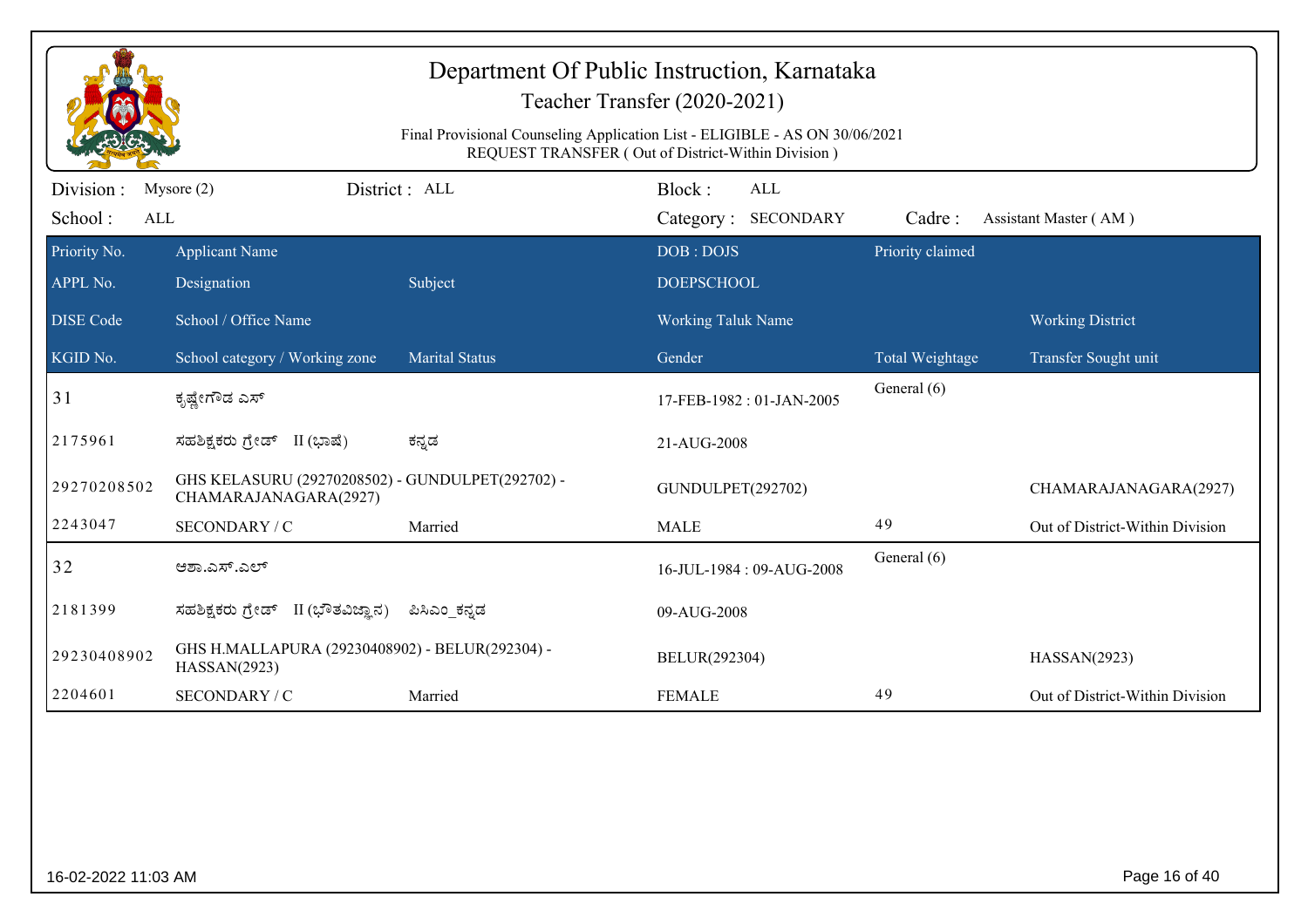|                              | Department Of Public Instruction, Karnataka<br>Teacher Transfer (2020-2021)<br>Final Provisional Counseling Application List - ELIGIBLE - AS ON 30/06/2021<br>REQUEST TRANSFER (Out of District-Within Division) |                                                           |                                             |                  |                                 |  |  |  |
|------------------------------|------------------------------------------------------------------------------------------------------------------------------------------------------------------------------------------------------------------|-----------------------------------------------------------|---------------------------------------------|------------------|---------------------------------|--|--|--|
| Division :<br>School:<br>ALL | Mysore $(2)$                                                                                                                                                                                                     | District : ALL                                            | Block:<br><b>ALL</b><br>Category: SECONDARY | Cadre:           | Assistant Master (AM)           |  |  |  |
| Priority No.<br>APPL No.     | <b>Applicant Name</b><br>Designation                                                                                                                                                                             | Subject                                                   | DOB: DOJS<br><b>DOEPSCHOOL</b>              | Priority claimed |                                 |  |  |  |
| <b>DISE Code</b>             | School / Office Name                                                                                                                                                                                             |                                                           | Working Taluk Name                          |                  | <b>Working District</b>         |  |  |  |
| KGID No.                     | School category / Working zone                                                                                                                                                                                   | <b>Marital Status</b>                                     | Gender                                      | Total Weightage  | Transfer Sought unit            |  |  |  |
| 33                           | ನಾಗೇಶ ಬಿ                                                                                                                                                                                                         |                                                           | 10-SEP-1984 : 23-AUG-2008                   | General (6)      |                                 |  |  |  |
| 2177198                      | ಸಹಶಿಕ್ಷಕರು ಗ್ರೇಡ್ II (ಭಾಷೆ)                                                                                                                                                                                      | ಇಂಗ್ಲೀಷ್                                                  | 23-AUG-2008                                 |                  |                                 |  |  |  |
| 29250306303                  | $-KODAGU(2925)$                                                                                                                                                                                                  | GOV HIGH SCHOOL MAYAMUDI (29250306303) - VIRAJPET(292503) | VIRAJPET(292503)                            |                  | KODAGU(2925)                    |  |  |  |
| 2330341                      | SECONDARY / C                                                                                                                                                                                                    | Married                                                   | <b>MALE</b>                                 | 49               | Out of District-Within Division |  |  |  |
| 34                           | ಶೀಲಾ ಎಸ್ ಆರ್                                                                                                                                                                                                     |                                                           | 01-MAY-1981: 09-JAN-2004                    | General (6)      |                                 |  |  |  |
| 2177921                      | ಸಹಶಿಕ್ಷಕರು ಗ್ರೇಡ್ II (ಭಾಷೆ)                                                                                                                                                                                      | ಕನ್ನಡ                                                     | 22-JUN-2009                                 |                  |                                 |  |  |  |
| 29220614102                  | GHS YELEKERE (29220614102) - PANDAVAPURA(292206) -<br>MANDYA(2922)                                                                                                                                               |                                                           | PANDAVAPURA(292206)                         |                  | MANDYA(2922)                    |  |  |  |
| 1884668                      | <b>SECONDARY / B</b>                                                                                                                                                                                             | Divorcee                                                  | <b>FEMALE</b>                               | 48               | Out of District-Within Division |  |  |  |
|                              |                                                                                                                                                                                                                  |                                                           |                                             |                  |                                 |  |  |  |
| 16-02-2022 11:03 AM          |                                                                                                                                                                                                                  |                                                           |                                             |                  | Page 17 of 40                   |  |  |  |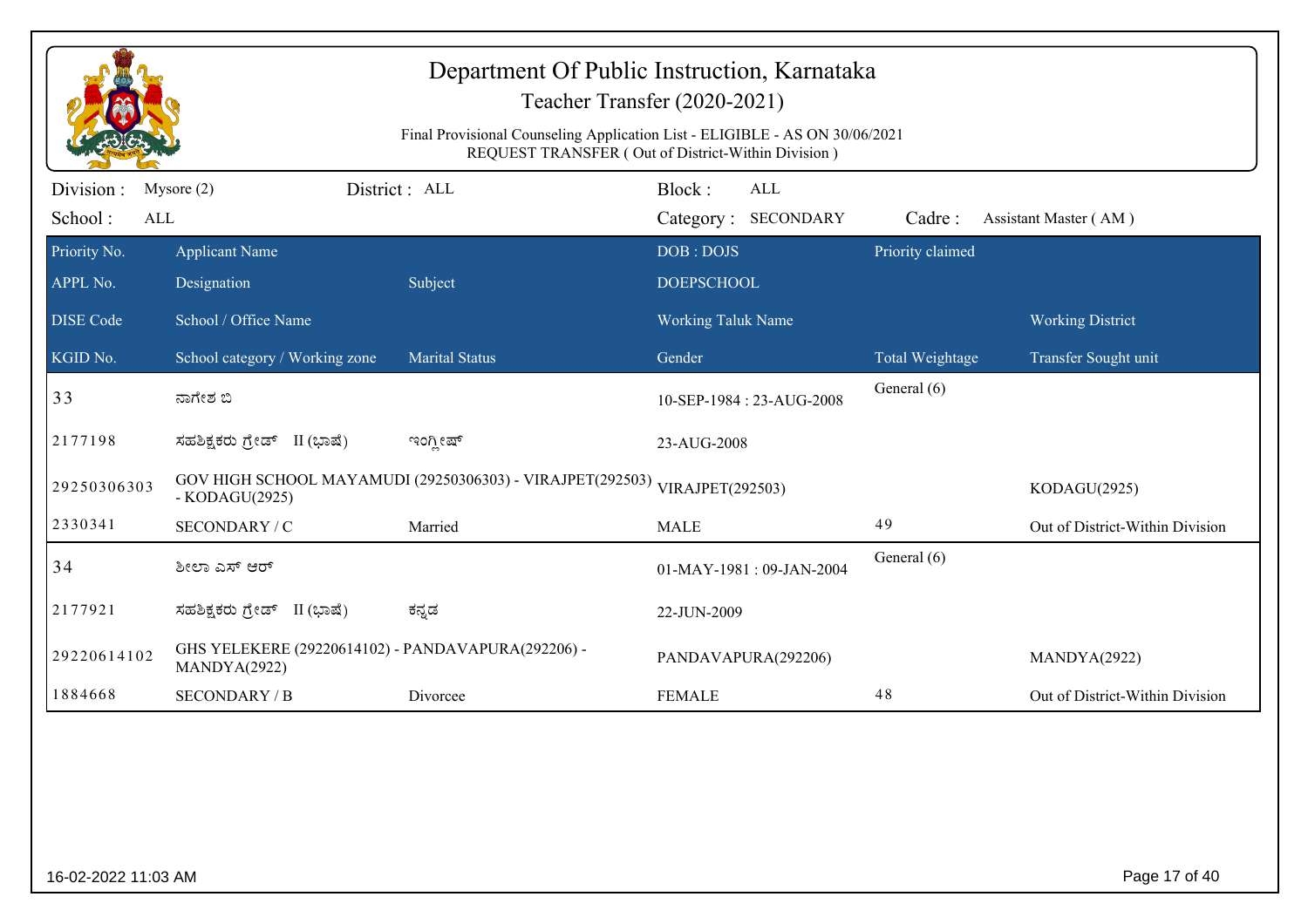|                             | Department Of Public Instruction, Karnataka<br>Teacher Transfer (2020-2021)<br>Final Provisional Counseling Application List - ELIGIBLE - AS ON 30/06/2021<br>REQUEST TRANSFER (Out of District-Within Division) |                                                    |                                             |  |                  |                                 |  |  |
|-----------------------------|------------------------------------------------------------------------------------------------------------------------------------------------------------------------------------------------------------------|----------------------------------------------------|---------------------------------------------|--|------------------|---------------------------------|--|--|
| Division:<br>School:<br>ALL | Mysore $(2)$                                                                                                                                                                                                     | District: ALL                                      | Block:<br><b>ALL</b><br>Category: SECONDARY |  | Cadre:           | Assistant Master (AM)           |  |  |
| Priority No.<br>APPL No.    | <b>Applicant Name</b><br>Designation                                                                                                                                                                             | Subject                                            | DOB: DOJS<br><b>DOEPSCHOOL</b>              |  | Priority claimed |                                 |  |  |
| <b>DISE</b> Code            | School / Office Name                                                                                                                                                                                             |                                                    | <b>Working Taluk Name</b>                   |  |                  | <b>Working District</b>         |  |  |
| KGID No.                    | School category / Working zone                                                                                                                                                                                   | <b>Marital Status</b>                              | Gender                                      |  | Total Weightage  | Transfer Sought unit            |  |  |
| 35                          | ರಮೇಶ ಬಿ ಸಿ                                                                                                                                                                                                       |                                                    | 01-MAY-1983: 20-JUN-2007                    |  | General (6)      |                                 |  |  |
| 2181398                     | ಸಹಶಿಕ್ಷಕರು ಗ್ರೇಡ್ II (ಭಾಷೆ)                                                                                                                                                                                      | ಕನ್ನಡ                                              | 25-JUN-2012                                 |  |                  |                                 |  |  |
| 29230422305                 | (29230422305) - BELUR(292304) - HASSAN(2923)                                                                                                                                                                     | KARNATAKA PUBLIC SCHOOLS GOVT PU COLLEGE HALEBEEDU | BELUR(292304)                               |  |                  | HASSAN(2923)                    |  |  |
| 2231672                     | SECONDARY / C                                                                                                                                                                                                    | Married                                            | <b>MALE</b>                                 |  | 48               | Out of District-Within Division |  |  |
| 36                          | ಶಂಕರ ವೆಂಕಪ್ಪ ಪಾವಸ್ತರ                                                                                                                                                                                             |                                                    | 26-JUL-1983: 30-MAY-2005                    |  | General (6)      |                                 |  |  |
| 2178577                     | ಸಹಶಿಕ್ಷಕರು ಗ್ರೇಡ್ II (ಭಾಷೆ)                                                                                                                                                                                      | ಹಿಂದಿ                                              | 16-DEC-2017                                 |  |                  |                                 |  |  |
| 29240102106                 | DKZP GOVT. HIGH SCHOOL GOLTHAMAJAL (29240102106) -<br>BANTWAL(292401) - DAKSHINA KANNADA(2924)                                                                                                                   |                                                    | <b>BANTWAL(292401)</b>                      |  |                  | DAKSHINA KANNADA(2924)          |  |  |
| 1888743                     | <b>SECONDARY / B</b>                                                                                                                                                                                             | Married                                            | <b>MALE</b>                                 |  | 48               | Out of District-Within Division |  |  |
|                             |                                                                                                                                                                                                                  |                                                    |                                             |  |                  |                                 |  |  |
| 16-02-2022 11:03 AM         |                                                                                                                                                                                                                  |                                                    |                                             |  |                  | Page 18 of 40                   |  |  |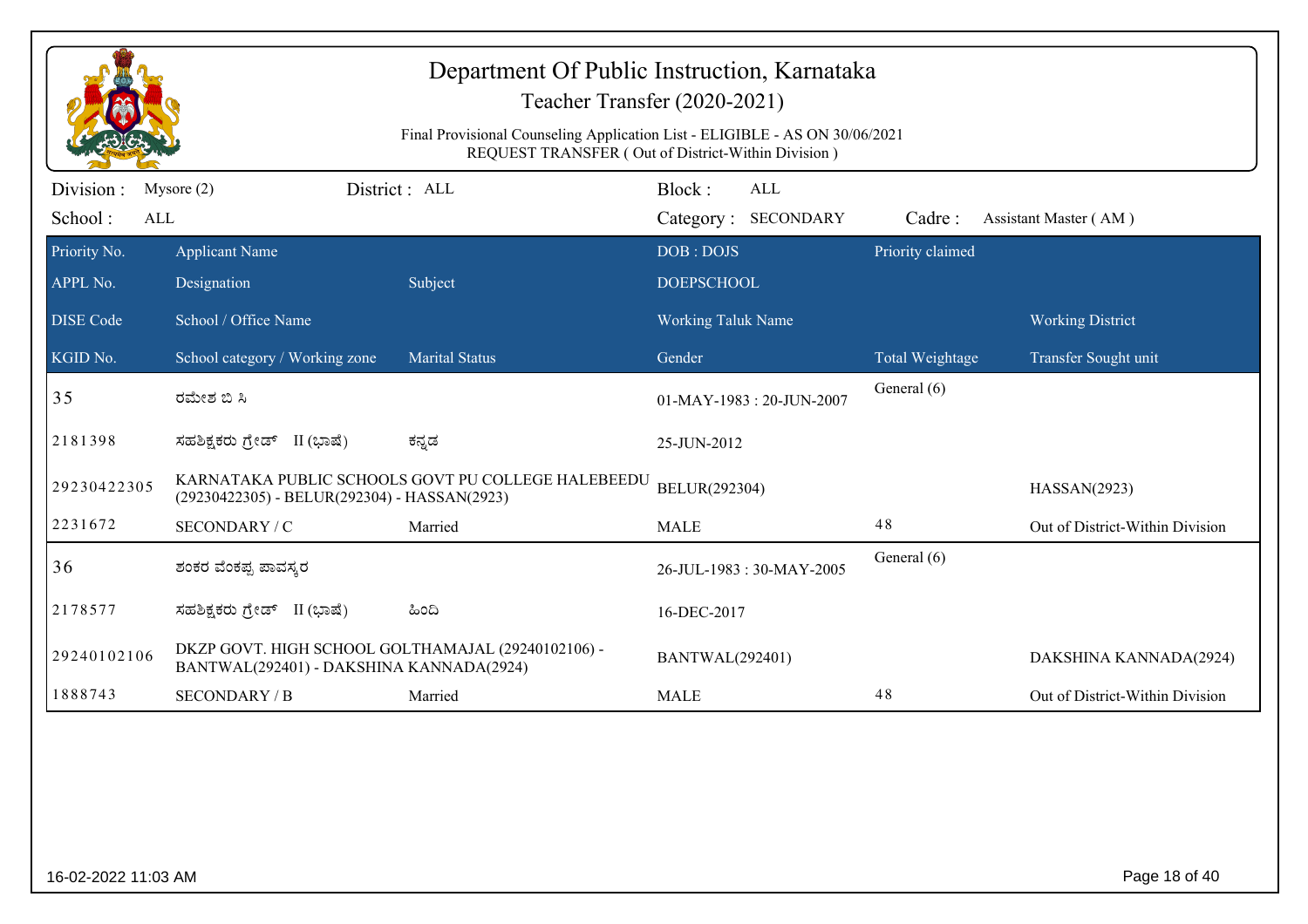|                             | Department Of Public Instruction, Karnataka<br>Teacher Transfer (2020-2021)<br>Final Provisional Counseling Application List - ELIGIBLE - AS ON 30/06/2021<br>REQUEST TRANSFER (Out of District-Within Division) |                                                         |                                             |                  |                                 |  |  |  |
|-----------------------------|------------------------------------------------------------------------------------------------------------------------------------------------------------------------------------------------------------------|---------------------------------------------------------|---------------------------------------------|------------------|---------------------------------|--|--|--|
| Division:<br>School:<br>ALL | Mysore $(2)$                                                                                                                                                                                                     | District: ALL                                           | Block:<br><b>ALL</b><br>Category: SECONDARY | Cadre:           | Assistant Master (AM)           |  |  |  |
| Priority No.<br>APPL No.    | <b>Applicant Name</b><br>Designation                                                                                                                                                                             | Subject                                                 | DOB: DOJS<br><b>DOEPSCHOOL</b>              | Priority claimed |                                 |  |  |  |
| <b>DISE</b> Code            | School / Office Name                                                                                                                                                                                             |                                                         | <b>Working Taluk Name</b>                   |                  | <b>Working District</b>         |  |  |  |
| KGID No.                    | School category / Working zone                                                                                                                                                                                   | <b>Marital Status</b>                                   | Gender                                      | Total Weightage  | Transfer Sought unit            |  |  |  |
| 37                          | ಈರಪ್ಪ ಡಿ                                                                                                                                                                                                         |                                                         | 18-MAR-1978: 01-AUG-2002                    | General (6)      |                                 |  |  |  |
| 2184852                     | ಸಹಶಿಕ್ಷಕರು ಗ್ರೇಡ್ II (ಕಲಾ)                                                                                                                                                                                       | ಕಲ್_ಕನ್ನಡ                                               | 04-JUN-2011                                 |                  |                                 |  |  |  |
| 29240106805                 | DKZP GOVT. HIGH SCHOOL SAJIPANADU (29240106805) -<br>BANTWAL(292401) - DAKSHINA KANNADA(2924)                                                                                                                    |                                                         | <b>BANTWAL(292401)</b>                      |                  | DAKSHINA KANNADA(2924)          |  |  |  |
| 1937523                     | SECONDARY / C                                                                                                                                                                                                    | Married                                                 | <b>MALE</b>                                 | 46               | Out of District-Within Division |  |  |  |
| 38                          | ಪ್ರವೀಣ್ ಬಿ.ಎಸ್                                                                                                                                                                                                   |                                                         | 10-JUN-1981: 24-JUL-2007                    | General (6)      |                                 |  |  |  |
| 2177841                     | ಪ್ರೌಢಶಾಲಾ ಸಹ ಶಿಕ್ಷಕರು ಗ್ರೇಡ್ 2                                                                                                                                                                                   | ವಿಜ್ಞಾನ_ಕನ್ನಡ                                           | 27-AUG-2014                                 |                  |                                 |  |  |  |
| 29250109703                 | KODAGU(2925)                                                                                                                                                                                                     | GHPS MODEL SIDDAPURA (29250109703) - MADIKERI(292501) - | <b>MADIKERI(292501)</b>                     |                  | KODAGU(2925)                    |  |  |  |
| 2250632                     | SECONDARY / C                                                                                                                                                                                                    | Married                                                 | <b>MALE</b>                                 | 46               | Out of District-Within Division |  |  |  |
|                             |                                                                                                                                                                                                                  |                                                         |                                             |                  |                                 |  |  |  |
| 16-02-2022 11:03 AM         |                                                                                                                                                                                                                  |                                                         |                                             |                  | Page 19 of 40                   |  |  |  |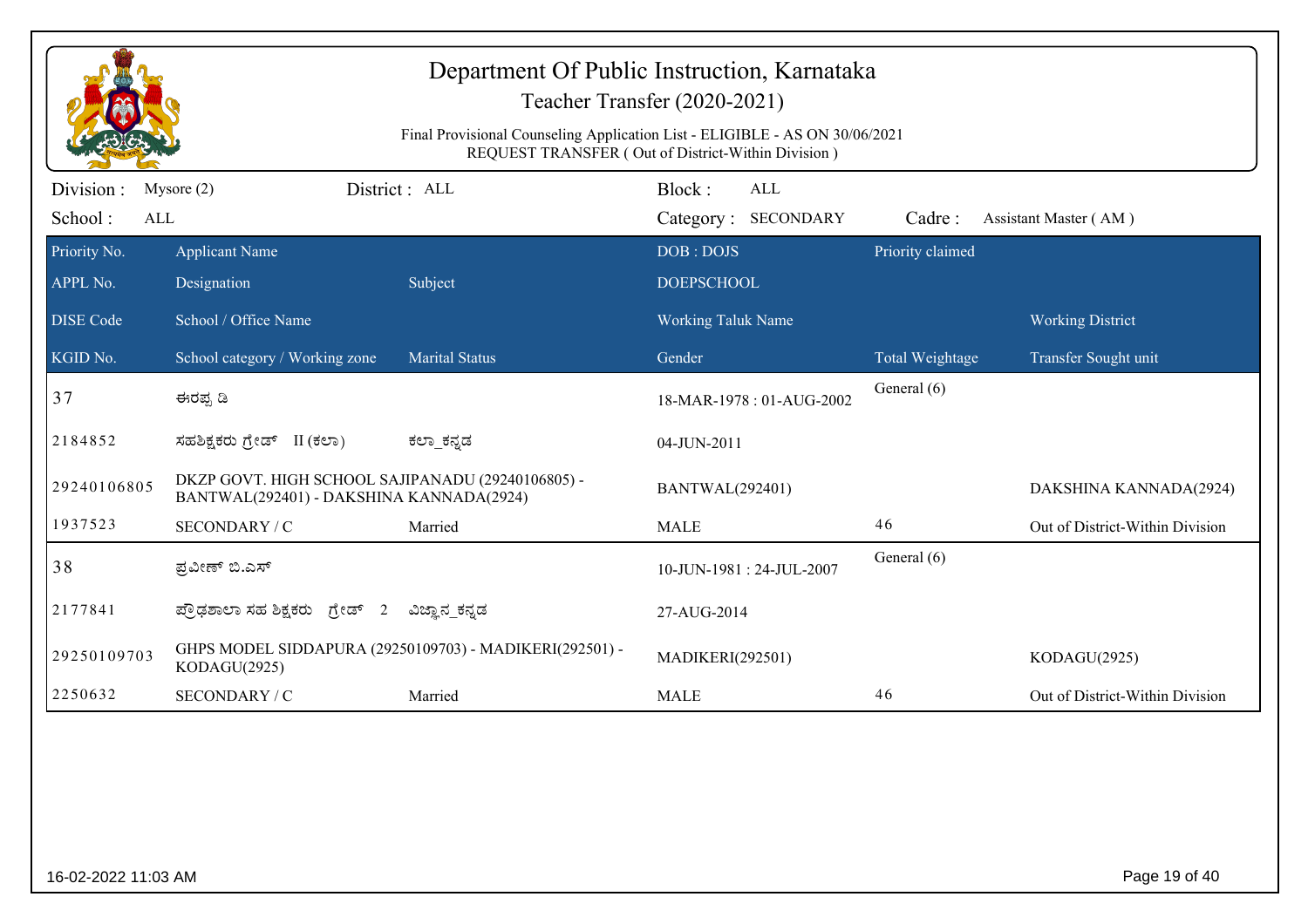|                              | Department Of Public Instruction, Karnataka<br>Teacher Transfer (2020-2021)<br>Final Provisional Counseling Application List - ELIGIBLE - AS ON 30/06/2021<br>REQUEST TRANSFER (Out of District-Within Division) |                       |                                      |                  |                                 |  |  |  |
|------------------------------|------------------------------------------------------------------------------------------------------------------------------------------------------------------------------------------------------------------|-----------------------|--------------------------------------|------------------|---------------------------------|--|--|--|
| Division :<br>School:<br>ALL | Mysore $(2)$                                                                                                                                                                                                     | District : ALL        | Block:<br>ALL<br>Category: SECONDARY | Cadre:           | Assistant Master (AM)           |  |  |  |
| Priority No.<br>APPL No.     | <b>Applicant Name</b><br>Designation                                                                                                                                                                             | Subject               | DOB: DOJS<br><b>DOEPSCHOOL</b>       | Priority claimed |                                 |  |  |  |
| <b>DISE Code</b>             | School / Office Name                                                                                                                                                                                             |                       | <b>Working Taluk Name</b>            |                  | <b>Working District</b>         |  |  |  |
| KGID No.                     | School category / Working zone                                                                                                                                                                                   | <b>Marital Status</b> | Gender                               | Total Weightage  | Transfer Sought unit            |  |  |  |
| 39                           | ರಾಜೇಶ್.ಬಿ                                                                                                                                                                                                        |                       | 27-SEP-1976: 08-JUN-2005             | General (6)      |                                 |  |  |  |
| 2184089                      | ಪ್ರೌಢಶಾಲಾ ಸಹ ಶಿಕ್ಷಕರು ಗ್ರೇಡ್ 2                                                                                                                                                                                   | ವಿಜ್ಞಾನ_ಕನ್ನಡ         | 26-JUN-2011                          |                  |                                 |  |  |  |
| 29271200401                  | GHPS KANDAHALLI (29271200401) - YELANDUR(292712) -<br>CHAMARAJANAGARA(2927)                                                                                                                                      |                       | YELANDUR(292712)                     |                  | CHAMARAJANAGARA(2927)           |  |  |  |
| 2241075                      | <b>SECONDARY / B</b>                                                                                                                                                                                             | Married               | <b>MALE</b>                          | 45               | Out of District-Within Division |  |  |  |
| 40                           | ಶ್ರೀಕಾಂತ್ ಎಂ.ಎಲ್.                                                                                                                                                                                                |                       | 22-FEB-1982: 24-FEB-2007             | General (6)      |                                 |  |  |  |
| 2183031                      | ಸಹಶಿಕ್ಷಕರು ಗ್ರೇಡ್ II (ಭೌತವಿಜ್ಞಾನ)                                                                                                                                                                                | ಪಿಸಿಎಂ ಕನ್ನಡ          | 01-APR-2015                          |                  |                                 |  |  |  |
| 29250200404                  | GHS GONIMARUR (29250200404) - SOMAVARPET(292502) -<br>KODAGU(2925)                                                                                                                                               |                       | SOMAVARPET(292502)                   |                  | KODAGU(2925)                    |  |  |  |
| 1716473                      | SECONDARY / C                                                                                                                                                                                                    | Married               | <b>MALE</b>                          | 45               | Out of District-Within Division |  |  |  |
|                              |                                                                                                                                                                                                                  |                       |                                      |                  |                                 |  |  |  |
| 16-02-2022 11:03 AM          |                                                                                                                                                                                                                  |                       |                                      |                  | Page 20 of 40                   |  |  |  |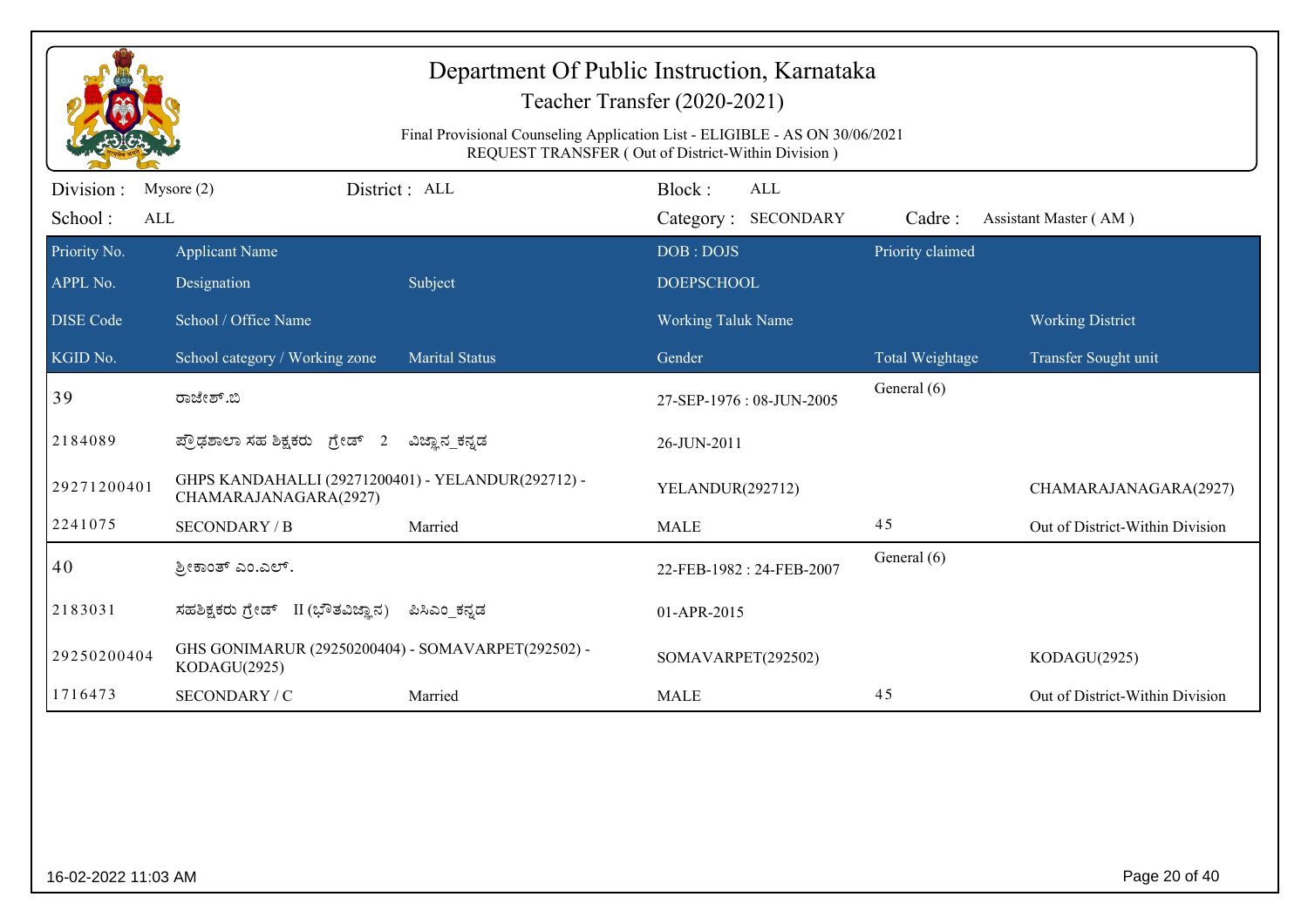|                              | Department Of Public Instruction, Karnataka<br>Teacher Transfer (2020-2021)<br>Final Provisional Counseling Application List - ELIGIBLE - AS ON 30/06/2021<br>REQUEST TRANSFER (Out of District-Within Division) |                                                        |                                      |                  |                                 |  |  |  |
|------------------------------|------------------------------------------------------------------------------------------------------------------------------------------------------------------------------------------------------------------|--------------------------------------------------------|--------------------------------------|------------------|---------------------------------|--|--|--|
| Division :<br>School:<br>ALL | Mysore $(2)$                                                                                                                                                                                                     | District: ALL                                          | Block:<br>ALL<br>Category: SECONDARY | Cadre:           | Assistant Master (AM)           |  |  |  |
| Priority No.<br>APPL No.     | <b>Applicant Name</b><br>Designation                                                                                                                                                                             | Subject                                                | DOB: DOJS<br><b>DOEPSCHOOL</b>       | Priority claimed |                                 |  |  |  |
| <b>DISE Code</b>             | School / Office Name                                                                                                                                                                                             |                                                        | <b>Working Taluk Name</b>            |                  | <b>Working District</b>         |  |  |  |
| KGID No.                     | School category / Working zone                                                                                                                                                                                   | <b>Marital Status</b>                                  | Gender                               | Total Weightage  | Transfer Sought unit            |  |  |  |
| 41                           | ಸ್ವಾಮಿಗೌಡ ಎಸ್ ಬಿ                                                                                                                                                                                                 |                                                        | 20-MAY-1977: 01-AUG-2002             | General (6)      |                                 |  |  |  |
| 2183647                      | ಸಹಶಿಕ್ಷಕರು ಗ್ರೇಡ್ II (ಭಾಷೆ)                                                                                                                                                                                      | ಇಂಗ್ಲೀಷ್                                               | 10-JUL-2010                          |                  |                                 |  |  |  |
| 29220419001                  | GJC EX.MUNCIPAL (29220419001) - MANDYA SOUTH(292204) -<br>MANDYA(2922)                                                                                                                                           |                                                        | MANDYA SOUTH(292204)                 |                  | MANDYA(2922)                    |  |  |  |
| 2421315                      | <b>SECONDARY / A</b>                                                                                                                                                                                             | Married                                                | <b>MALE</b>                          | 43               | Out of District-Within Division |  |  |  |
| 42                           | ಸ್ಯರೂಪ ಪಿ                                                                                                                                                                                                        |                                                        | 08-APR-1982: 04-SEP-2008             | General (6)      |                                 |  |  |  |
| 2184678                      | ಸಹಶಿಕ್ಷಕರು ಗ್ರೇಡ್ II (ಭೌತವಿಜ್ಞಾನ)                                                                                                                                                                                | ಪಿಸಿಎಂ_ಕನ್ನಡ                                           | 01-AUG-2014                          |                  |                                 |  |  |  |
| 29270212602                  | CHAMARAJANAGARA(2927)                                                                                                                                                                                            | GHS GARAGANA HALLI (29270212602) - GUNDULPET(292702) - | GUNDULPET(292702)                    |                  | CHAMARAJANAGARA(2927)           |  |  |  |
| 2204827                      | SECONDARY / C                                                                                                                                                                                                    | Married                                                | <b>MALE</b>                          | 43               | Out of District-Within Division |  |  |  |
|                              |                                                                                                                                                                                                                  |                                                        |                                      |                  |                                 |  |  |  |
| 16-02-2022 11:03 AM          |                                                                                                                                                                                                                  |                                                        |                                      |                  | Page 21 of 40                   |  |  |  |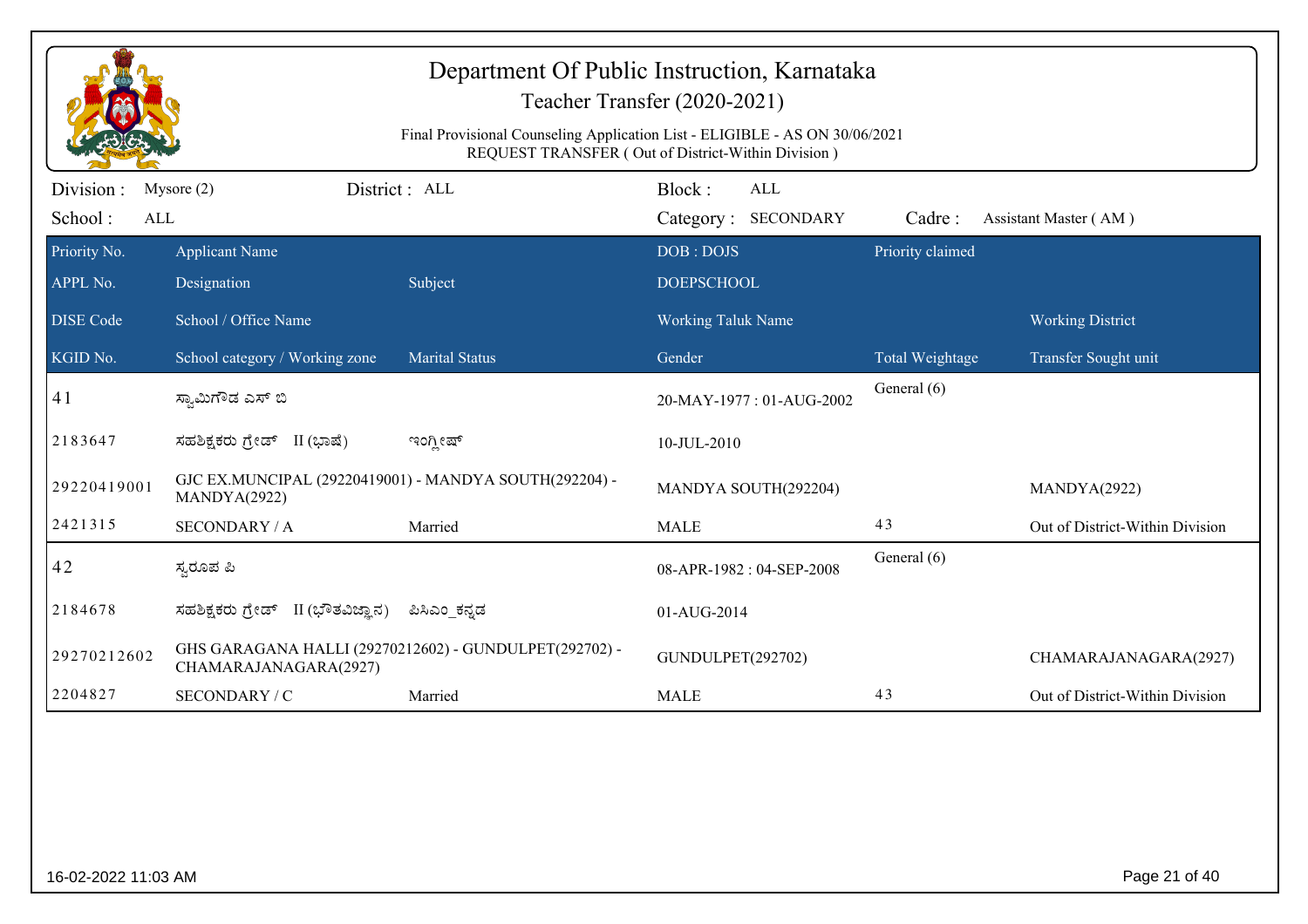|                              | Department Of Public Instruction, Karnataka<br>Teacher Transfer (2020-2021)<br>Final Provisional Counseling Application List - ELIGIBLE - AS ON 30/06/2021<br>REQUEST TRANSFER (Out of District-Within Division) |                       |                                      |                  |                                 |  |  |  |
|------------------------------|------------------------------------------------------------------------------------------------------------------------------------------------------------------------------------------------------------------|-----------------------|--------------------------------------|------------------|---------------------------------|--|--|--|
| Division :<br>School:<br>ALL | Mysore $(2)$                                                                                                                                                                                                     | District: ALL         | Block:<br>ALL<br>Category: SECONDARY | Cadre:           | Assistant Master (AM)           |  |  |  |
| Priority No.<br>APPL No.     | <b>Applicant Name</b><br>Designation                                                                                                                                                                             | Subject               | DOB: DOJS<br><b>DOEPSCHOOL</b>       | Priority claimed |                                 |  |  |  |
| <b>DISE Code</b>             | School / Office Name                                                                                                                                                                                             |                       | Working Taluk Name                   |                  | <b>Working District</b>         |  |  |  |
| KGID No.                     | School category / Working zone                                                                                                                                                                                   | <b>Marital Status</b> | Gender                               | Total Weightage  | Transfer Sought unit            |  |  |  |
| 43                           | ತಮ್ ಕೀನ್ ಬಾನು                                                                                                                                                                                                    |                       | 20-JUL-1978: 28-AUG-2001             | General (6)      |                                 |  |  |  |
| 2180002                      | ಸಹಶಿಕ್ಷಕರು ಗ್ರೇಡ್ II (ಭಾಷೆ)                                                                                                                                                                                      | ಇಂಗ್ಲೀಷ್              | 10-FEB-2017                          |                  |                                 |  |  |  |
| 29220706405                  | GJC KODIYALA (29220706405) - SRIRANGA PATNA(292207) -<br>MANDYA(2922)                                                                                                                                            |                       | SRIRANGA PATNA(292207)               |                  | MANDYA(2922)                    |  |  |  |
| 1882848                      | SECONDARY / C                                                                                                                                                                                                    | Married               | <b>FEMALE</b>                        | 41               | Out of District-Within Division |  |  |  |
| 44                           | ಲಲಿತಾ                                                                                                                                                                                                            |                       | 20-NOV-1980: 18-JUN-2010             | General (6)      |                                 |  |  |  |
| 2185336                      | ಸಹಶಿಕ್ಷಕರು ಗ್ರೇಡ್ II (ಜೀವ ವಿಜ್ಞಾನ) ಸಿಬಿಜಡ್_ಕನ್ನಡ                                                                                                                                                                 |                       | 18-JUN-2010                          |                  |                                 |  |  |  |
| 29220811003                  | GHS GORAVALE (29220811003) - MANDYA NORTH(292208) -<br>MANDYA(2922)                                                                                                                                              |                       | MANDYA NORTH(292208)                 |                  | MANDYA(2922)                    |  |  |  |
| 2421848                      | SECONDARY / C                                                                                                                                                                                                    | Married               | <b>FEMALE</b>                        | 41               | Out of District-Within Division |  |  |  |
|                              |                                                                                                                                                                                                                  |                       |                                      |                  |                                 |  |  |  |
| 16-02-2022 11:03 AM          |                                                                                                                                                                                                                  |                       |                                      |                  | Page 22 of 40                   |  |  |  |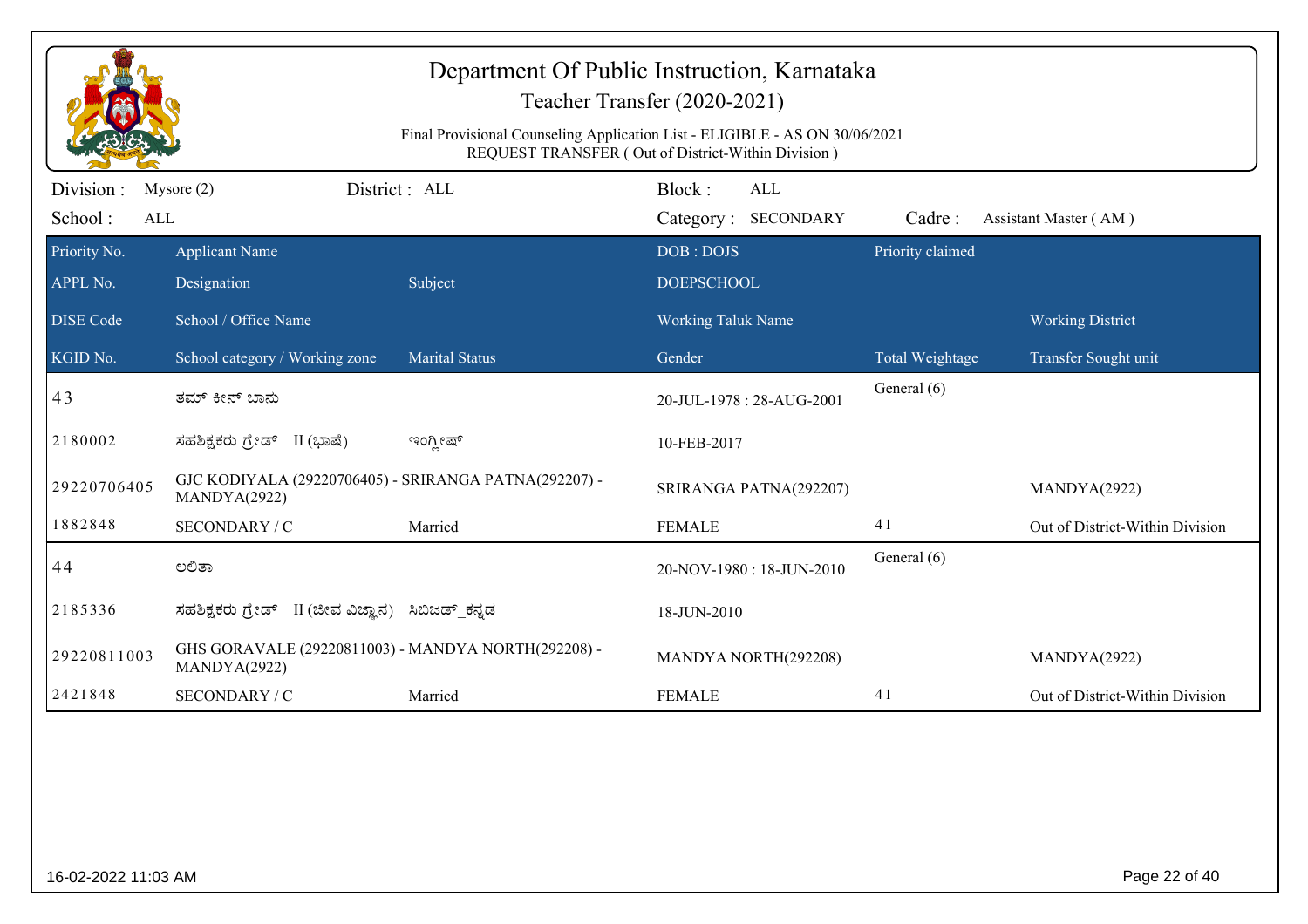|                              | Department Of Public Instruction, Karnataka<br>Teacher Transfer (2020-2021)<br>Final Provisional Counseling Application List - ELIGIBLE - AS ON 30/06/2021<br>REQUEST TRANSFER (Out of District-Within Division) |                                                         |                                      |                  |                                 |  |  |  |
|------------------------------|------------------------------------------------------------------------------------------------------------------------------------------------------------------------------------------------------------------|---------------------------------------------------------|--------------------------------------|------------------|---------------------------------|--|--|--|
| Division :<br>School:<br>ALL | Mysore $(2)$                                                                                                                                                                                                     | District : ALL                                          | Block:<br>ALL<br>Category: SECONDARY | Cadre:           | Assistant Master (AM)           |  |  |  |
| Priority No.<br>APPL No.     | <b>Applicant Name</b><br>Designation                                                                                                                                                                             | Subject                                                 | DOB: DOJS<br><b>DOEPSCHOOL</b>       | Priority claimed |                                 |  |  |  |
| <b>DISE Code</b>             | School / Office Name                                                                                                                                                                                             |                                                         | <b>Working Taluk Name</b>            |                  | <b>Working District</b>         |  |  |  |
| KGID No.                     | School category / Working zone                                                                                                                                                                                   | <b>Marital Status</b>                                   | Gender                               | Total Weightage  | Transfer Sought unit            |  |  |  |
| 45                           | ಎತ್ತಿನಮನಿ ಪ್ರಶಾಂತ                                                                                                                                                                                                |                                                         | 01-AUG-1982: 19-JUL-2010             | General (6)      |                                 |  |  |  |
| 2180780                      | ಸಹಶಿಕ್ಷಕರು ಗ್ರೇಡ್ II (ಜೀವ ವಿಜ್ಞಾನ) ಸಿಬಿಜಡ್ ಕನ್ನಡ                                                                                                                                                                 |                                                         | 19-JUL-2010                          |                  |                                 |  |  |  |
| 29230532602                  | GOVT.HIGH SCHOOL HAROSOMANAHALLY (29230532602) -<br>CHANNARAYAPATNA(292305) - HASSAN(2923)                                                                                                                       |                                                         | CHANNARAYAPATNA(292305)              |                  | HASSAN(2923)                    |  |  |  |
| 2209221                      | SECONDARY / C                                                                                                                                                                                                    | Married                                                 | <b>MALE</b>                          | 41               | Out of District-Within Division |  |  |  |
| 46                           | ಚಂದನ್ ಕುಮಾರ್ .ಎಸ್                                                                                                                                                                                                |                                                         | 10-MAY-1984 : 18-JUN-2010            | General (6)      |                                 |  |  |  |
| 2180399                      | ಸಹಶಿಕ್ಷಕರು ಗ್ರೇಡ್ II (ಭಾಷೆ)                                                                                                                                                                                      | ಕನ್ನಡ                                                   | 18-JUN-2010                          |                  |                                 |  |  |  |
| 29250308104                  | - VIRAJPET(292503) - KODAGU(2925)                                                                                                                                                                                | M M SMARAKA GOVT HIGH SCHOOL T.SHETTIGERI (29250308104) | VIRAJPET(292503)                     |                  | KODAGU(2925)                    |  |  |  |
| 2330903                      | SECONDARY / C                                                                                                                                                                                                    | Married                                                 | <b>MALE</b>                          | 41               | Out of District-Within Division |  |  |  |
|                              |                                                                                                                                                                                                                  |                                                         |                                      |                  |                                 |  |  |  |
| 16-02-2022 11:03 AM          |                                                                                                                                                                                                                  |                                                         |                                      |                  | Page 23 of 40                   |  |  |  |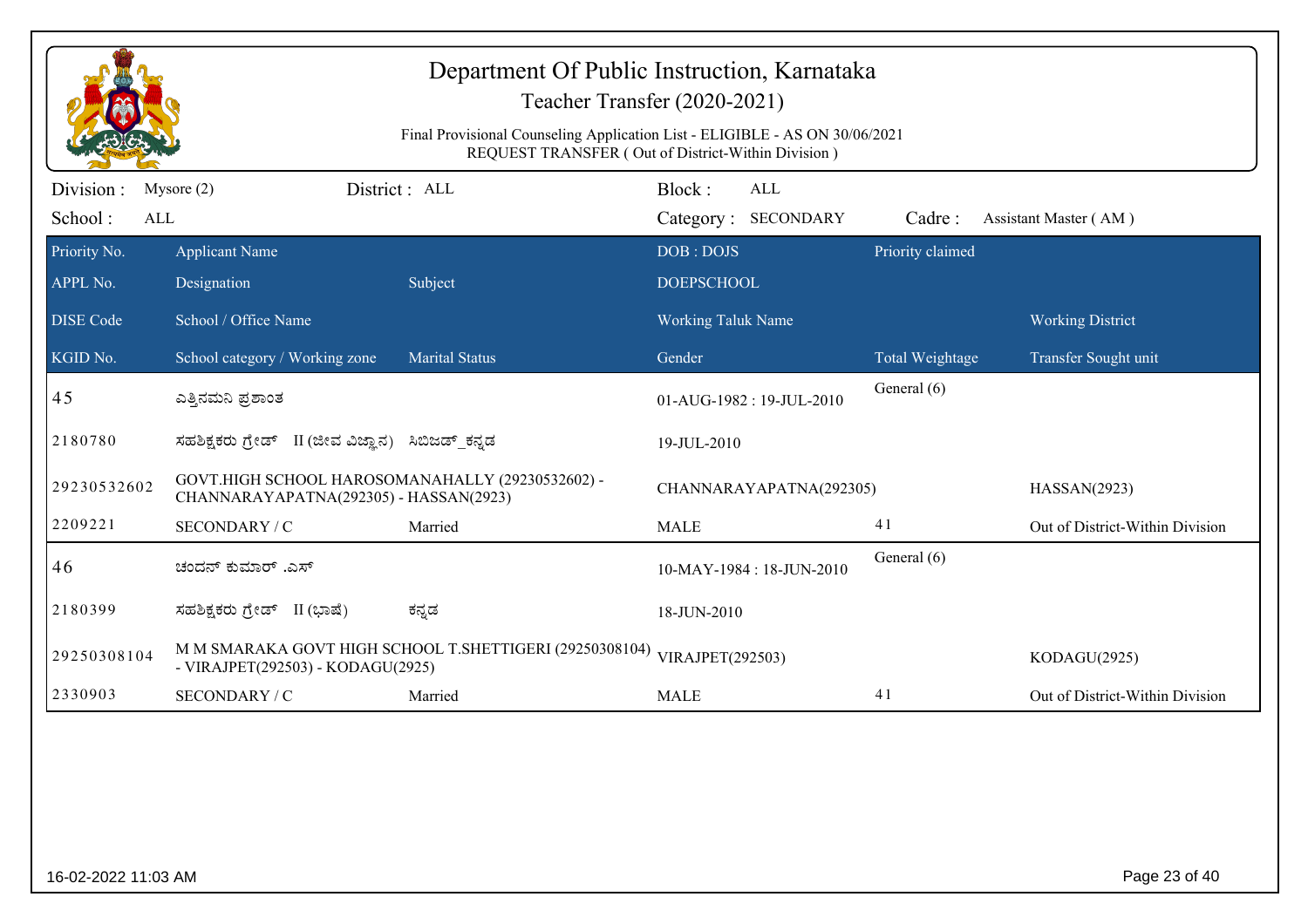|                       | Department Of Public Instruction, Karnataka<br>Teacher Transfer (2020-2021)                                                       |                       |                                      |                  |                                 |  |  |  |
|-----------------------|-----------------------------------------------------------------------------------------------------------------------------------|-----------------------|--------------------------------------|------------------|---------------------------------|--|--|--|
|                       | Final Provisional Counseling Application List - ELIGIBLE - AS ON 30/06/2021<br>REQUEST TRANSFER (Out of District-Within Division) |                       |                                      |                  |                                 |  |  |  |
| Division :<br>School: | Mysore $(2)$<br>ALL                                                                                                               | District : ALL        | Block:<br>ALL<br>Category: SECONDARY | Cadre:           | Assistant Master (AM)           |  |  |  |
| Priority No.          | <b>Applicant Name</b>                                                                                                             |                       | DOB: DOJS                            | Priority claimed |                                 |  |  |  |
| APPL No.              | Designation                                                                                                                       | Subject               | <b>DOEPSCHOOL</b>                    |                  |                                 |  |  |  |
| <b>DISE Code</b>      | School / Office Name                                                                                                              |                       | Working Taluk Name                   |                  | <b>Working District</b>         |  |  |  |
| KGID No.              | School category / Working zone                                                                                                    | <b>Marital Status</b> | Gender                               | Total Weightage  | Transfer Sought unit            |  |  |  |
| 47                    | ಬಸವಣ್ಣ.ಎಸ್                                                                                                                        |                       | 20-MAY-1984: 18-JUN-2010             | General (6)      |                                 |  |  |  |
| 2175993               | ಸಹಶಿಕ್ಷಕರು ಗ್ರೇಡ್ II (ಭಾಷೆ)                                                                                                       | ಹಿಂದಿ                 | 18-JUN-2010                          |                  |                                 |  |  |  |
| 29220305706           | GHS HADLY (29220305706) - MALAVALLY(292203) -<br>MANDYA(2922)                                                                     |                       | MALAVALLY(292203)                    |                  | MANDYA(2922)                    |  |  |  |
| 2421904               | SECONDARY / C                                                                                                                     | Married               | <b>MALE</b>                          | 41               | Out of District-Within Division |  |  |  |
| 48                    | ಉಮ್ಮೆ ಅಸ್ತ್ಯಾಎಸ್.ಕೆ                                                                                                               |                       | 02-MAY-1981: 22-JUN-2007             | General (6)      |                                 |  |  |  |
| 2180043               | ಪ್ರೌಢಶಾಲಾ ಸಹ ಶಿಕ್ಷಕರು ಗ್ರೇಡ್ 2                                                                                                    | ವಿಜ್ಞಾನ_ಕನ್ನಡ         | 22-JUN-2007                          |                  |                                 |  |  |  |
| 29271202401           | GHPS YARIYUR-I (29271202401) - YELANDUR(292712) -<br>CHAMARAJANAGARA(2927)                                                        |                       | YELANDUR(292712)                     |                  | CHAMARAJANAGARA(2927)           |  |  |  |
| 2241638               | <b>SECONDARY / B</b>                                                                                                              | Unmarried             | <b>FEMALE</b>                        | 39               | Out of District-Within Division |  |  |  |
|                       |                                                                                                                                   |                       |                                      |                  |                                 |  |  |  |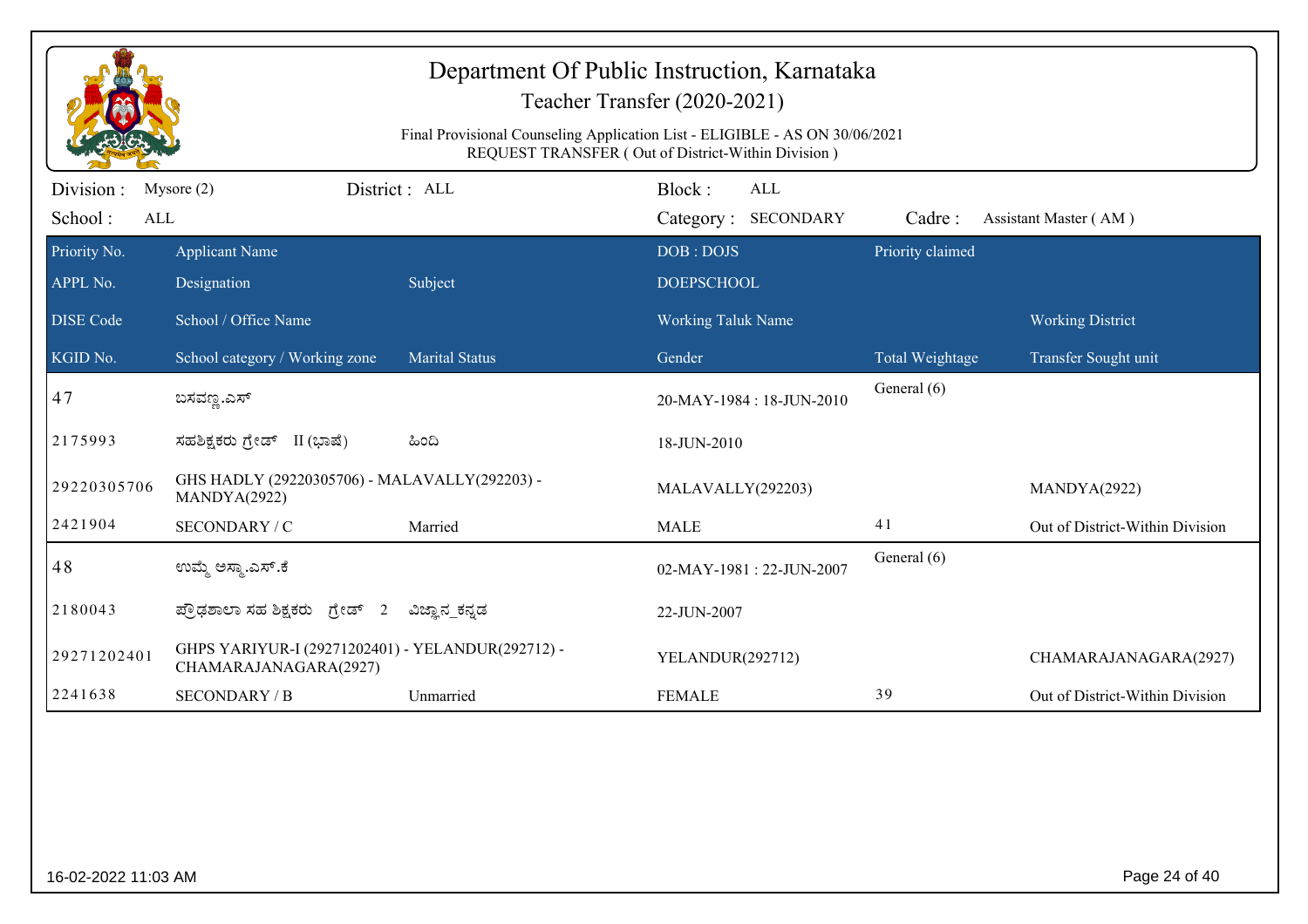|                             | Department Of Public Instruction, Karnataka<br>Teacher Transfer (2020-2021)<br>Final Provisional Counseling Application List - ELIGIBLE - AS ON 30/06/2021<br>REQUEST TRANSFER (Out of District-Within Division) |                       |                                |                            |                  |                                 |  |  |
|-----------------------------|------------------------------------------------------------------------------------------------------------------------------------------------------------------------------------------------------------------|-----------------------|--------------------------------|----------------------------|------------------|---------------------------------|--|--|
| Division:<br>School:<br>ALL | Mysore $(2)$                                                                                                                                                                                                     | District: ALL         | Block:                         | ALL<br>Category: SECONDARY | Cadre:           | Assistant Master (AM)           |  |  |
| Priority No.<br>APPL No.    | <b>Applicant Name</b><br>Designation                                                                                                                                                                             | Subject               | DOB: DOJS<br><b>DOEPSCHOOL</b> |                            | Priority claimed |                                 |  |  |
| <b>DISE Code</b>            | School / Office Name                                                                                                                                                                                             |                       | Working Taluk Name             |                            |                  | <b>Working District</b>         |  |  |
| KGID No.                    | School category / Working zone                                                                                                                                                                                   | <b>Marital Status</b> | Gender                         |                            | Total Weightage  | Transfer Sought unit            |  |  |
| 49                          | ಫರಹ್ ನಾಜ್                                                                                                                                                                                                        |                       |                                | 06-NOV-1971: 10-JAN-2005   | General (6)      |                                 |  |  |
| 2180357                     | ಸಹಶಿಕ್ಷಕರು ಗ್ರೇಡ್ II (ಭೌತವಿಜ್ಞಾನ)                                                                                                                                                                                | ಪಿಸಿಎಂ ಕನ್ನಡ          | 10-JUL-2010                    |                            |                  |                                 |  |  |
| 29230806939                 | GOVT GIRLS HIGH SCHOOL SAKALESHPURA (29230806939) -<br>SAKALESHAPURA(292308) - HASSAN(2923)                                                                                                                      |                       |                                | SAKALESHAPURA(292308)      |                  | HASSAN(2923)                    |  |  |
| 1974014                     | <b>SECONDARY / A</b>                                                                                                                                                                                             | Married               | <b>FEMALE</b>                  |                            | 37               | Out of District-Within Division |  |  |
| 50                          | ವಿಜಯಕುಮಾರ ಎ.ಆರ್.                                                                                                                                                                                                 |                       |                                | 13-JUL-1980: 18-AUG-2008   | General (6)      |                                 |  |  |
| 2177112                     | ಸಹಶಿಕ್ಷಕರು ಗ್ರೇಡ್ II (ಭಾಷೆ)                                                                                                                                                                                      | ಕನ್ನಡ                 | 29-SEP-2016                    |                            |                  |                                 |  |  |
| 29170709901                 | GHPS MUTTIGEPURA (29170709901) - MOODIGERE(291707) -<br>CHIKKAMANGALURU(2917)                                                                                                                                    |                       | MOODIGERE(291707)              |                            |                  | CHIKKAMANGALURU(2917)           |  |  |
| 2391994                     | <b>SECONDARY / B</b>                                                                                                                                                                                             | Married               | <b>MALE</b>                    |                            | 36               | Out of District-Within Division |  |  |
|                             |                                                                                                                                                                                                                  |                       |                                |                            |                  |                                 |  |  |
| 16-02-2022 11:03 AM         |                                                                                                                                                                                                                  |                       |                                |                            |                  | Page 25 of 40                   |  |  |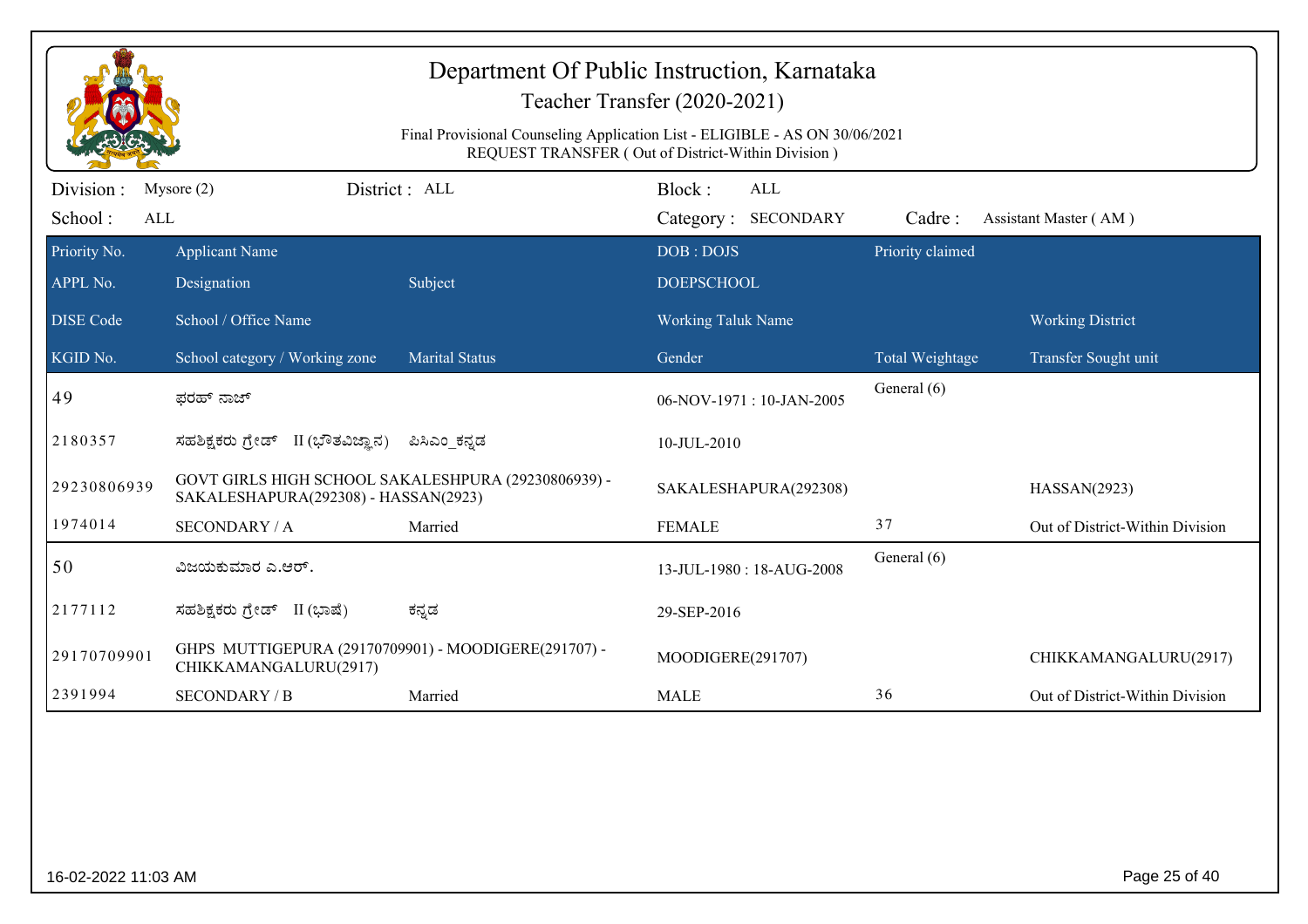|                              | Department Of Public Instruction, Karnataka<br>Teacher Transfer (2020-2021)<br>Final Provisional Counseling Application List - ELIGIBLE - AS ON 30/06/2021<br>REQUEST TRANSFER (Out of District-Within Division) |                                                         |                                      |                  |                                 |  |  |  |
|------------------------------|------------------------------------------------------------------------------------------------------------------------------------------------------------------------------------------------------------------|---------------------------------------------------------|--------------------------------------|------------------|---------------------------------|--|--|--|
| Division :<br>School:<br>ALL | Mysore $(2)$                                                                                                                                                                                                     | District: ALL                                           | Block:<br>ALL<br>Category: SECONDARY | Cadre:           | Assistant Master (AM)           |  |  |  |
| Priority No.<br>APPL No.     | <b>Applicant Name</b><br>Designation                                                                                                                                                                             | Subject                                                 | DOB: DOJS<br><b>DOEPSCHOOL</b>       | Priority claimed |                                 |  |  |  |
| <b>DISE Code</b>             | School / Office Name                                                                                                                                                                                             |                                                         | Working Taluk Name                   |                  | <b>Working District</b>         |  |  |  |
| KGID No.                     | School category / Working zone                                                                                                                                                                                   | <b>Marital Status</b>                                   | Gender                               | Total Weightage  | Transfer Sought unit            |  |  |  |
| 51                           | ನಾಗರತ್ನಮ್ಮ ಎಂ                                                                                                                                                                                                    |                                                         | 02-FEB-1981: 23-AUG-2008             | General (6)      |                                 |  |  |  |
| 2185510                      | ಸಹಶಿಕ್ಷಕರು ಗ್ರೇಡ್ II (ಜೀವ ವಿಜ್ಞಾನ) ಸಿಬಿಜಡ್ ಕನ್ನಡ                                                                                                                                                                 |                                                         | 23-AUG-2008                          |                  |                                 |  |  |  |
| 29270100403                  | - CHAMARAJANAGARA(2927)                                                                                                                                                                                          | GHS BADANAGUPPE (29270100403) - CHAMARAJA NAGAR(292701) | CHAMARAJA NAGAR(292701)              |                  | CHAMARAJANAGARA(2927)           |  |  |  |
| 2244094                      | <b>SECONDARY / B</b>                                                                                                                                                                                             | Married                                                 | <b>FEMALE</b>                        | 36               | Out of District-Within Division |  |  |  |
| 52                           | ಸುಜಾತ                                                                                                                                                                                                            |                                                         | 17-SEP-1984: 18-JUN-2010             | General (6)      |                                 |  |  |  |
| 2184063                      | ಸಹಶಿಕ್ಷಕರು ಗ್ರೇಡ್ II (ಭೌತವಿಜ್ಞಾನ)                                                                                                                                                                                | ಪಿಸಿಎಂ ಕನ್ನಡ                                            | 01-SEP-2015                          |                  |                                 |  |  |  |
| 29240601008                  | DKZP GOVT. HIGH SCHOOL KINNIKAMBLA (29240601008) -<br>MANGALURU SOUTH(292406) - DAKSHINA KANNADA(2924)                                                                                                           |                                                         | MANGALURU SOUTH(292406)              |                  | DAKSHINA KANNADA(2924)          |  |  |  |
| 2450420                      | SECONDARY / C                                                                                                                                                                                                    | Married                                                 | <b>FEMALE</b>                        | 36               | Out of District-Within Division |  |  |  |
|                              |                                                                                                                                                                                                                  |                                                         |                                      |                  |                                 |  |  |  |
| 16-02-2022 11:03 AM          |                                                                                                                                                                                                                  |                                                         |                                      |                  | Page 26 of 40                   |  |  |  |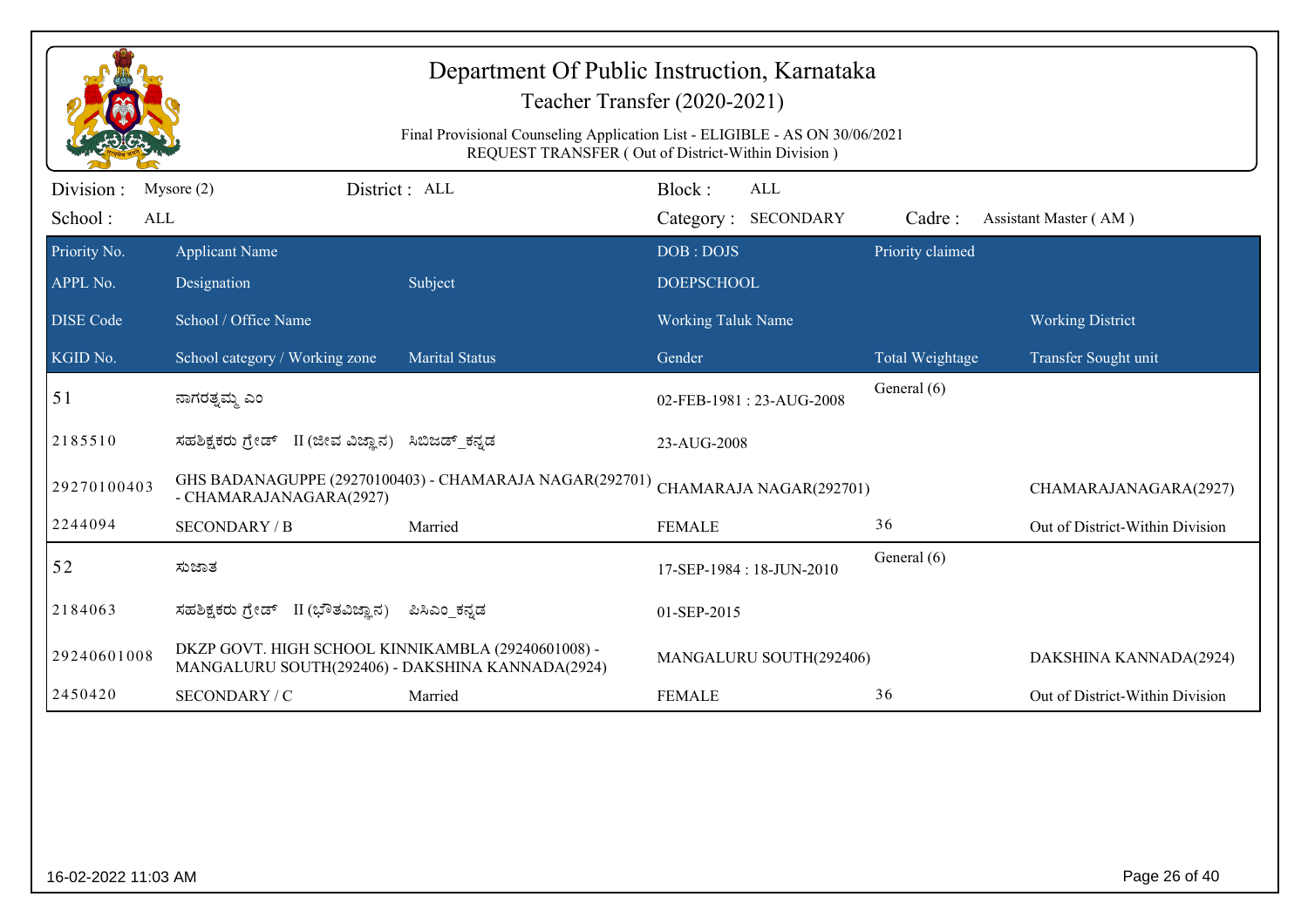|                              | Department Of Public Instruction, Karnataka<br>Teacher Transfer (2020-2021)<br>Final Provisional Counseling Application List - ELIGIBLE - AS ON 30/06/2021<br>REQUEST TRANSFER (Out of District-Within Division) |                                                         |                                      |                  |                                 |  |  |  |
|------------------------------|------------------------------------------------------------------------------------------------------------------------------------------------------------------------------------------------------------------|---------------------------------------------------------|--------------------------------------|------------------|---------------------------------|--|--|--|
| Division :<br>School:<br>ALL | Mysore $(2)$                                                                                                                                                                                                     | District : ALL                                          | Block:<br>ALL<br>Category: SECONDARY | Cadre:           | Assistant Master (AM)           |  |  |  |
| Priority No.<br>APPL No.     | <b>Applicant Name</b><br>Designation                                                                                                                                                                             | Subject                                                 | DOB: DOJS<br><b>DOEPSCHOOL</b>       | Priority claimed |                                 |  |  |  |
| <b>DISE Code</b>             | School / Office Name                                                                                                                                                                                             |                                                         | <b>Working Taluk Name</b>            |                  | <b>Working District</b>         |  |  |  |
| KGID No.                     | School category / Working zone                                                                                                                                                                                   | <b>Marital Status</b>                                   | Gender                               | Total Weightage  | Transfer Sought unit            |  |  |  |
| 53                           | ಶೋಭಾ                                                                                                                                                                                                             |                                                         | 22-MAY-1985: 10-SEP-2008             | General (6)      |                                 |  |  |  |
| 2177678                      | ಸಹಶಿಕ್ಷಕರು ಗ್ರೇಡ್ II (ಕಲಾ)                                                                                                                                                                                       | ಕಲ್_ಕನ್ನಡ                                               | 08-NOV-2016                          |                  |                                 |  |  |  |
| 29240606502                  | DKZP GOVT. HIGH SCHOOL KUMPALA - RMSA (29240606502) -<br>MANGALURU SOUTH(292406) - DAKSHINA KANNADA(2924)                                                                                                        |                                                         | MANGALURU SOUTH(292406)              |                  | DAKSHINA KANNADA(2924)          |  |  |  |
| 2243980                      | <b>SECONDARY / B</b>                                                                                                                                                                                             | Married                                                 | <b>FEMALE</b>                        | 36               | Out of District-Within Division |  |  |  |
| 54                           | ಶಿಲ್ಪಾ ಗಾಣಿಗ                                                                                                                                                                                                     |                                                         | 11-JUN-1986 : 18-JUN-2010            | General (6)      |                                 |  |  |  |
| 2183720                      | ಪ್ರೌಢಶಾಲಾ ಸಹ ಶಿಕ್ಷಕರು ಗ್ರೇಡ್ 2                                                                                                                                                                                   | ವಿಜ್ಞಾನ_ಕನ್ನಡ                                           | 30-SEP-2015                          |                  |                                 |  |  |  |
| 29240502610                  | SULLIA(292405) - DAKSHINA KANNADA(2924)                                                                                                                                                                          | DKZP GOVT. HIGHER PRIMARY SCHOOL PERALU (29240502610) - | SULLIA(292405)                       |                  | DAKSHINA KANNADA(2924)          |  |  |  |
| 2480662                      | SECONDARY / C                                                                                                                                                                                                    | Married                                                 | <b>FEMALE</b>                        | 36               | Out of District-Within Division |  |  |  |
|                              |                                                                                                                                                                                                                  |                                                         |                                      |                  |                                 |  |  |  |
| 16-02-2022 11:03 AM          |                                                                                                                                                                                                                  |                                                         |                                      |                  | Page 27 of 40                   |  |  |  |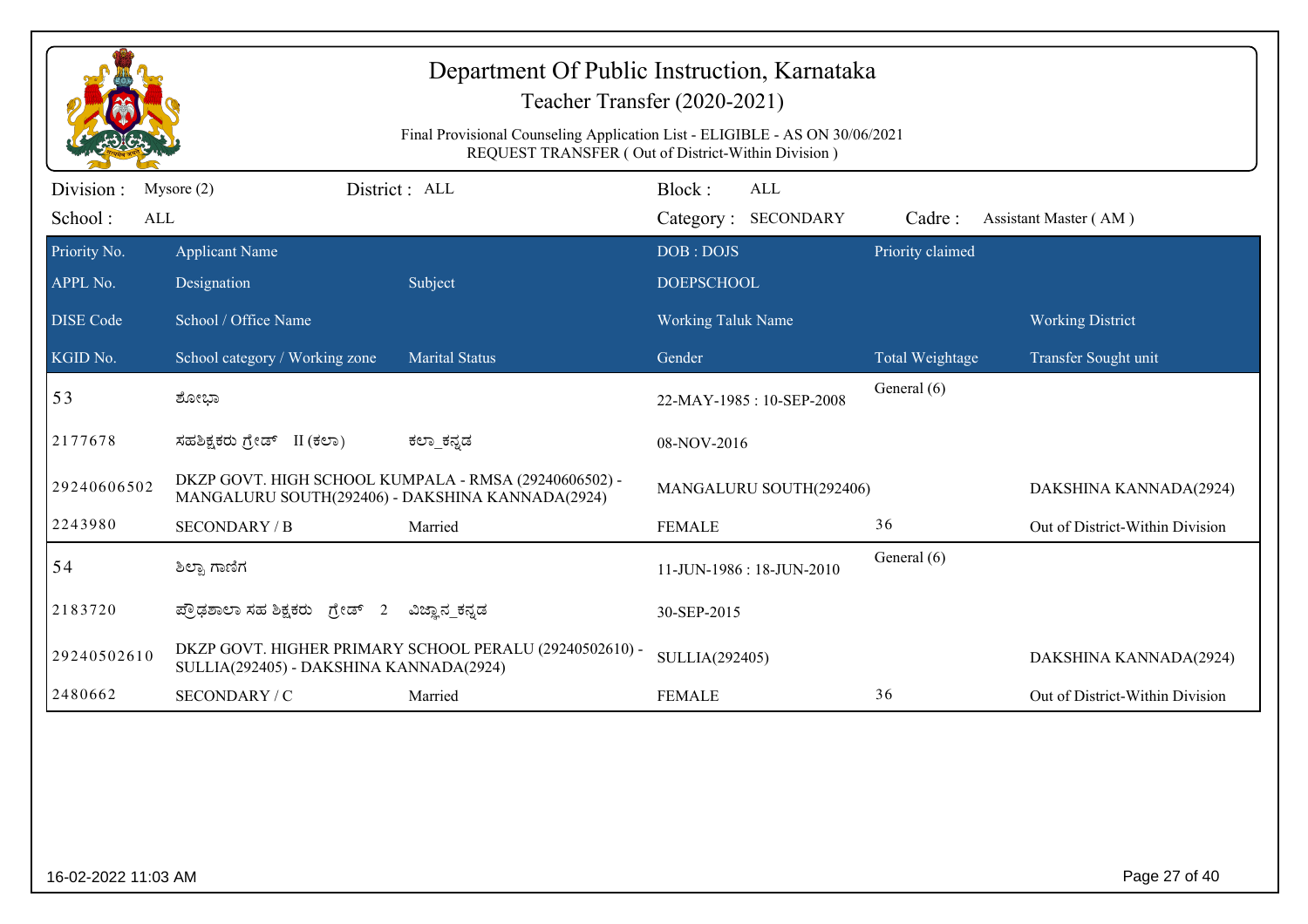|                       | Department Of Public Instruction, Karnataka<br>Teacher Transfer (2020-2021)                                                       |                                                         |                           |                  |                                 |  |  |  |
|-----------------------|-----------------------------------------------------------------------------------------------------------------------------------|---------------------------------------------------------|---------------------------|------------------|---------------------------------|--|--|--|
|                       | Final Provisional Counseling Application List - ELIGIBLE - AS ON 30/06/2021<br>REQUEST TRANSFER (Out of District-Within Division) |                                                         |                           |                  |                                 |  |  |  |
| Division :            | Mysore $(2)$                                                                                                                      | District: ALL                                           | Block:<br>ALL             |                  |                                 |  |  |  |
| School:<br><b>ALL</b> |                                                                                                                                   |                                                         | Category: SECONDARY       | Cadre:           | Assistant Master (AM)           |  |  |  |
| Priority No.          | <b>Applicant Name</b>                                                                                                             |                                                         | DOB: DOJS                 | Priority claimed |                                 |  |  |  |
| APPL No.              | Designation                                                                                                                       | Subject                                                 | <b>DOEPSCHOOL</b>         |                  |                                 |  |  |  |
| <b>DISE</b> Code      | School / Office Name                                                                                                              |                                                         | <b>Working Taluk Name</b> |                  | <b>Working District</b>         |  |  |  |
| KGID No.              | School category / Working zone                                                                                                    | <b>Marital Status</b>                                   | Gender                    | Total Weightage  | Transfer Sought unit            |  |  |  |
| 55                    | ಪ್ರಸನ್ನ ಕುಮಾರ್ ಕೆ                                                                                                                 |                                                         | 12-JUL-1979: 05-FEB-2004  | General (6)      |                                 |  |  |  |
| 2176426               | ಸಹಶಿಕ್ಷಕರು ಗ್ರೇಡ್ II (ಭಾಷೆ)                                                                                                       | ಹಿಂದಿ                                                   | 03-JUL-2012               |                  |                                 |  |  |  |
| 29240500206           | DKZP GOVT. PRE UNIVERSITY COLLEGE AIVARNADU                                                                                       | (29240500206) - SULLIA(292405) - DAKSHINA KANNADA(2924) | SULLIA(292405)            |                  | DAKSHINA KANNADA(2924)          |  |  |  |
| 2632058               | SECONDARY / C                                                                                                                     | Married                                                 | <b>MALE</b>               | 33               | Out of District-Within Division |  |  |  |
| 56                    | ಮಮತ ಟಿ                                                                                                                            |                                                         | 01-MAY-1972: 23-FEB-2004  | General (6)      |                                 |  |  |  |
| 2182881               | ಸಹಶಿಕ್ಷಕರು ಗ್ರೇಡ್  II (ಜೀವ ವಿಜ್ಞಾನ)  ಸಿಬಿಜಡ್_ಕನ್ನಡ                                                                                |                                                         | 11-APR-2015               |                  |                                 |  |  |  |
| 29230217503           | GOVT JUNIOR COLLEGE MALLIPATTANA (29230217503) -<br>ARAKALAGUDU(292302) - HASSAN(2923)                                            |                                                         | ARAKALAGUDU(292302)       |                  | HASSAN(2923)                    |  |  |  |
| 1972722               | SECONDARY / C                                                                                                                     | Unmarried                                               | <b>FEMALE</b>             | 32               | Out of District-Within Division |  |  |  |
|                       |                                                                                                                                   |                                                         |                           |                  |                                 |  |  |  |
|                       |                                                                                                                                   |                                                         |                           |                  |                                 |  |  |  |
|                       |                                                                                                                                   |                                                         |                           |                  |                                 |  |  |  |
|                       |                                                                                                                                   |                                                         |                           |                  |                                 |  |  |  |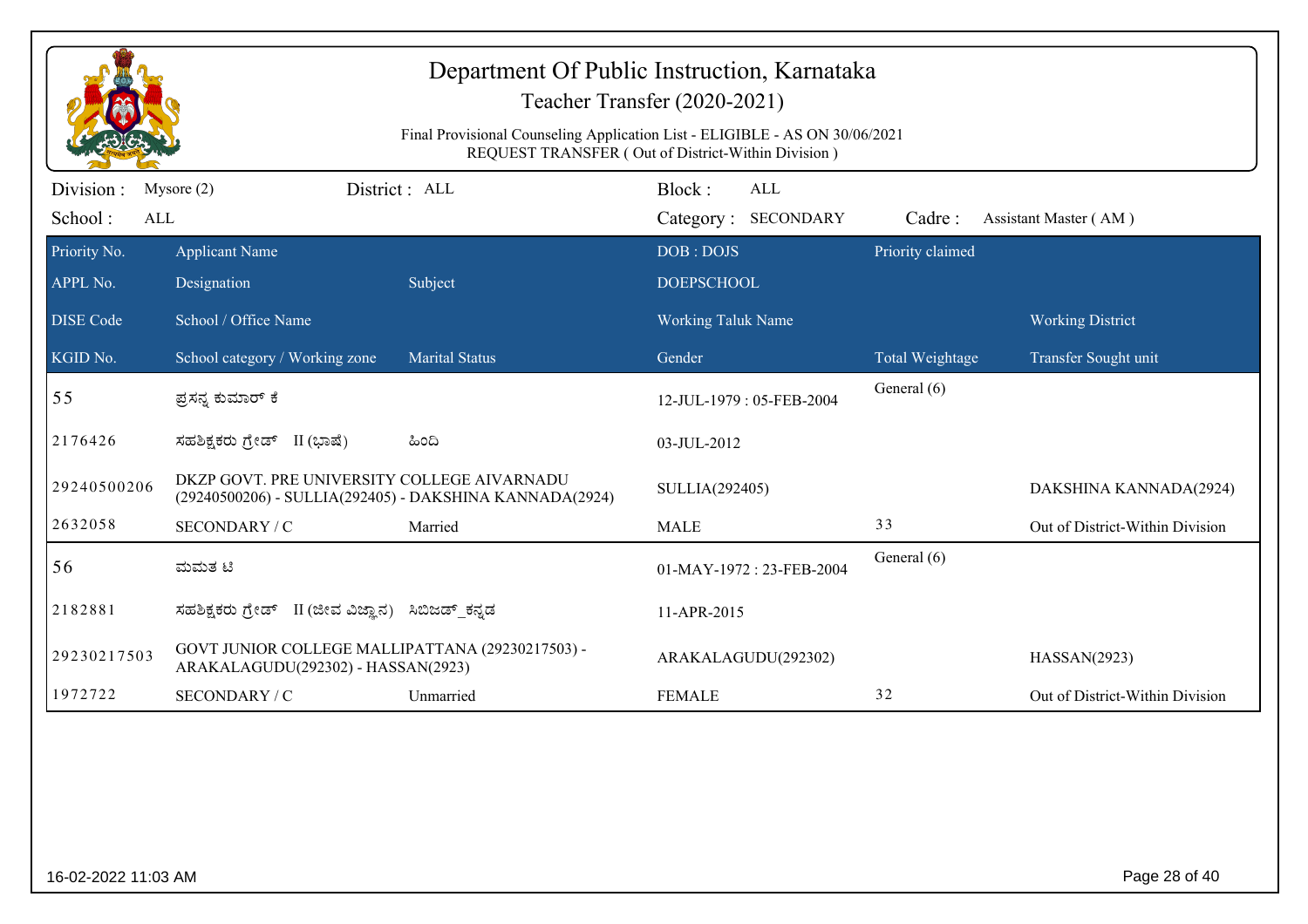|                              | Department Of Public Instruction, Karnataka<br>Teacher Transfer (2020-2021)<br>Final Provisional Counseling Application List - ELIGIBLE - AS ON 30/06/2021<br>REQUEST TRANSFER (Out of District-Within Division) |                       |                                             |                  |                                 |  |  |  |
|------------------------------|------------------------------------------------------------------------------------------------------------------------------------------------------------------------------------------------------------------|-----------------------|---------------------------------------------|------------------|---------------------------------|--|--|--|
| Division :<br>School:<br>ALL | Mysore $(2)$                                                                                                                                                                                                     | District: ALL         | Block:<br><b>ALL</b><br>Category: SECONDARY | Cadre:           | Assistant Master (AM)           |  |  |  |
| Priority No.<br>APPL No.     | <b>Applicant Name</b><br>Designation                                                                                                                                                                             | Subject               | DOB: DOJS<br><b>DOEPSCHOOL</b>              | Priority claimed |                                 |  |  |  |
| <b>DISE Code</b>             | School / Office Name                                                                                                                                                                                             |                       | <b>Working Taluk Name</b>                   |                  | <b>Working District</b>         |  |  |  |
| KGID No.                     | School category / Working zone                                                                                                                                                                                   | <b>Marital Status</b> | Gender                                      | Total Weightage  | Transfer Sought unit            |  |  |  |
| 57                           | ಪಿ ಸವಿತ                                                                                                                                                                                                          |                       | 17-FEB-1980: 18-JUN-2010                    | General (6)      |                                 |  |  |  |
| 2176784                      | ಸಹಶಿಕ್ಷಕರು ಗ್ರೇಡ್ II (ಕಲಾ)                                                                                                                                                                                       | ಕಲಾ ಕನ್ನಡ             | 04-NOV-2015                                 |                  |                                 |  |  |  |
| 29230517502                  | GOVT.HIGH SCHOOL A.CHOLENAHALLY (29230517502) -<br>CHANNARAYAPATNA(292305) - HASSAN(2923)                                                                                                                        |                       | CHANNARAYAPATNA(292305)                     |                  | HASSAN(2923)                    |  |  |  |
| 2208543                      | <b>SECONDARY / B</b>                                                                                                                                                                                             | Married               | <b>FEMALE</b>                               | 30               | Out of District-Within Division |  |  |  |
| 58                           | <b>HEMALATHA</b>                                                                                                                                                                                                 |                       | 31-MAR-1985: 29-JUL-2013                    | General (6)      |                                 |  |  |  |
| 2176061                      | ಸಹಶಿಕ್ಷಕರು ಗ್ರೇಡ್ II (ಭಾಷೆ)                                                                                                                                                                                      | ಇಂಗ್ಲೀಷ್              | 29-JUL-2013                                 |                  |                                 |  |  |  |
| 29261004703                  | GHS CHANNAKAL (29261004703) - PERIYA PATNA(292610) -<br>MYSURU(2926)                                                                                                                                             |                       | PERIYA PATNA(292610)                        |                  | MYSURU(2926)                    |  |  |  |
| 2646044                      | SECONDARY / C                                                                                                                                                                                                    | Married               | <b>FEMALE</b>                               | 29               | Out of District-Within Division |  |  |  |
|                              |                                                                                                                                                                                                                  |                       |                                             |                  |                                 |  |  |  |
| 16-02-2022 11:03 AM          |                                                                                                                                                                                                                  |                       |                                             |                  | Page 29 of 40                   |  |  |  |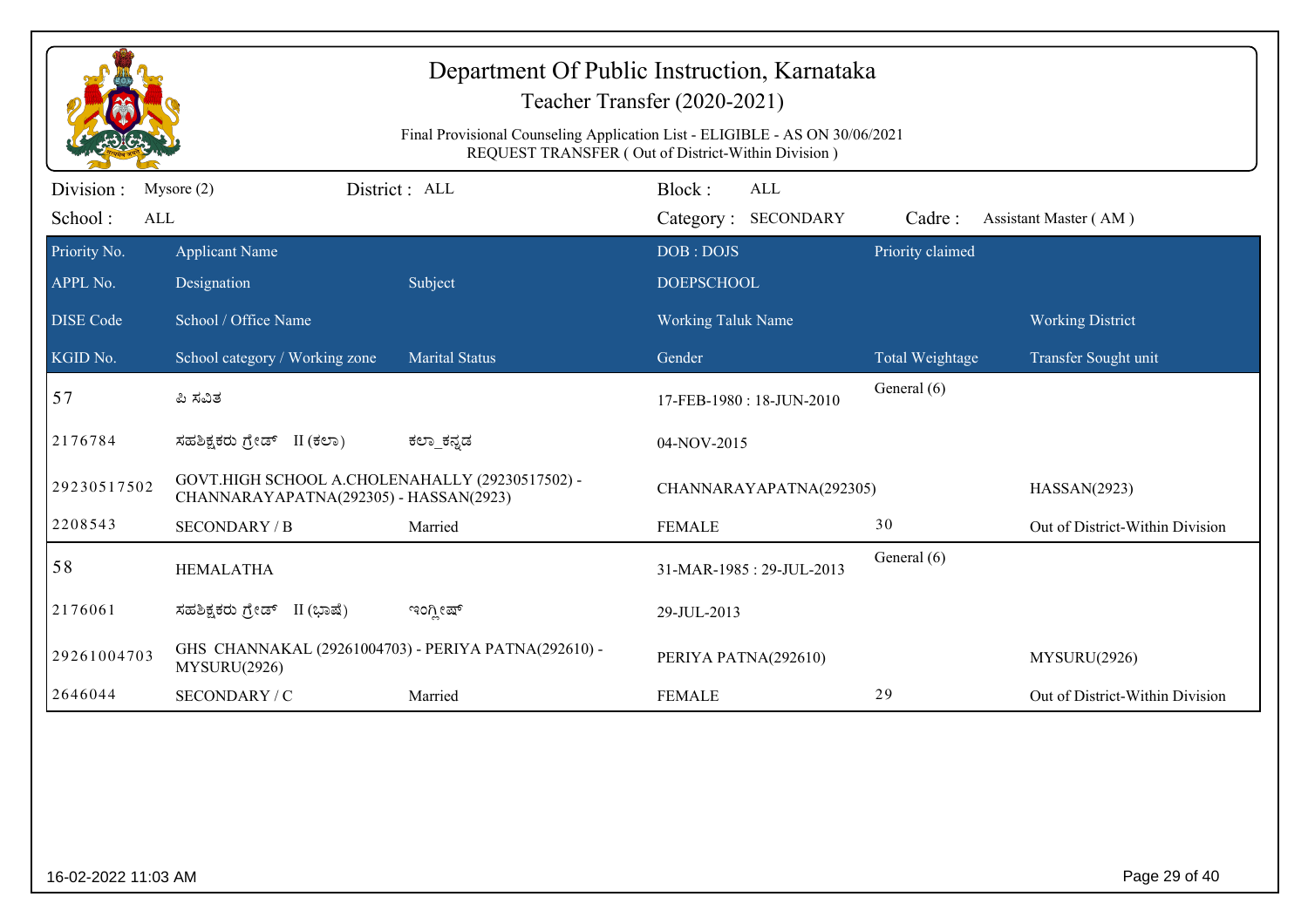|                              | Department Of Public Instruction, Karnataka<br>Teacher Transfer (2020-2021)<br>Final Provisional Counseling Application List - ELIGIBLE - AS ON 30/06/2021<br>REQUEST TRANSFER (Out of District-Within Division) |                                                          |                                             |                  |                                 |  |  |  |
|------------------------------|------------------------------------------------------------------------------------------------------------------------------------------------------------------------------------------------------------------|----------------------------------------------------------|---------------------------------------------|------------------|---------------------------------|--|--|--|
| Division :<br>School:<br>ALL | Mysore $(2)$                                                                                                                                                                                                     | District : ALL                                           | Block:<br><b>ALL</b><br>Category: SECONDARY | Cadre:           | Assistant Master (AM)           |  |  |  |
| Priority No.<br>APPL No.     | <b>Applicant Name</b><br>Designation                                                                                                                                                                             | Subject                                                  | DOB: DOJS<br><b>DOEPSCHOOL</b>              | Priority claimed |                                 |  |  |  |
| <b>DISE Code</b>             | School / Office Name                                                                                                                                                                                             |                                                          | Working Taluk Name                          |                  | <b>Working District</b>         |  |  |  |
| KGID No.                     | School category / Working zone                                                                                                                                                                                   | <b>Marital Status</b>                                    | Gender                                      | Total Weightage  | Transfer Sought unit            |  |  |  |
| 59                           | ಅನುರಾಧ.ಕೆ                                                                                                                                                                                                        |                                                          | 02-AUG-1987: 16-JUL-2013                    | General (6)      |                                 |  |  |  |
| 2182048                      | ಸಹಶಿಕ್ಷಕರು ಗ್ರೇಡ್ II (ಭಾಷೆ)                                                                                                                                                                                      | ಕನ್ನಡ                                                    | 16-JUL-2013                                 |                  |                                 |  |  |  |
| 29230802802                  | HASSAN(2923)                                                                                                                                                                                                     | GHS KUMBARADI (29230802802) - SAKALESHAPURA(292308) -    | SAKALESHAPURA(292308)                       |                  | HASSAN(2923)                    |  |  |  |
| 2509095                      | SECONDARY / C                                                                                                                                                                                                    | Married                                                  | <b>FEMALE</b>                               | 29               | Out of District-Within Division |  |  |  |
| 60                           | ದೇವರಾಜ ಜೆ.ಎಸ್                                                                                                                                                                                                    |                                                          | 04-NOV-1987: 29-AUG-2013                    | General (6)      |                                 |  |  |  |
| 2177756                      | ಸಹಶಿಕ್ಷಕರು ಗ್ರೇಡ್ II (ಭಾಷೆ)                                                                                                                                                                                      | ಕನ್ನಡ                                                    | 29-AUG-2013                                 |                  |                                 |  |  |  |
| 29220212302                  |                                                                                                                                                                                                                  | GHS NAVILE (29220212302) - MADDUR(292202) - MANDYA(2922) | MADDUR(292202)                              |                  | MANDYA(2922)                    |  |  |  |
| 2429850                      | SECONDARY / C                                                                                                                                                                                                    | Married                                                  | <b>MALE</b>                                 | 29               | Out of District-Within Division |  |  |  |
|                              |                                                                                                                                                                                                                  |                                                          |                                             |                  |                                 |  |  |  |
| 16-02-2022 11:03 AM          |                                                                                                                                                                                                                  |                                                          |                                             |                  | Page 30 of 40                   |  |  |  |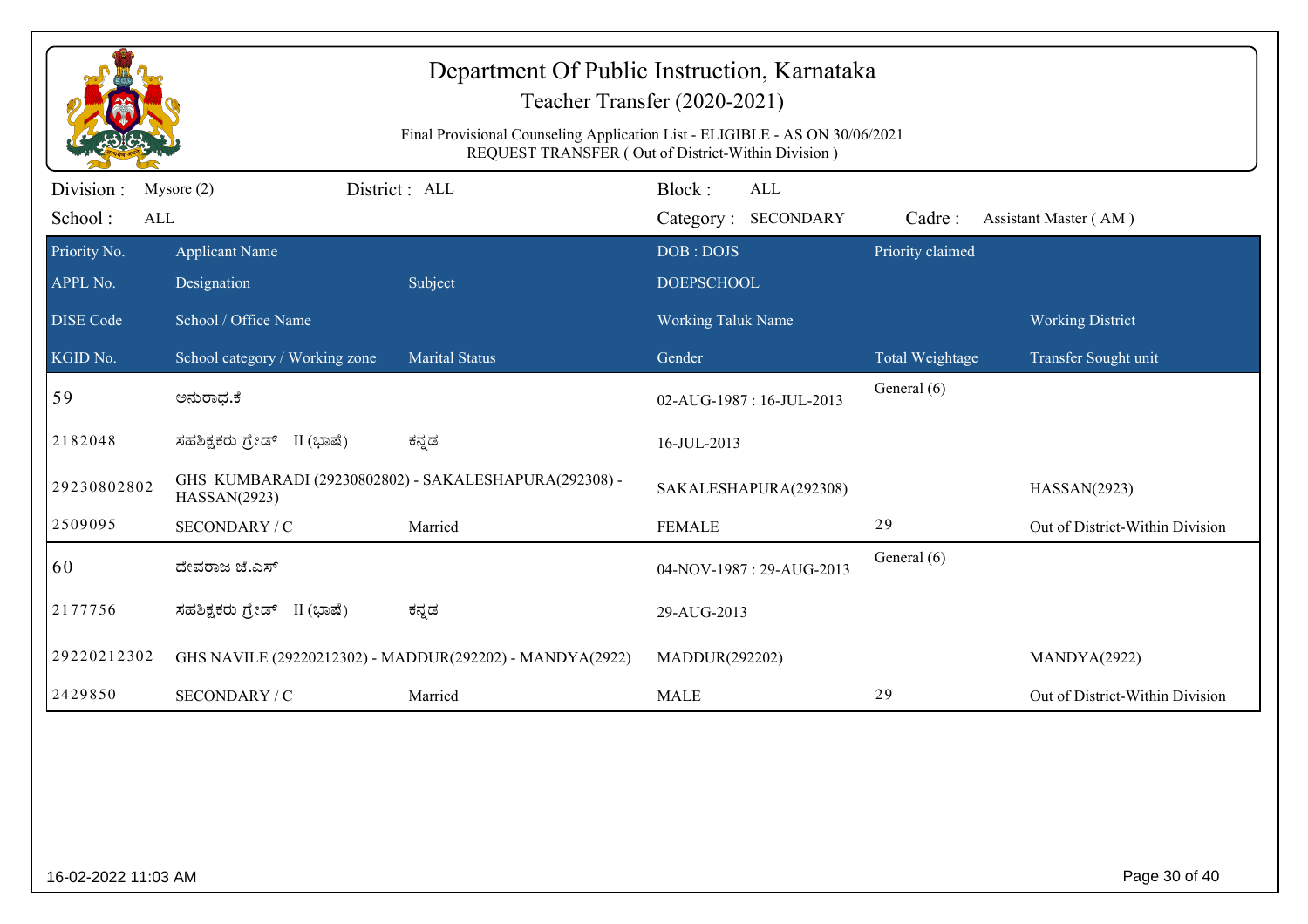|                              | Department Of Public Instruction, Karnataka<br>Teacher Transfer (2020-2021)<br>Final Provisional Counseling Application List - ELIGIBLE - AS ON 30/06/2021<br>REQUEST TRANSFER (Out of District-Within Division) |                                                                                                              |                                |                                   |                  |                                 |  |  |
|------------------------------|------------------------------------------------------------------------------------------------------------------------------------------------------------------------------------------------------------------|--------------------------------------------------------------------------------------------------------------|--------------------------------|-----------------------------------|------------------|---------------------------------|--|--|
| Division :<br>School:<br>ALL | Mysore $(2)$                                                                                                                                                                                                     | District: ALL                                                                                                | Block:                         | <b>ALL</b><br>Category: SECONDARY | Cadre:           | Assistant Master (AM)           |  |  |
| Priority No.<br>APPL No.     | <b>Applicant Name</b><br>Designation                                                                                                                                                                             | Subject                                                                                                      | DOB: DOJS<br><b>DOEPSCHOOL</b> |                                   | Priority claimed |                                 |  |  |
| <b>DISE Code</b>             | School / Office Name                                                                                                                                                                                             |                                                                                                              | <b>Working Taluk Name</b>      |                                   |                  | <b>Working District</b>         |  |  |
| KGID No.                     | School category / Working zone                                                                                                                                                                                   | <b>Marital Status</b>                                                                                        | Gender                         |                                   | Total Weightage  | Transfer Sought unit            |  |  |
| $\vert 61 \vert$             | ಮಮತ ಪಿ                                                                                                                                                                                                           |                                                                                                              |                                | 07-JAN-1988: 06-JUN-2013          | General (6)      |                                 |  |  |
| 2184109                      | ಸಹಶಿಕ್ಷಕರು ಗ್ರೇಡ್ II (ಜೀವ ವಿಜ್ಞಾನ) ಸಿಬಿಜಡ್ ಕನ್ನಡ                                                                                                                                                                 |                                                                                                              | 06-JUN-2013                    |                                   |                  |                                 |  |  |
| 29260404501                  |                                                                                                                                                                                                                  | GOVERNMENT HIGHER PRIMARY SCHOOL ARASUKALLA HALLI<br>(RMSA UPGRADED) (29260404501) - HUNSUR(292604) - MYSURU | HUNSUR(292604)                 |                                   |                  | MYSURU(2926)                    |  |  |
| 2646547                      | SECONDARY / C                                                                                                                                                                                                    | Married                                                                                                      | <b>FEMALE</b>                  |                                   | 29               | Out of District-Within Division |  |  |
| 62                           | ಶರೀಫ್ ಕೆ ಸಯ್ಯದ್                                                                                                                                                                                                  |                                                                                                              |                                | 06-MAR-1988: 17-JUL-2013          | General (6)      |                                 |  |  |
| 2179148                      | ಸಹಶಿಕ್ಷಕರು ಗ್ರೇಡ್ II (ಜೀವ ವಿಜ್ಞಾನ) ಸಿಬಿಜಡ್_ಕನ್ನಡ                                                                                                                                                                 |                                                                                                              | 17-JUL-2013                    |                                   |                  |                                 |  |  |
| 29240205001                  | DKZP GOVT. HIGH SCHOOL NARAVI - RMSA (29240205001) -<br>BELTHANGADY(292402) - DAKSHINA KANNADA(2924)                                                                                                             |                                                                                                              |                                | BELTHANGADY(292402)               |                  | DAKSHINA KANNADA(2924)          |  |  |
| 2634940                      | SECONDARY / C                                                                                                                                                                                                    | Married                                                                                                      | <b>MALE</b>                    |                                   | 29               | Out of District-Within Division |  |  |
|                              |                                                                                                                                                                                                                  |                                                                                                              |                                |                                   |                  |                                 |  |  |
| 16-02-2022 11:03 AM          |                                                                                                                                                                                                                  |                                                                                                              |                                |                                   |                  | Page 31 of 40                   |  |  |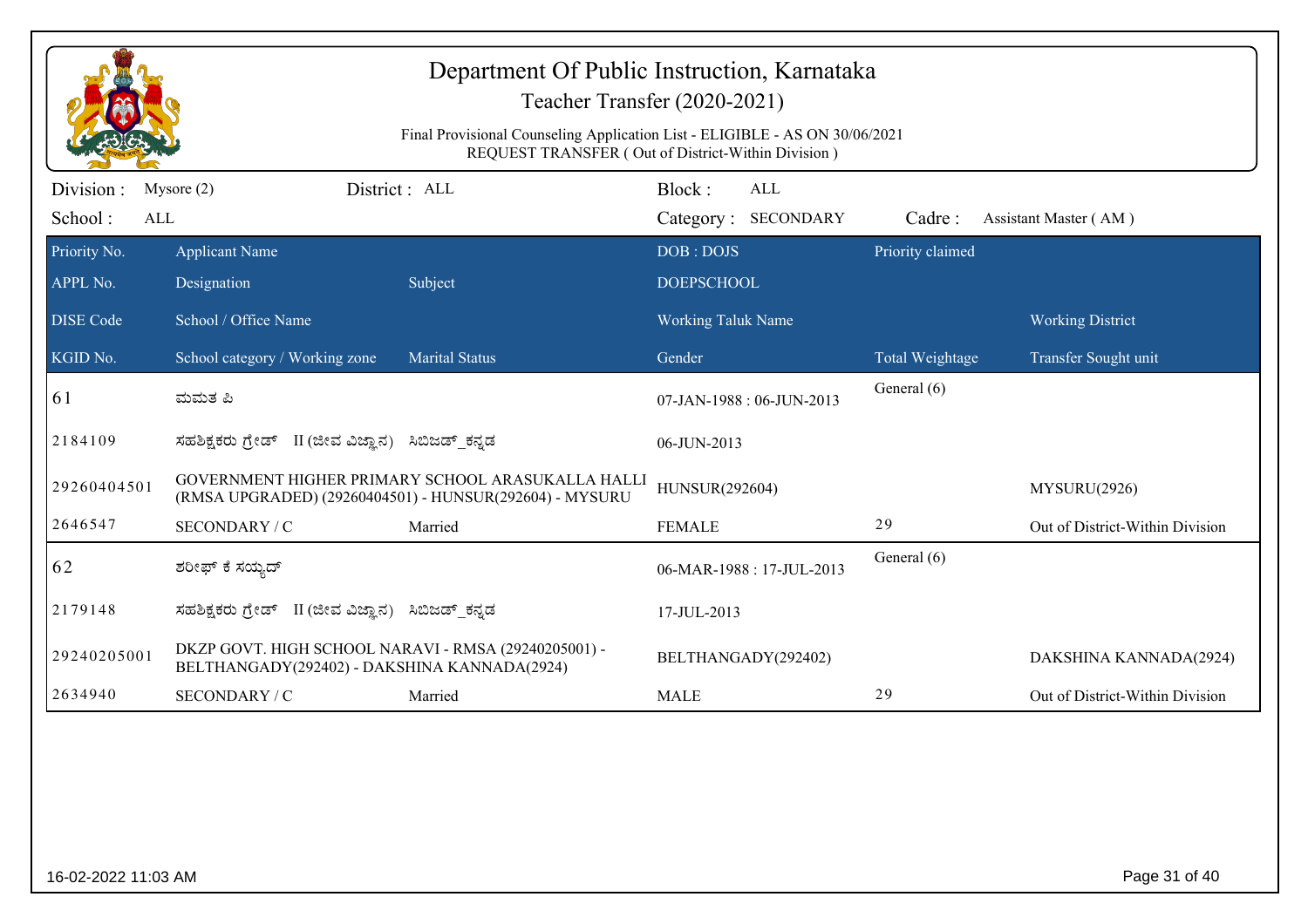|                             | Department Of Public Instruction, Karnataka<br>Teacher Transfer (2020-2021)<br>Final Provisional Counseling Application List - ELIGIBLE - AS ON 30/06/2021<br>REQUEST TRANSFER (Out of District-Within Division) |                                                        |                                |                                   |                  |                                 |  |  |
|-----------------------------|------------------------------------------------------------------------------------------------------------------------------------------------------------------------------------------------------------------|--------------------------------------------------------|--------------------------------|-----------------------------------|------------------|---------------------------------|--|--|
| Division:<br>School:<br>ALL | Mysore $(2)$                                                                                                                                                                                                     | District: ALL                                          | Block:                         | <b>ALL</b><br>Category: SECONDARY | Cadre:           | Assistant Master (AM)           |  |  |
| Priority No.<br>APPL No.    | <b>Applicant Name</b><br>Designation                                                                                                                                                                             | Subject                                                | DOB: DOJS<br><b>DOEPSCHOOL</b> |                                   | Priority claimed |                                 |  |  |
| <b>DISE Code</b>            | School / Office Name                                                                                                                                                                                             |                                                        | Working Taluk Name             |                                   |                  | <b>Working District</b>         |  |  |
| KGID No.                    | School category / Working zone                                                                                                                                                                                   | <b>Marital Status</b>                                  | Gender                         |                                   | Total Weightage  | Transfer Sought unit            |  |  |
| 63                          | ಕಾವ್ಯ ಡಿ                                                                                                                                                                                                         |                                                        |                                | 08-MAR-1988: 19-JUL-2013          | General (6)      |                                 |  |  |
| 2182178                     | ಸಹಶಿಕ್ಷಕರು ಗ್ರೇಡ್ II (ಜೀವ ವಿಜ್ಞಾನ) ಸಿಬಿಜಡ್_ಕನ್ನಡ                                                                                                                                                                 |                                                        | 19-JUL-2013                    |                                   |                  |                                 |  |  |
| 29230623503                 | GHS NIDUVANI (29230623503) - HOLENARASIPURA(292306) -<br>HASSAN(2923)                                                                                                                                            |                                                        |                                | HOLENARASIPURA(292306)            |                  | HASSAN(2923)                    |  |  |
| 2508802                     | SECONDARY / C                                                                                                                                                                                                    | Married                                                | <b>FEMALE</b>                  |                                   | 29               | Out of District-Within Division |  |  |
| 64                          | ಅಸ್ಥಾ                                                                                                                                                                                                            |                                                        |                                | 18-MAY-1989: 23-JUL-2013          | General (6)      |                                 |  |  |
| 2176472                     | ಸಹಶಿಕ್ಷಕರು ಗ್ರೇಡ್ II (ಜೀವ ವಿಜ್ಞಾನ) ಸಿಬಿಜಡ್ ಕನ್ನಡ                                                                                                                                                                 |                                                        | 23-JUL-2013                    |                                   |                  |                                 |  |  |
| 29230808102                 | HASSAN(2923)                                                                                                                                                                                                     | GHS ADARAVALLI (29230808102) - SAKALESHAPURA(292308) - |                                | SAKALESHAPURA(292308)             |                  | HASSAN(2923)                    |  |  |
| 2509104                     | SECONDARY / C                                                                                                                                                                                                    | Married                                                | <b>FEMALE</b>                  |                                   | 29               | Out of District-Within Division |  |  |
|                             |                                                                                                                                                                                                                  |                                                        |                                |                                   |                  |                                 |  |  |
| 16-02-2022 11:03 AM         |                                                                                                                                                                                                                  |                                                        |                                |                                   |                  | Page 32 of 40                   |  |  |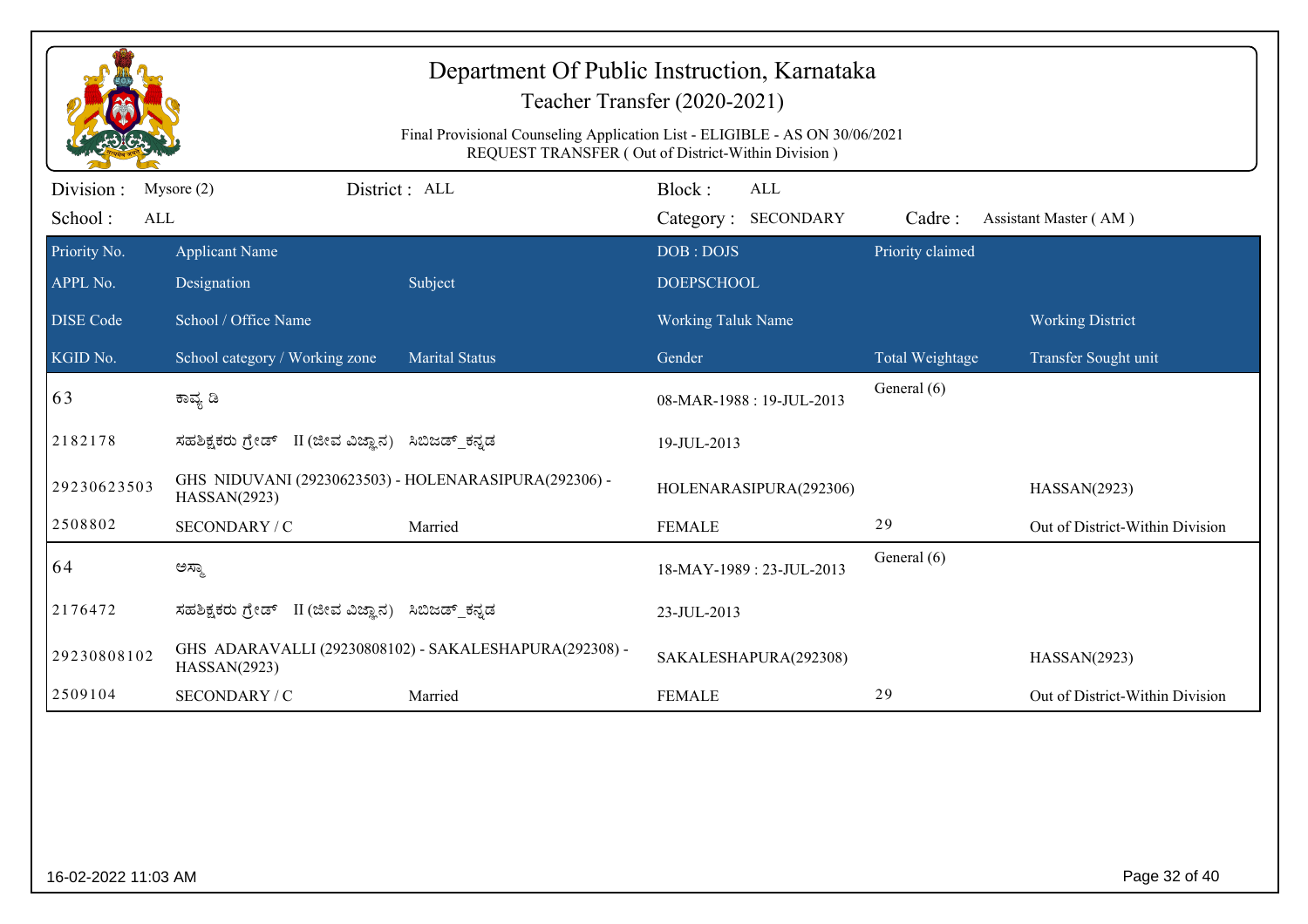|                  | Department Of Public Instruction, Karnataka<br>Teacher Transfer (2020-2021)<br>Final Provisional Counseling Application List - ELIGIBLE - AS ON 30/06/2021 |                                                          |                                                    |                  |                                 |  |  |  |
|------------------|------------------------------------------------------------------------------------------------------------------------------------------------------------|----------------------------------------------------------|----------------------------------------------------|------------------|---------------------------------|--|--|--|
|                  |                                                                                                                                                            |                                                          | REQUEST TRANSFER (Out of District-Within Division) |                  |                                 |  |  |  |
| Division :       | Mysore $(2)$                                                                                                                                               | District : ALL                                           | Block:<br><b>ALL</b>                               |                  |                                 |  |  |  |
| School:<br>ALL   |                                                                                                                                                            |                                                          | Category: SECONDARY                                | Cadre:           | Assistant Master (AM)           |  |  |  |
| Priority No.     | <b>Applicant Name</b>                                                                                                                                      |                                                          | DOB: DOJS                                          | Priority claimed |                                 |  |  |  |
| APPL No.         | Designation                                                                                                                                                | Subject                                                  | <b>DOEPSCHOOL</b>                                  |                  |                                 |  |  |  |
| <b>DISE</b> Code | School / Office Name                                                                                                                                       |                                                          | <b>Working Taluk Name</b>                          |                  | <b>Working District</b>         |  |  |  |
| KGID No.         | School category / Working zone                                                                                                                             | <b>Marital Status</b>                                    | Gender                                             | Total Weightage  | Transfer Sought unit            |  |  |  |
| 65               | ಉಮ್ಮೆ ಸಲ್ಮಾ.ಎಸ್.ಕೆ                                                                                                                                         |                                                          | 02-MAY-1981 : 22-JUN-2007                          | General (6)      |                                 |  |  |  |
| 2180044          | ಪ್ರೌಢಶಾಲಾ ಸಹ ಶಿಕ್ಷಕರು ಗ್ರೇಡ್ 2                                                                                                                             | ವಿಜ್ಞಾನ_ಕನ್ನಡ                                            | 10-AUG-2016                                        |                  |                                 |  |  |  |
| 29271204406      | KASTURA BA GANDHI BALIKA VIDYALAYA MELLAHALLI                                                                                                              | (29271204406) - YELANDUR(292712) - CHAMARAJANAGARA(2927) | YELANDUR(292712)                                   |                  | CHAMARAJANAGARA(2927)           |  |  |  |
| 2241576          | SECONDARY / C                                                                                                                                              | Married                                                  | <b>FEMALE</b>                                      | 26               | Out of District-Within Division |  |  |  |
| 66               | ಮಹೇಂದ್ರ ಎಂ                                                                                                                                                 |                                                          | 19-JUL-1984 : 30-JAN-2014                          | General (6)      |                                 |  |  |  |
| 2176728          | ಸಹಶಿಕ್ಷಕರು ಗ್ರೇಡ್ II (ಭಾಷೆ)                                                                                                                                | ಕನ್ನಡ                                                    | 30-JAN-2014                                        |                  |                                 |  |  |  |
| 29271306272      | GHS GOPINATHAM (29271306272) - HANUR(292713) -<br>CHAMARAJANAGARA(2927)                                                                                    |                                                          | HANUR(292713)                                      |                  | CHAMARAJANAGARA(2927)           |  |  |  |
| 2249183          | SECONDARY / C                                                                                                                                              | Married                                                  | <b>MALE</b>                                        | 25               | Out of District-Within Division |  |  |  |
|                  |                                                                                                                                                            |                                                          |                                                    |                  |                                 |  |  |  |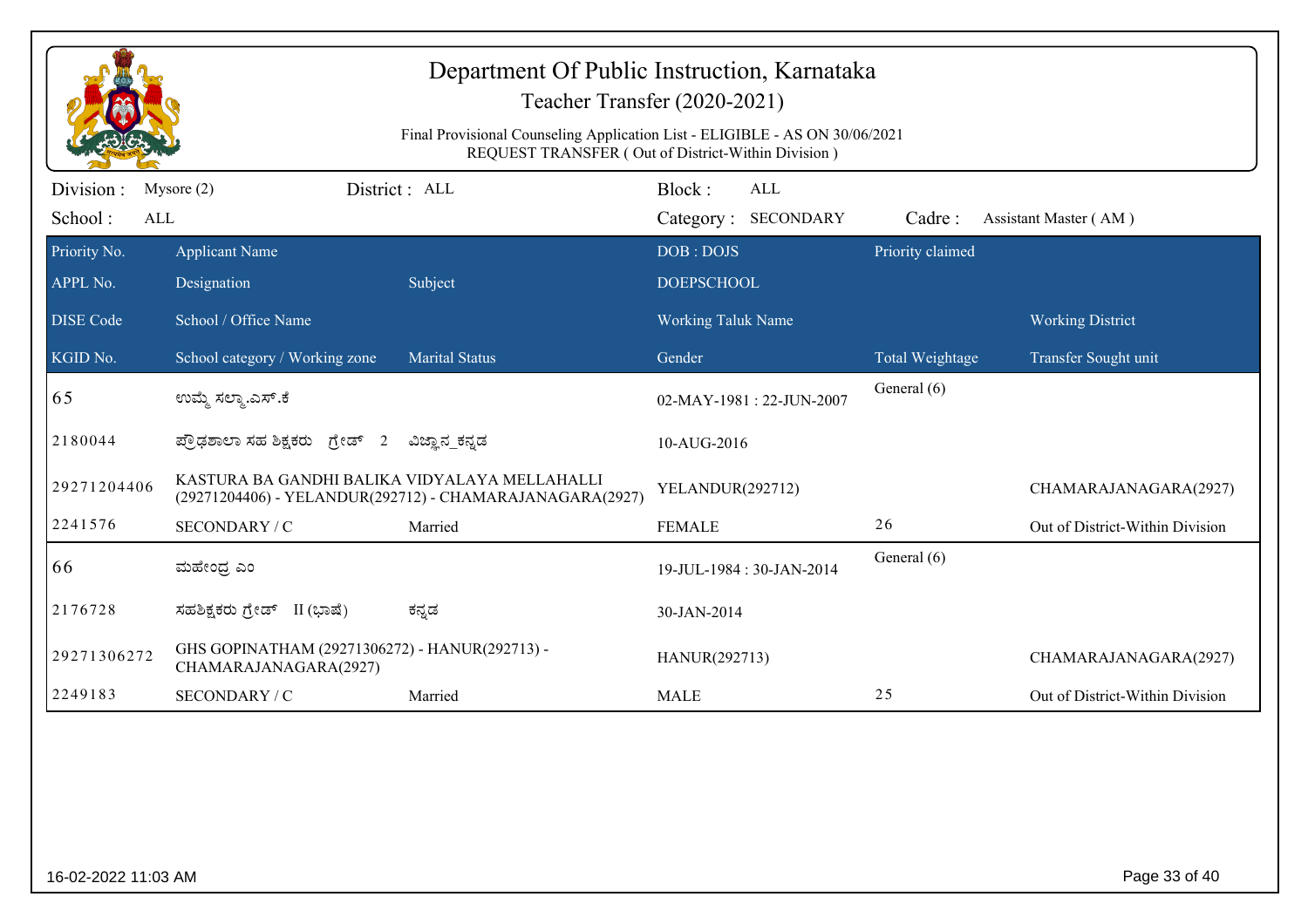|                              | Department Of Public Instruction, Karnataka<br>Teacher Transfer (2020-2021)<br>Final Provisional Counseling Application List - ELIGIBLE - AS ON 30/06/2021<br>REQUEST TRANSFER (Out of District-Within Division) |                       |                                             |                  |                                 |  |  |  |
|------------------------------|------------------------------------------------------------------------------------------------------------------------------------------------------------------------------------------------------------------|-----------------------|---------------------------------------------|------------------|---------------------------------|--|--|--|
| Division :<br>School:<br>ALL | Mysore $(2)$                                                                                                                                                                                                     | District: ALL         | Block:<br><b>ALL</b><br>Category: SECONDARY | Cadre:           | Assistant Master (AM)           |  |  |  |
| Priority No.<br>APPL No.     | <b>Applicant Name</b><br>Designation                                                                                                                                                                             | Subject               | DOB: DOJS<br><b>DOEPSCHOOL</b>              | Priority claimed |                                 |  |  |  |
| <b>DISE</b> Code             | School / Office Name                                                                                                                                                                                             |                       | <b>Working Taluk Name</b>                   |                  | <b>Working District</b>         |  |  |  |
| KGID No.                     | School category / Working zone                                                                                                                                                                                   | <b>Marital Status</b> | Gender                                      | Total Weightage  | Transfer Sought unit            |  |  |  |
| 67                           | ಲೀಲಾ ಜಿ                                                                                                                                                                                                          |                       | 26-OCT-1988: 31-JUL-2013                    | General (6)      |                                 |  |  |  |
| 2181072                      | ಸಹಶಿಕ್ಷಕರು ಗ್ರೇಡ್ II (ಜೀವ ವಿಜ್ಞಾನ) ಸಿಬಿಜಡ್_ಇಂಗ್ಲೀಷ್                                                                                                                                                              |                       | 31-JUL-2013                                 |                  |                                 |  |  |  |
| 29270126505                  | ADARSHA VIDYALAYA (29270126505) - CHAMARAJA<br>NAGAR(292701) - CHAMARAJANAGARA(2927)                                                                                                                             |                       | CHAMARAJA NAGAR(292701)                     |                  | CHAMARAJANAGARA(2927)           |  |  |  |
| 2248395                      | <b>SECONDARY / B</b>                                                                                                                                                                                             | Married               | <b>FEMALE</b>                               | 21               | Out of District-Within Division |  |  |  |
| 68                           | ನಂದಿನಿ.ಎಂ.ಎಂ.                                                                                                                                                                                                    |                       | 30-JUL-1991: 26-FEB-2016                    | General (6)      |                                 |  |  |  |
| 2179705                      | ಸಹಶಿಕ್ಷಕರು ಗ್ರೇಡ್ II (ಭಾಷೆ)                                                                                                                                                                                      | ಇಂಗ್ಲೀಷ್              | 31-AUG-2017                                 |                  |                                 |  |  |  |
| 29240503402                  | DKZP GOVT. HIGH SCHOOL SAMPAJE - RMSA (29240503402) -<br>SULLIA(292405) - DAKSHINA KANNADA(2924)                                                                                                                 |                       | SULLIA(292405)                              |                  | DAKSHINA KANNADA(2924)          |  |  |  |
| 2712341                      | SECONDARY / C                                                                                                                                                                                                    | Married               | <b>FEMALE</b>                               | 17               | Out of District-Within Division |  |  |  |
|                              |                                                                                                                                                                                                                  |                       |                                             |                  |                                 |  |  |  |
| 16-02-2022 11:03 AM          |                                                                                                                                                                                                                  |                       |                                             |                  | Page 34 of 40                   |  |  |  |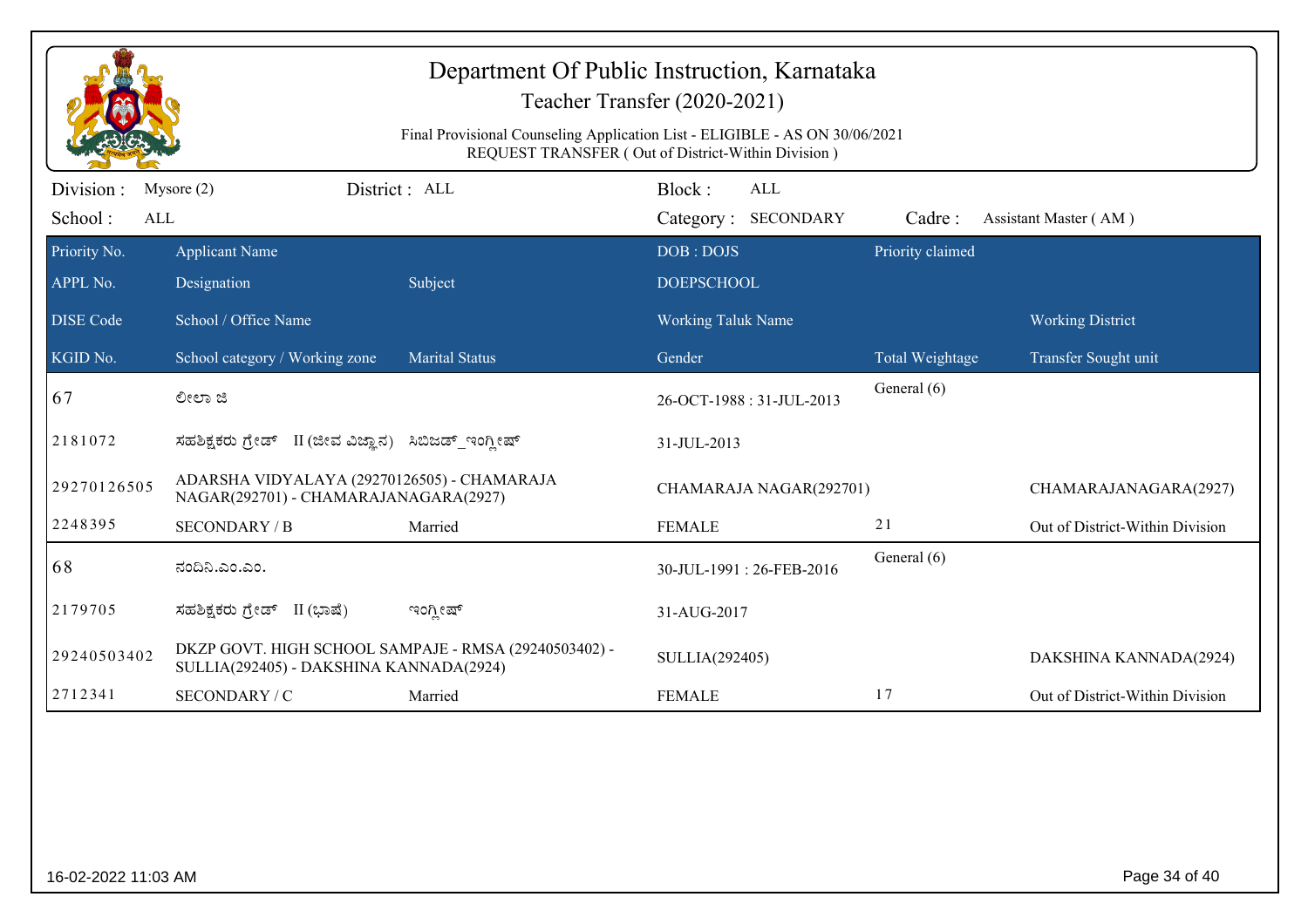|                              | Department Of Public Instruction, Karnataka<br>Teacher Transfer (2020-2021)<br>Final Provisional Counseling Application List - ELIGIBLE - AS ON 30/06/2021<br>REQUEST TRANSFER (Out of District-Within Division) |                |                                             |                  |                                 |  |  |  |
|------------------------------|------------------------------------------------------------------------------------------------------------------------------------------------------------------------------------------------------------------|----------------|---------------------------------------------|------------------|---------------------------------|--|--|--|
| Division :<br>School:<br>ALL | Mysore $(2)$                                                                                                                                                                                                     | District: ALL  | Block:<br><b>ALL</b><br>Category: SECONDARY | Cadre:           | Assistant Master (AM)           |  |  |  |
| Priority No.<br>APPL No.     | <b>Applicant Name</b><br>Designation                                                                                                                                                                             | Subject        | DOB: DOJS<br><b>DOEPSCHOOL</b>              | Priority claimed |                                 |  |  |  |
| <b>DISE Code</b>             | School / Office Name                                                                                                                                                                                             |                | <b>Working Taluk Name</b>                   |                  | <b>Working District</b>         |  |  |  |
| KGID No.                     | School category / Working zone                                                                                                                                                                                   | Marital Status | Gender                                      | Total Weightage  | Transfer Sought unit            |  |  |  |
| 69                           | ಸೌಮ್ಯ.ಎ.ಎನ್                                                                                                                                                                                                      |                | 12-APR-1983: 30-JAN-2004                    | General (6)      |                                 |  |  |  |
| 2181338                      | ಸಹಶಿಕ್ಷಕರು ಗ್ರೇಡ್ II (ಭಾಷೆ)                                                                                                                                                                                      | ಇಂಗ್ಲೀಷ್       | 08-OCT-2016                                 |                  |                                 |  |  |  |
| 29270527906                  | GHS TOWN KOLLEGAL (29270527906) - KOLLEGAL(292705) -<br>CHAMARAJANAGARA(2927)                                                                                                                                    |                | KOLLEGAL(292705)                            |                  | CHAMARAJANAGARA(2927)           |  |  |  |
| 1897305                      | <b>SECONDARY / A</b>                                                                                                                                                                                             | Married        | <b>FEMALE</b>                               | 16               | Out of District-Within Division |  |  |  |
| 70                           | ರೂಪ ಸಿ                                                                                                                                                                                                           |                | 30-MAR-1983: 09-MAR-2016                    | General (6)      |                                 |  |  |  |
| 2184667                      | ಸಹಶಿಕ್ಷಕರು ಗ್ರೇಡ್ II (ಭಾಷೆ)                                                                                                                                                                                      | ಇಂಗ್ಲೀಷ್       | 21-JUN-2018                                 |                  |                                 |  |  |  |
| 29240200602                  | DKZP GOVT. HIGH SCHOOL BALENJA -RMSA (29240200602) -<br>BELTHANGADY(292402) - DAKSHINA KANNADA(2924)                                                                                                             |                | BELTHANGADY(292402)                         |                  | DAKSHINA KANNADA(2924)          |  |  |  |
| 2773015                      | SECONDARY / C                                                                                                                                                                                                    | Married        | <b>FEMALE</b>                               | 15               | Out of District-Within Division |  |  |  |
|                              |                                                                                                                                                                                                                  |                |                                             |                  |                                 |  |  |  |
| 16-02-2022 11:03 AM          |                                                                                                                                                                                                                  |                |                                             |                  | Page 35 of 40                   |  |  |  |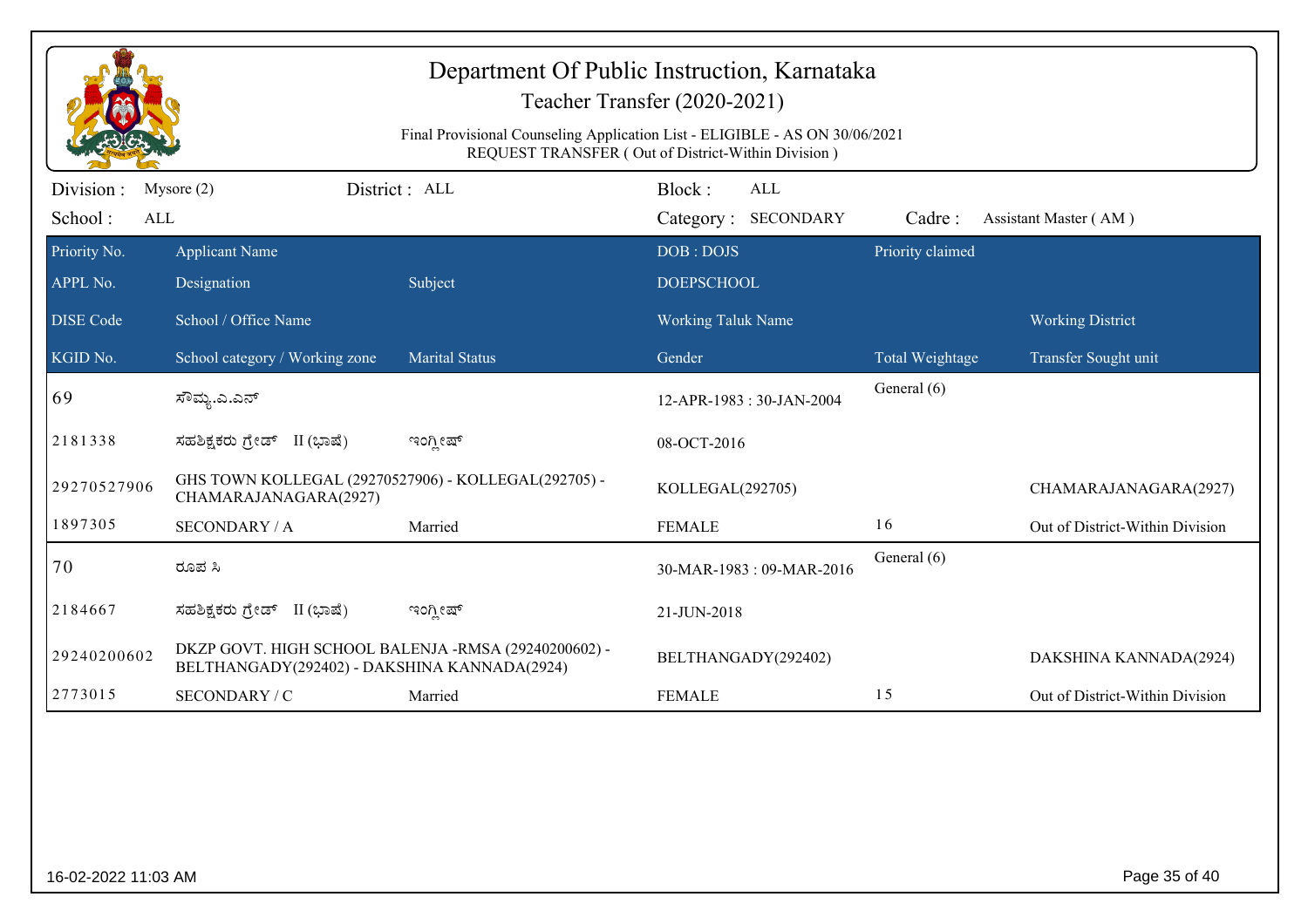|                              | Department Of Public Instruction, Karnataka<br>Teacher Transfer (2020-2021)<br>Final Provisional Counseling Application List - ELIGIBLE - AS ON 30/06/2021<br>REQUEST TRANSFER (Out of District-Within Division) |                                                         |                                             |                  |                                 |  |  |  |
|------------------------------|------------------------------------------------------------------------------------------------------------------------------------------------------------------------------------------------------------------|---------------------------------------------------------|---------------------------------------------|------------------|---------------------------------|--|--|--|
| Division :<br>School:<br>ALL | Mysore $(2)$                                                                                                                                                                                                     | District: ALL                                           | Block:<br><b>ALL</b><br>Category: SECONDARY | Cadre:           | Assistant Master (AM)           |  |  |  |
| Priority No.<br>APPL No.     | <b>Applicant Name</b><br>Designation                                                                                                                                                                             | Subject                                                 | DOB: DOJS<br><b>DOEPSCHOOL</b>              | Priority claimed |                                 |  |  |  |
| <b>DISE Code</b>             | School / Office Name                                                                                                                                                                                             |                                                         | <b>Working Taluk Name</b>                   |                  | <b>Working District</b>         |  |  |  |
| KGID No.                     | School category / Working zone                                                                                                                                                                                   | <b>Marital Status</b>                                   | Gender                                      | Total Weightage  | Transfer Sought unit            |  |  |  |
| 71                           | ಶೀಬಾ ಅಮ್ರಿನ್                                                                                                                                                                                                     |                                                         | 19-APR-1988: 23-MAR-2016                    | General (6)      |                                 |  |  |  |
| 2185099                      | ಸಹಶಿಕ್ಷಕರು ಗ್ರೇಡ್ II (ಭಾಷೆ)                                                                                                                                                                                      | ಇಂಗ್ಲೀಷ್                                                | 27-MAR-2018                                 |                  |                                 |  |  |  |
| 29270115304                  | CHAMARAJANAGARA(2927)                                                                                                                                                                                            | GHS KOLIPALYA (29270115304) - CHAMARAJA NAGAR(292701) - | CHAMARAJA NAGAR(292701)                     |                  | CHAMARAJANAGARA(2927)           |  |  |  |
| 2791683                      | SECONDARY / C                                                                                                                                                                                                    | Married                                                 | <b>FEMALE</b>                               | 15               | Out of District-Within Division |  |  |  |
| 72                           | ವಿಜಯ್ ಕುಮಾರ ಎಸ್.ಜೆ                                                                                                                                                                                               |                                                         | 01-MAR-1987: 04-JUL-2017                    | General (6)      |                                 |  |  |  |
| 2178927                      | ಸಹಶಿಕ್ಷಕರು ಗ್ರೇಡ್ II (ಭೌತವಿಜ್ಞಾನ)                                                                                                                                                                                | ಪಿಸಿಎಂ_ಇಂಗ್ಲೀಷ್                                         | 04-JUL-2017                                 |                  |                                 |  |  |  |
| 29261014802                  | MYSURU(2926)                                                                                                                                                                                                     | GHS BHUVANAHALLI (29261014802) - PERIYA PATNA(292610) - | PERIYA PATNA(292610)                        |                  | MYSURU(2926)                    |  |  |  |
| 2794253                      | SECONDARY / C                                                                                                                                                                                                    | Married                                                 | <b>MALE</b>                                 | 13               | Out of District-Within Division |  |  |  |
|                              |                                                                                                                                                                                                                  |                                                         |                                             |                  |                                 |  |  |  |
| 16-02-2022 11:03 AM          |                                                                                                                                                                                                                  |                                                         |                                             |                  | Page 36 of 40                   |  |  |  |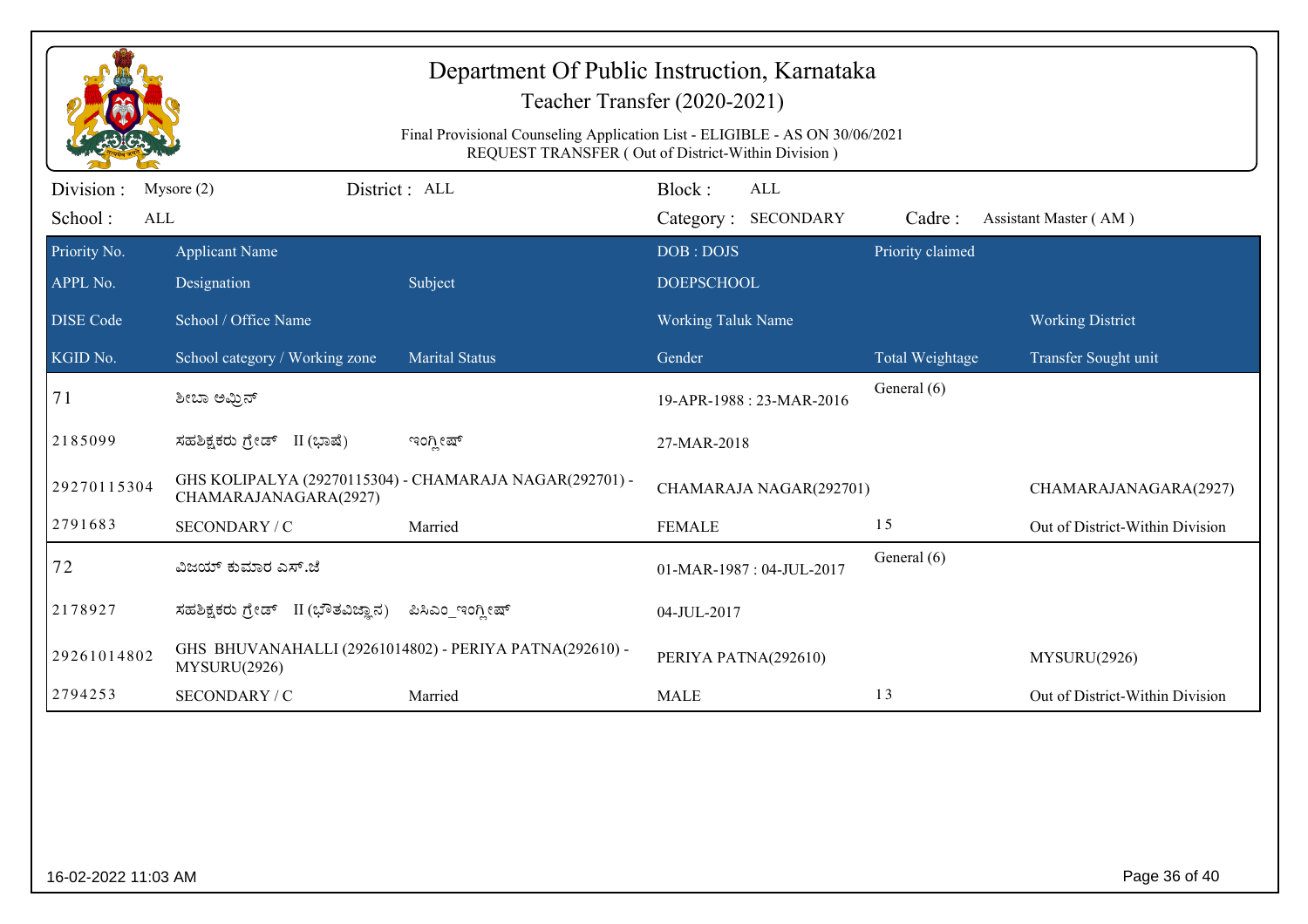| Department Of Public Instruction, Karnataka<br>Teacher Transfer (2020-2021)<br>Final Provisional Counseling Application List - ELIGIBLE - AS ON 30/06/2021<br>REQUEST TRANSFER (Out of District-Within Division) |                                                                                     |                                                         |                                |                                   |                  |                                 |
|------------------------------------------------------------------------------------------------------------------------------------------------------------------------------------------------------------------|-------------------------------------------------------------------------------------|---------------------------------------------------------|--------------------------------|-----------------------------------|------------------|---------------------------------|
| Division :<br>School:<br>ALL                                                                                                                                                                                     | Mysore $(2)$                                                                        | District: ALL                                           | Block:                         | <b>ALL</b><br>Category: SECONDARY | Cadre:           | Assistant Master (AM)           |
| Priority No.<br>APPL No.                                                                                                                                                                                         | <b>Applicant Name</b><br>Designation                                                | Subject                                                 | DOB: DOJS<br><b>DOEPSCHOOL</b> |                                   | Priority claimed |                                 |
| <b>DISE Code</b>                                                                                                                                                                                                 | School / Office Name                                                                |                                                         | <b>Working Taluk Name</b>      |                                   |                  | <b>Working District</b>         |
| KGID No.                                                                                                                                                                                                         | School category / Working zone                                                      | <b>Marital Status</b>                                   | Gender                         |                                   | Total Weightage  | Transfer Sought unit            |
| 73                                                                                                                                                                                                               | ಸವಿತ ಬಿ.ಟಿ                                                                          |                                                         | 01-MAR-1988: 10-JUN-2013       |                                   | General (6)      |                                 |
| 2177689                                                                                                                                                                                                          | ಸಹಶಿಕ್ಷಕರು ಗ್ರೇಡ್ II (ಭಾಷೆ)                                                         | ಕನ್ನಡ                                                   | 10-JUN-2013                    |                                   |                  |                                 |
| 29260704909                                                                                                                                                                                                      | GOVERNMENT HIGH SCHOOL HUDCO (29260704909) - MYSORE<br>NORTH(292607) - MYSURU(2926) |                                                         | MYSORE NORTH(292607)           |                                   | MYSURU(2926)     |                                 |
| 2646552                                                                                                                                                                                                          | <b>SECONDARY / A</b>                                                                | Married                                                 | <b>FEMALE</b>                  |                                   | 13               | Out of District-Within Division |
| 74                                                                                                                                                                                                               | ಜಗದೀಶ ಹೆಚ್ ಜಿ                                                                       |                                                         | 23-JUL-1991: 16-JUN-2017       |                                   | General (6)      |                                 |
| 2176175                                                                                                                                                                                                          | ಸಹಶಿಕ್ಷಕರು ಗ್ರೇಡ್ II (ಭೌತವಿಜ್ಞಾನ)                                                   | ಪಿಸಿಎಂ_ಕನ್ನಡ                                            | 16-JUN-2017                    |                                   |                  |                                 |
| 29240405014                                                                                                                                                                                                      | PUTTUR(292404) - DAKSHINA KANNADA(2924)                                             | DKZP GOVT. HIGH SCHOOL NETTANIGE MUDNUR (29240405014) - | PUTTUR(292404)                 |                                   |                  | DAKSHINA KANNADA(2924)          |
| 2638809                                                                                                                                                                                                          | SECONDARY / C                                                                       | Married                                                 | <b>MALE</b>                    |                                   | 13               | Out of District-Within Division |
|                                                                                                                                                                                                                  |                                                                                     |                                                         |                                |                                   |                  |                                 |
| Page 37 of 40<br>16-02-2022 11:03 AM                                                                                                                                                                             |                                                                                     |                                                         |                                |                                   |                  |                                 |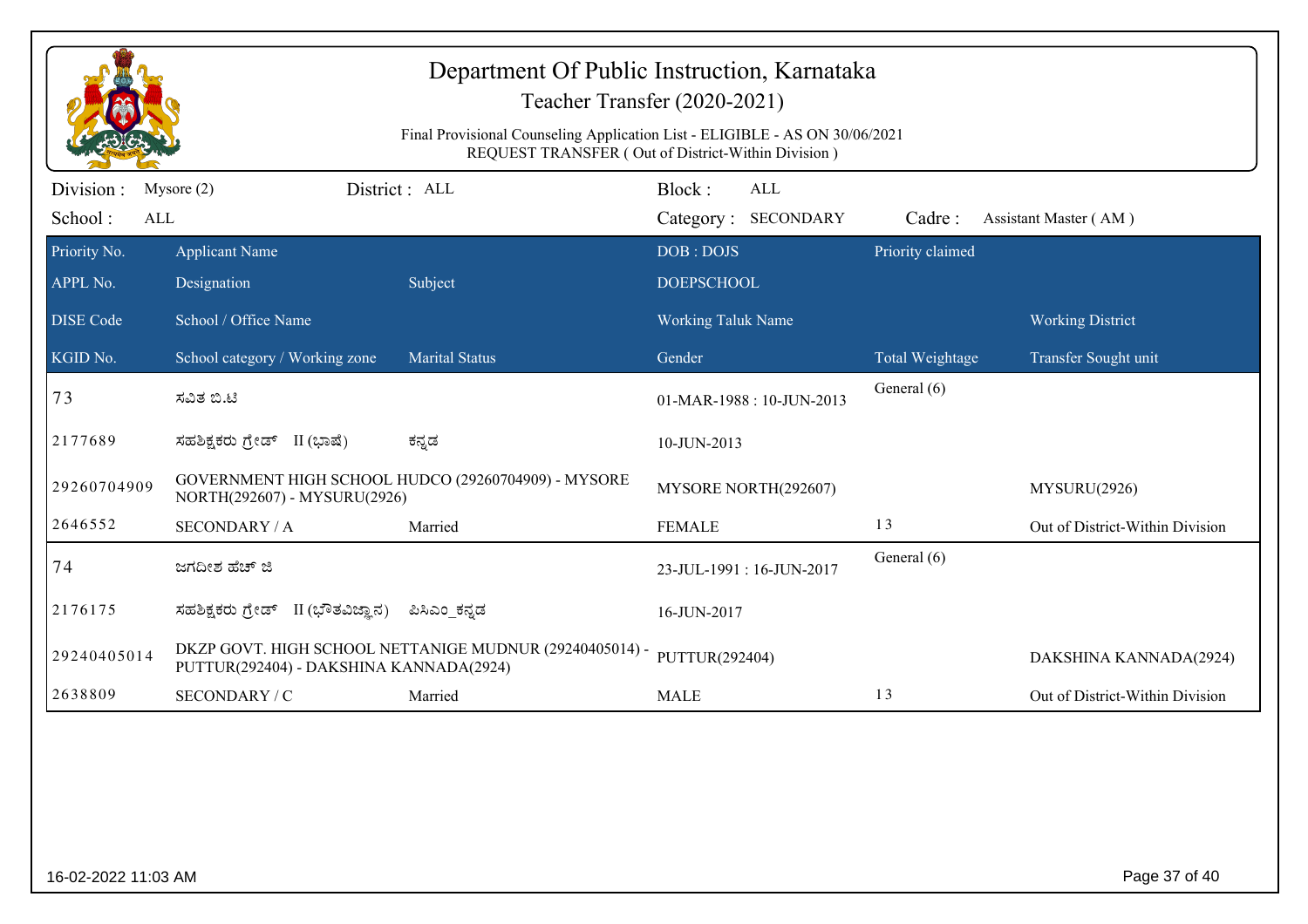| Department Of Public Instruction, Karnataka<br>Teacher Transfer (2020-2021)<br>Final Provisional Counseling Application List - ELIGIBLE - AS ON 30/06/2021<br>REQUEST TRANSFER (Out of District-Within Division) |                                                                                                |                       |                                      |                  |                                 |  |
|------------------------------------------------------------------------------------------------------------------------------------------------------------------------------------------------------------------|------------------------------------------------------------------------------------------------|-----------------------|--------------------------------------|------------------|---------------------------------|--|
| Division :<br>School:<br>ALL                                                                                                                                                                                     | Mysore $(2)$                                                                                   | District: ALL         | Block:<br>ALL<br>Category: SECONDARY | Cadre:           | Assistant Master (AM)           |  |
| Priority No.<br>APPL No.                                                                                                                                                                                         | <b>Applicant Name</b><br>Designation                                                           | Subject               | DOB: DOJS<br><b>DOEPSCHOOL</b>       | Priority claimed |                                 |  |
| <b>DISE Code</b>                                                                                                                                                                                                 | School / Office Name                                                                           |                       | <b>Working Taluk Name</b>            |                  | <b>Working District</b>         |  |
| KGID No.                                                                                                                                                                                                         | School category / Working zone                                                                 | <b>Marital Status</b> | Gender                               | Total Weightage  | Transfer Sought unit            |  |
| 75                                                                                                                                                                                                               | ಕೇಶವ                                                                                           |                       | 05-DEC-1992: 10-AUG-2017             | General (6)      |                                 |  |
| 2182323                                                                                                                                                                                                          | ಸಹಶಿಕ್ಷಕರು ಗ್ರೇಡ್ II (ಕಲಾ)                                                                     | ಕಲ್_ಕನ್ನಡ             | 10-AUG-2017                          |                  |                                 |  |
| 29170600311                                                                                                                                                                                                      | GHS, BOGGASE (29170600311) - CHIKMAGALUR(291706) -<br>CHIKKAMANGALURU(2917)                    |                       | CHIKMAGALUR(291706)                  |                  | CHIKKAMANGALURU(2917)           |  |
| 2618411                                                                                                                                                                                                          | SECONDARY / C                                                                                  | Unmarried             | <b>MALE</b>                          | 13               | Out of District-Within Division |  |
| 76                                                                                                                                                                                                               | ಸಂಧ್ಯಾ ರಾಣಿ ವೈ.                                                                                |                       | 10-NOV-1987: 10-MAR-2016             | General (6)      |                                 |  |
| 2177701                                                                                                                                                                                                          | ಸಹಶಿಕ್ಷಕರು ಗ್ರೇಡ್ II (ಭಾಷೆ)                                                                    | ಇಂಗ್ಲೀಷ್              | 16-MAR-2018                          |                  |                                 |  |
| 29170100203                                                                                                                                                                                                      | KARNATAKA PUBLIC SCHOOLS GJC BEGAR (29170100203) -<br>SRINGERI(291701) - CHIKKAMANGALURU(2917) |                       | SRINGERI(291701)                     |                  | CHIKKAMANGALURU(2917)           |  |
| 2637154                                                                                                                                                                                                          | SECONDARY / C                                                                                  | Married               | <b>FEMALE</b>                        | 11               | Out of District-Within Division |  |
|                                                                                                                                                                                                                  |                                                                                                |                       |                                      |                  |                                 |  |
| 16-02-2022 11:03 AM                                                                                                                                                                                              |                                                                                                |                       |                                      |                  | Page 38 of 40                   |  |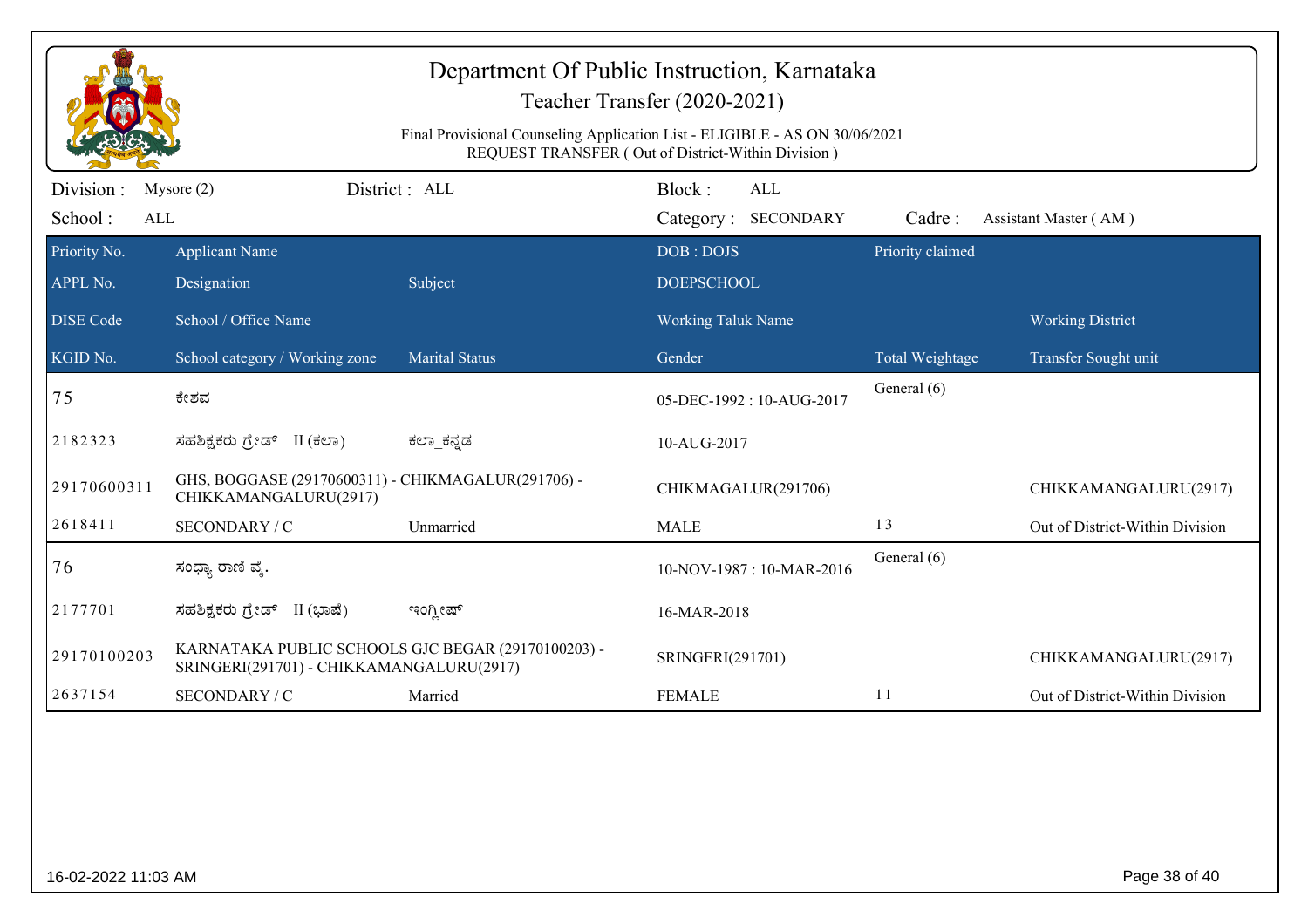| Department Of Public Instruction, Karnataka<br>Teacher Transfer (2020-2021)<br>Final Provisional Counseling Application List - ELIGIBLE - AS ON 30/06/2021<br>REQUEST TRANSFER (Out of District-Within Division) |                                                                      |                                                            |                                         |                            |                  |                                 |
|------------------------------------------------------------------------------------------------------------------------------------------------------------------------------------------------------------------|----------------------------------------------------------------------|------------------------------------------------------------|-----------------------------------------|----------------------------|------------------|---------------------------------|
| Division :<br>School:<br>ALL                                                                                                                                                                                     | Mysore $(2)$                                                         | District: ALL                                              | Block:                                  | ALL<br>Category: SECONDARY | Cadre:           | Assistant Master (AM)           |
| Priority No.<br>APPL No.                                                                                                                                                                                         | <b>Applicant Name</b><br>Designation                                 | Subject                                                    | DOB: DOJS<br><b>DOEPSCHOOL</b>          |                            | Priority claimed |                                 |
| <b>DISE Code</b>                                                                                                                                                                                                 | School / Office Name                                                 |                                                            | Working Taluk Name                      |                            |                  | <b>Working District</b>         |
| KGID No.                                                                                                                                                                                                         | School category / Working zone                                       | <b>Marital Status</b>                                      | Gender                                  |                            | Total Weightage  | Transfer Sought unit            |
| 77                                                                                                                                                                                                               | ಕುಮಾರಿ ಶಭ್ರೀನ್ ತಾಜ್ ಎ                                                |                                                            | 21-MAY-1984: 10-MAR-2018                |                            | General (6)      |                                 |
| 2179530                                                                                                                                                                                                          | ಸಹಶಿಕ್ಷಕರು ಗ್ರೇಡ್ II (ಕಲಾ)                                           | ಕಲ್_ಾಕನ್ನಡ                                                 | 10-MAR-2018                             |                            |                  |                                 |
| 29160102308                                                                                                                                                                                                      | GHS KOODABETTU MALA (29160102308) - KARKALA(291601) -<br>UDUPI(2916) |                                                            | KARKALA(291601)                         |                            |                  | <b>UDUPI(2916)</b>              |
| 2743822                                                                                                                                                                                                          | SECONDARY / C                                                        | Unmarried                                                  | <b>FEMALE</b>                           |                            | 9                | Out of District-Within Division |
| 78                                                                                                                                                                                                               | ಅನಿತಾ ಕೆ ಎಂ                                                          |                                                            | General (6)<br>01-JUL-1989: 14-JUN-2017 |                            |                  |                                 |
| 2180829                                                                                                                                                                                                          | ಸಹಶಿಕ್ಷಕರು ಗ್ರೇಡ್ II (ಭೌತವಿಜ್ಞಾನ)                                    | ಪಿಸಿಎಂ_ಕನ್ನಡ                                               | 14-JUN-2017                             |                            |                  |                                 |
| 29260312403                                                                                                                                                                                                      |                                                                      | GHS SAGARE (29260312403) - H.D.KOTE(292603) - MYSURU(2926) | H.D.KOTE(292603)                        |                            |                  | MYSURU(2926)                    |
| 2793407                                                                                                                                                                                                          | <b>SECONDARY / B</b>                                                 | Married                                                    | <b>FEMALE</b>                           |                            | 9                | Out of District-Within Division |
|                                                                                                                                                                                                                  |                                                                      |                                                            |                                         |                            |                  |                                 |
| 16-02-2022 11:03 AM                                                                                                                                                                                              |                                                                      |                                                            |                                         |                            |                  | Page 39 of 40                   |